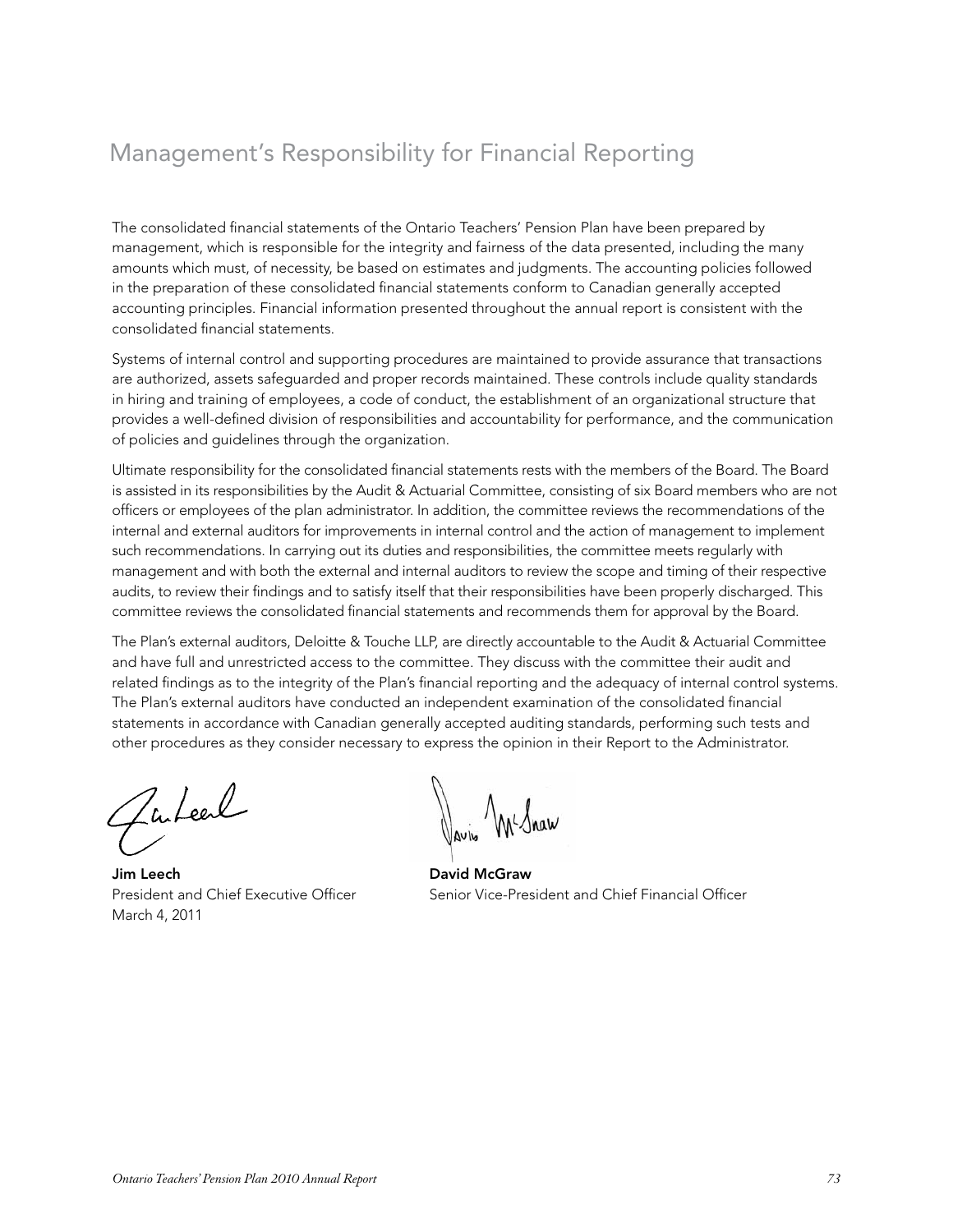## Auditors' Report to the Administrator

## Independent Auditor's Report

We have audited the accompanying consolidated financial statements of the Ontario Teachers' Pension Plan Board and its subsidiaries, which comprise the consolidated statement of net assets available for benefits and accrued pension benefits and deficit as at December 31, 2010, and the consolidated statements of changes in net assets available for benefits, changes in accrued pension benefits, and changes in deficit for the year then ended, and a summary of significant accounting policies and other explanatory information.

## Management's responsibility for the consolidated financial statements

Management is responsible for the preparation and fair presentation of these consolidated financial statements in accordance with Canadian generally accepted accounting principles, and for such internal control as management determines is necessary to enable the preparation of consolidated financial statements that are free from material misstatement, whether due to fraud or error.

## Auditor's responsibility

Our responsibility is to express an opinion on these consolidated financial statements based on our audit. We conducted our audit in accordance with Canadian generally accepted auditing standards. Those standards require that we comply with ethical requirements and plan and perform the audit to obtain reasonable assurance about whether the consolidated financial statements are free from material misstatement.

An audit involves performing procedures to obtain audit evidence about the amounts and disclosures in the consolidated financial statements. The procedures selected depend on the auditor's judgment, including the assessment of the risks of material misstatement of the consolidated financial statements, whether due to fraud or error. In making those risk assessments, the auditor considers internal control relevant to the entity's preparation and fair presentation of the consolidated financial statements in order to design audit procedures that are appropriate in the circumstances, but not for the purpose of expressing an opinion on the effectiveness of the entity's internal control. An audit also includes evaluating the appropriateness of accounting policies used and the reasonableness of accounting estimates made by management, as well as evaluating the overall presentation of the consolidated financial statements.

We believe that the audit evidence we have obtained is sufficient and appropriate to provide a basis for our audit opinion.

## Opinion

In our opinion, the consolidated financial statements present fairly, in all material respects, the net assets available for benefits and accrued pension benefits and deficit of the Ontario Teachers' Pension Plan Board and its subsidiaries as at December 31, 2010, and the changes in its net assets available for benefits, changes in accrued pension benefits and changes in deficit for the year then ended in accordance with Canadian generally accepted accounting principles.

Deloitte ? Touche LLP

Chartered Accountants Licensed Public Accountants Toronto, Ontario March 11, 2011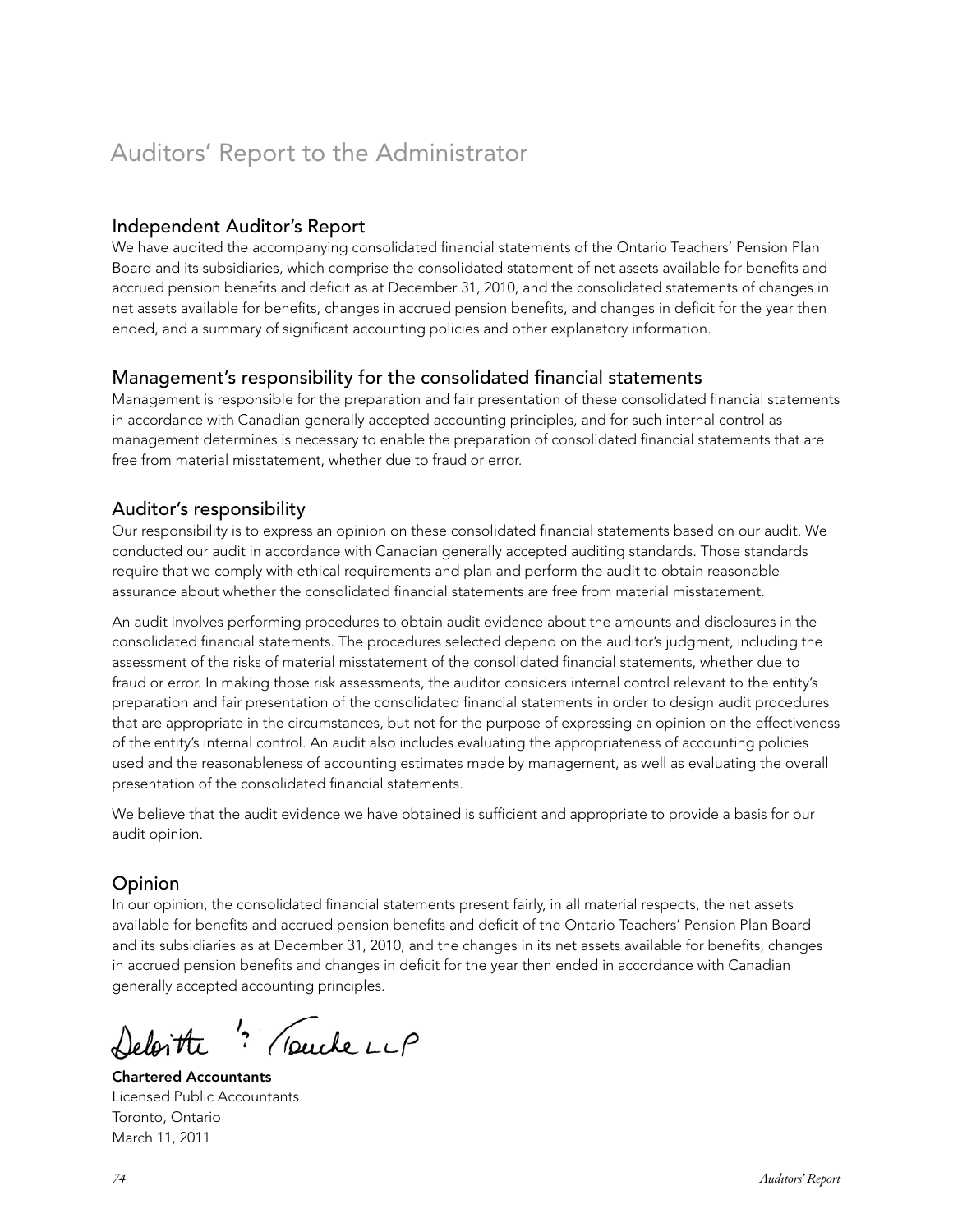## Actuaries' Opinion

Mercer (Canada) Limited was retained by the Ontario Teachers' Pension Plan Board (the "Board") to perform an actuarial valuation of the assets and the going concern liabilities of the Ontario Teachers' Pension Plan (the "Plan") as at December 31, 2010, for inclusion in the Plan's financial statements. As part of the valuation, we examined the Plan's recent experience with respect to the non-economic assumptions and presented our findings to the Board.

The valuation of the Plan's actuarial liabilities was based on:

- membership data provided by the Ontario Teachers' Pension Plan Board as at December 31, 2009;
- methods prescribed by Section 4100 of the Canadian Institute of Chartered Accountants' Handbook for pension plan financial statements;
- n real and nominal interest rates on long-term Canada bonds at the end of 2010;
- n assumptions about future events (for example, future rates of inflation and future retirement rates) which have been communicated to us as the Board's best estimate of these events; and
- niformation obtained from the Ontario Ministry of Labour and other published data on negotiated wage settlements in the 2010/2011 and the 2011/2012 school years.

The objective of the financial statements is to fairly present the financial position of the Plan on December 31, 2010 as a going concern. This is different from the statutory valuation (the actuarial valuation required by the Pension Benefits Act (Ontario)), which establishes a prudent level for future contributions.

While the actuarial assumptions used to estimate liabilities for the Plan's financial statements represent the Board's best estimate of future events and market conditions at the end of 2010, and while in our opinion these assumptions are reasonable, the Plan's future experience will inevitably differ, perhaps significantly, from the actuarial assumptions. Any differences between the actuarial assumptions and future experience will emerge as gains or losses in future valuations, and will affect the financial position of the Plan, and the contributions required to fund it, at that time.

We have tested the data for reasonableness and consistency, and we believe it to be sufficient and reliable for the purposes of the valuation. We also believe that the methods employed in the valuation are appropriate for the purposes of the valuation, and that the assumptions used in the valuation are in accordance with accepted actuarial practice. Our opinions have been given, and our valuation has been performed, in accordance with accepted actuarial practice in Canada.

Seott Cl

March 4, 2011

 $\mathbb{Z}_4$  to

Scott Clausen, F.C.I.A. **Malcolm P. Hamilton, F.C.I.A.**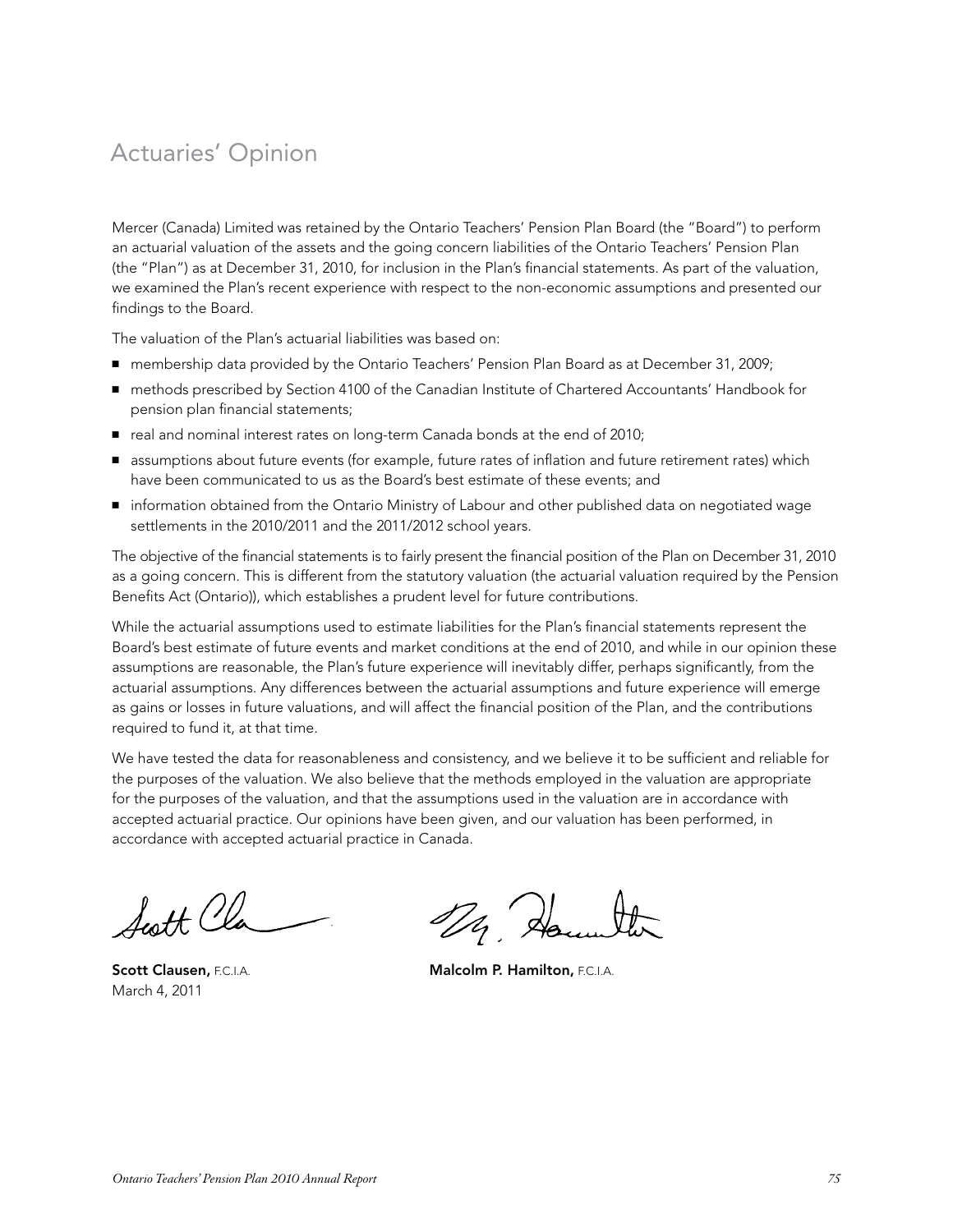## Consolidated statement of net assets available for benefits and accrued pension benefits and deficit

| as at December 31 (\$ millions)                      | 2010      | 2009      |
|------------------------------------------------------|-----------|-----------|
| Net assets available for benefits                    |           |           |
| Assets                                               |           |           |
| Investments (note 2)                                 | \$155,360 | \$123,900 |
| Receivable from the Province of Ontario (note 3)     | 2,627     | 2,524     |
| Receivable from brokers                              | 101       | 93        |
| Cash                                                 | 432       | 493       |
| Fixed assets                                         | 41        | 43        |
|                                                      | 158,561   | 127,053   |
| Liabilities                                          |           |           |
| Investment-related liabilities (note 2)              | 50,639    | 30,391    |
| Due to brokers                                       | 137       | 79        |
| Accounts payable and accrued liabilities             | 250       | 181       |
|                                                      | 51,026    | 30,651    |
| Net assets available for benefits                    | 107,535   | 96,402    |
| Actuarial asset value adjustment (note 4)            | 6,655     | 12,704    |
| Actuarial value of net assets available for benefits | \$114,190 | \$109,106 |
| Accrued pension benefits and deficit                 |           |           |
| Accrued pension benefits (note 5)                    | \$146,893 | \$131,858 |
| Deficit                                              | (32, 703) | (22, 752) |
| Accrued pension benefits and deficit                 | \$114,190 | \$109,106 |

On behalf of the Plan Administrator:

MANfercio

 $D$ فالما محدر

Chair **Board Member**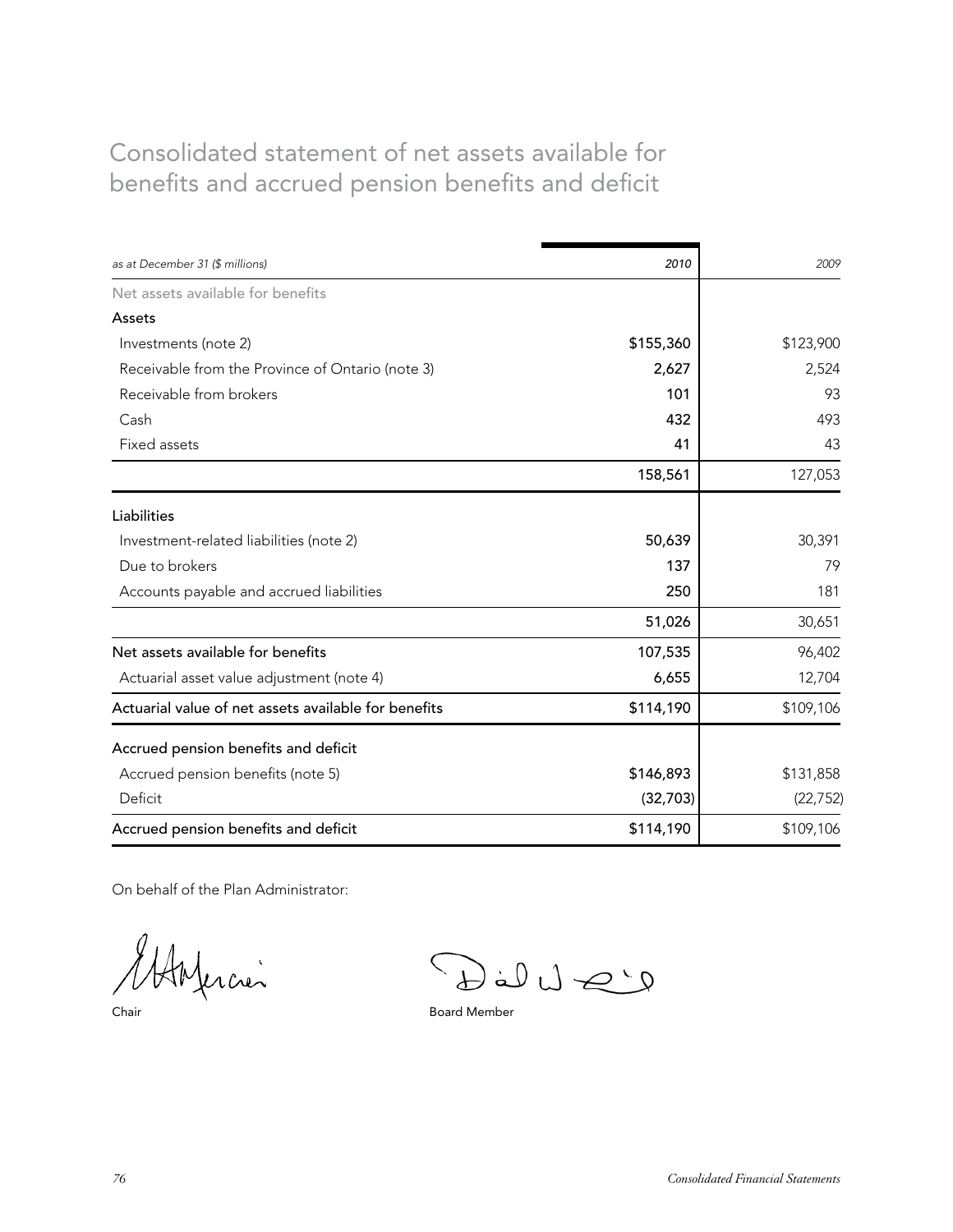## Consolidated statement of changes in net assets available for benefits

| for the year ended December 31 (\$ millions)         | 2010      | 2009     |
|------------------------------------------------------|-----------|----------|
| Net assets available for benefits, beginning of year | \$96,402  | \$87,433 |
| Investment operations                                |           |          |
| Income (note 9)                                      | 13,269    | 10,891   |
| Administrative expenses (note 14a)                   | (290)     | (214)    |
| Net investment operations                            | 12,979    | 10,677   |
| Member service operations                            |           |          |
| Contributions (note 12)                              | 2,697     | 2,723    |
| Benefits paid (note 13)                              | (4,500)   | (4, 393) |
| Administrative expenses (note 14b)                   | (43)      | (38)     |
| Net member service operations                        | (1,846)   | (1,708)  |
| Increase in net assets available for benefits        | 11,133    | 8,969    |
| Net assets available for benefits, end of year       | \$107,535 | \$96,402 |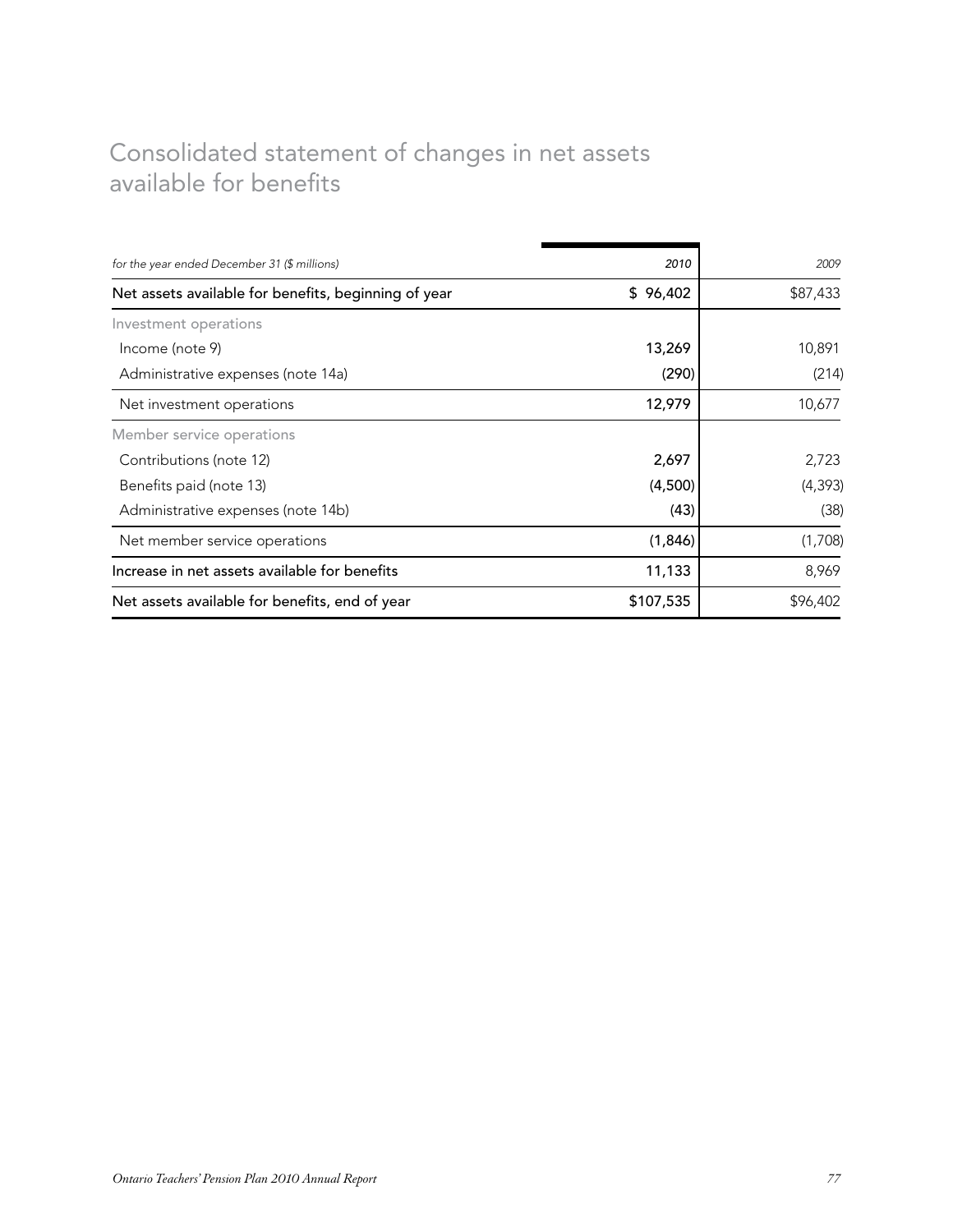# Consolidated statement of changes in accrued pension benefits

| for the year ended December 31 (\$ millions) | 2010      | 2009      |
|----------------------------------------------|-----------|-----------|
| Accrued pension benefits, beginning of year  | \$131,858 | \$118,141 |
| Increase in accrued pension benefits         |           |           |
| Interest on accrued pension benefits         | 6,057     | 4,709     |
| Benefits accrued                             | 3,354     | 3,571     |
| Changes in actuarial assumptions (note 5a)   | 10,440    | 9,941     |
|                                              | 19,851    | 18,221    |
| Decrease in accrued pension benefits         |           |           |
| Benefits paid (note 13)                      | 4,500     | 4,393     |
| Experience gains (note 5c)                   | 316       | 111       |
|                                              | 4,816     | 4,504     |
| Net increase in accrued pension benefits     | 15,035    | 13,717    |
| Accrued pension benefits, end of year        | \$146,893 | \$131,858 |

## Consolidated statement of changes in deficit

| for the year ended December 31 (\$ millions)                     | 2010       | 2009        |
|------------------------------------------------------------------|------------|-------------|
| Deficit, beginning of year                                       | \$(22,752) | \$(11, 184) |
| Increase in net assets available for benefits                    | 11,133     | 8,969       |
| Change in actuarial asset value adjustment (note 4)              | (6,049)    | (6, 820)    |
| Increase in actuarial value of net assets available for benefits | 5,084      | 2,149       |
| Net increase in accrued pension benefits                         | (15, 035)  | (13, 717)   |
| Deficit, end of year                                             | \$(32,703) | \$(22,752)  |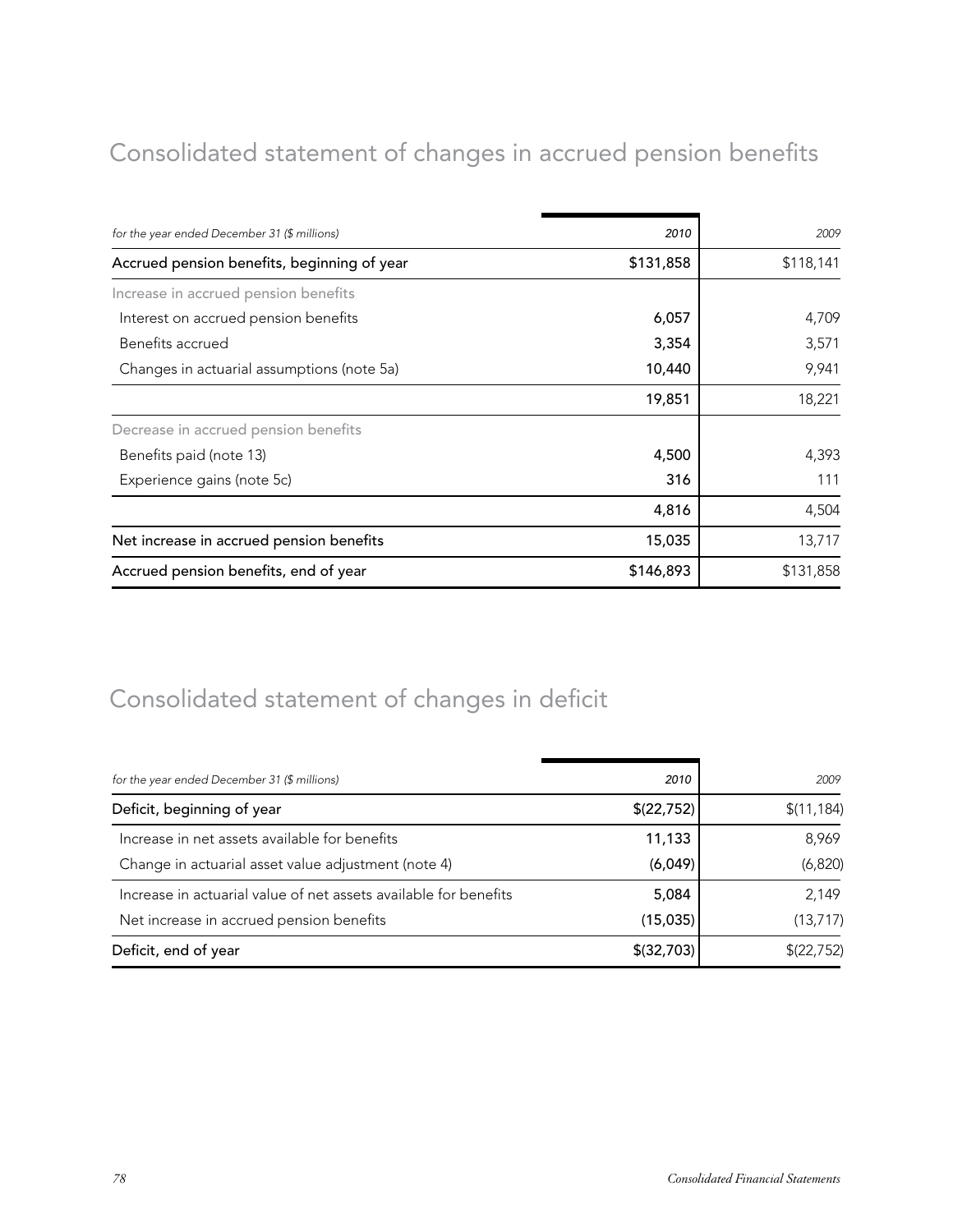## Notes to consolidated financial statements

*for the year ended December 31, 2010*

### Description of Plan

The following description of the Ontario Teachers' Pension Plan (the Plan) is a summary only. For more complete information, reference should be made to the *Teachers' Pension Act (Ontario)* (the TPA) as amended.

#### (a) General

The Plan is governed by the TPA. It is a contributory defined benefit pension plan co-sponsored by the Province of Ontario (the Province) and Plan members, represented by the Ontario Teachers' Federation (the OTF) (the co-sponsors). The terms of the Plan are set out in the Partners' Agreement.

The Plan is registered with the Financial Services Commission of Ontario (FSCO) and under the *Income Tax Act* (*Canada*) (the ITA) (registration number 0345785) as a Registered Pension Plan which is not subject to income taxes.

The Plan is administered and the investments are managed by the Ontario Teachers' Pension Plan Board (the Board). Under the TPA, the Board is constituted as a corporation without share capital to which the *Corporations Act (Ontario)* does not apply.

#### (b) Funding

Plan benefits are funded by contributions and investment earnings. Contributions are made by active members of the Plan and are matched by either the Province or designated private schools and organizations. The determination of the value of the benefits and required contributions is made on the basis of periodic actuarial valuations.

#### (c) Retirement pensions

A retirement pension is available based on the number of years of credited service, the average of the best five annual salaries and the age of the member at retirement. A member is eligible for a reduced retirement pension from age 50. An unreduced retirement pension is available at age 65 or if the sum of a member's age and qualifying service equals 85.

#### (d) Disability pensions

A disability pension is available at any age to a disabled member with a minimum of 10 years of qualifying service. The type of disability pension is determined by the extent of the disability.

#### (e) Death benefits

Death benefits are available on the death of an active member and may be available on the death of a retired member. The benefit may take the form of a survivor pension, lump-sum payment or both.

#### (f) Escalation of benefits

Pension benefits are adjusted in January each year for inflation, subject to an upper limit of 8% and a lower limit of 0% in any one year with any excess above or below those limits carried forward. For credited service earned up to December 31, 2009, inflation protection is 100% of the change in the Consumer Price Index. Credited service earned after December 31, 2009 is subject to conditional inflation protection with a guaranteed level of inflation protection set at 50% of the change in the Consumer Price Index. Depending on the Plan's funded status, 100% inflation protection is possible and any years that did not receive full inflation protection can be restored to be fully indexed by the co-sponsors on a go-forward basis.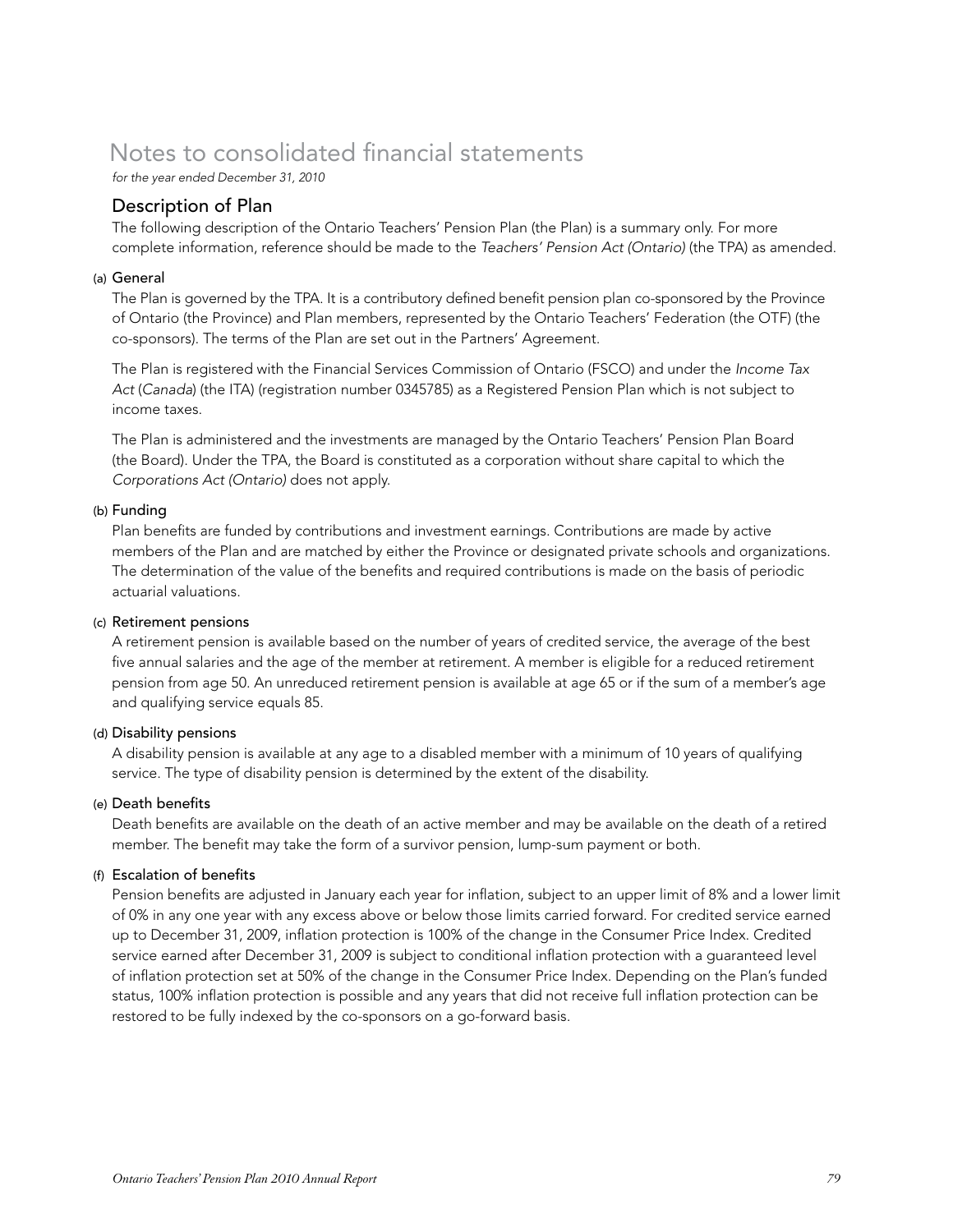#### (g) Retirement Compensation Arrangement

Restrictions in the ITA and its regulations on the payment of certain benefits from the registered pension plan for periods of service after 1991 may impact some Plan members. To address affected members, the Retirement Compensation Arrangement (the RCA) was established by agreement between the co-sponsors as a supplementary plan to provide for these benefits. Examples of these benefits include: (1) members of the Plan who retired with average earnings above \$134,811 (CPP-exempt members \$124,722) in 2010 and \$132,037 (CPP-exempt members \$122,222) in 2009; and (2) members whose pensions would require a larger reduction for early retirement to comply with the ITA limitations than the Plan would impose. Because the RCA is a separate trust, the net assets available for benefits and accrued benefits and deficit of the RCA are not included in these consolidated financial statements.

#### NOTE 1.

## Summary of significant accounting policies

#### (a) Basis of presentation

These consolidated financial statements are prepared in accordance with Canadian generally accepted accounting principles.

The fair value of assets and liabilities and the results of operations of subsidiary companies and variable interest entities (VIEs) where the Plan is the primary beneficiary are consolidated as part of the Plan's financial statements.

A VIE is an entity which does not have sufficient equity at risk to finance its activities without additional subordinated financial support or an entity in which the holders of the equity at risk lack the characteristics of a controlling financial interest. The primary beneficiary, which is the enterprise that absorbs the majority of the expected losses or is entitled to the majority of the expected residual returns, is required to consolidate the VIE in its financial statements.

VIEs in which the Plan is the primary beneficiary or in which it has a significant variable interest are primarily private equity and alternative investments limited partnerships.

The Plan's consolidated financial statements also include its proportionate share of the fair value of assets, liabilities and operations of investments in joint ventures.

Intercompany transactions and balances are eliminated in preparing these consolidated financial statements.

Certain comparative figures have been reclassified to conform with the current year's presentation.

#### (b) Changes in accounting policies

In January 2009, the Emerging Issues Committee (EIC) of the Canadian Institute of Chartered Accountants (CICA) issued EIC 173 – Credit and the Fair Value of Financial Assets and Financial Liabilities. The EIC requires that the credit risk of the entity and its counterparty should be considered in determining the fair value of financial assets and financial liabilities. The implementation of this EIC had no material impact on the Plan's net assets or investment income.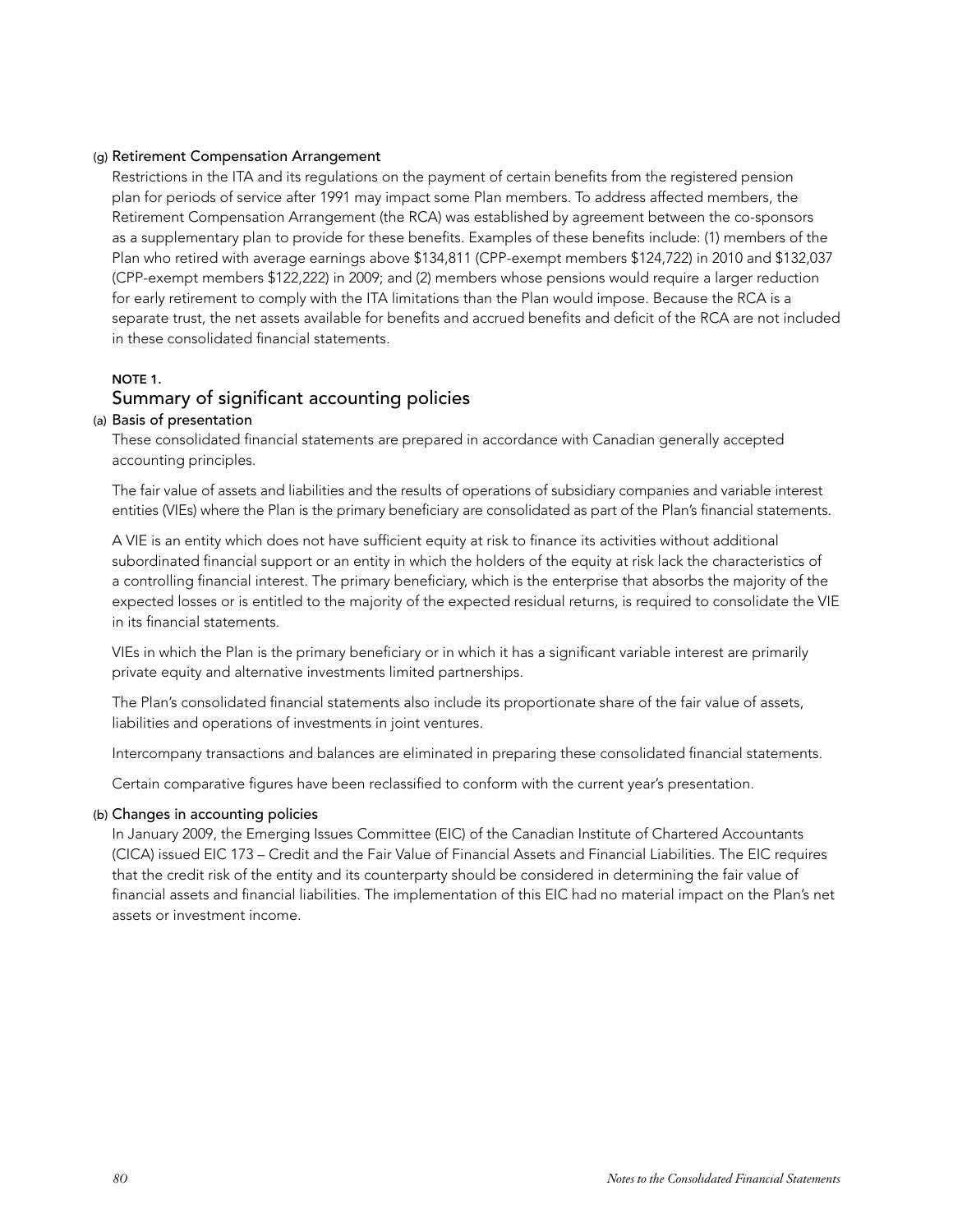#### (c) Future changes in accounting policies

In April 2010, the Accounting Standards Board (AcSB) issued a new accounting standard for Canadian pension plans: CICA Section 4600, *Pension Plans*, to replace CICA Section 4100, *Pension Plans*, for fiscal years beginning on or after January 1, 2011. The new standard provides specific accounting guidance on investments and pension obligations. Under Section 4600, a pension plan should:

- <sup>n</sup> measure investment assets at fair value in accordance with the International Financial Reporting Standards (IFRS) guidance on fair value measurement in IAS 39 Financial Instruments: Recognition and Measurement;
- **n** present investment assets on a non-consolidated basis;
- comply with the disclosure requirement under IFRS 7 Financial Instruments: Disclosures;
- determine the pension obligations in accordance with the guidance in CICA Section 3461, Employee Future Benefits, and IFRS guidance in IAS 19 Employee Benefits;
- <sup>n</sup> present net assets available for benefits, pension obligations and the resulting surplus or deficit in the statement of financial position;
- <sup>n</sup> exclude the actuarial asset value adjustment when determining the financial statement surplus or deficit (see note 4); and
- elect either IFRS or Canadian accounting standards for private enterprises for accounting policies that do not relate to investments or pension obligations. The Plan has elected to apply IFRS commencing on January 1, 2011.

Management completed an analysis on adopting CICA Section 4600. Significant impacts on financial statements are expected and include:

- <sup>n</sup> the financial statement deficit will be affected by the exclusion of the actuarial asset value adjustment; and
- <sup>n</sup> the investment assets and investment-related liabilities will be affected because of the eliminated requirement of consolidating the assets and liabilities of the subsidiaries, joint ventures and variable interest entities of which the Plan is the primary beneficiary. There is no impact expected on the net assets available for benefits or the net investment income.

#### (d) Investments

#### *Valuation of investments*

Investments and investment-related liabilities are stated at fair value. Fair value is an estimate of the amount of consideration that would be agreed upon in an arm's-length transaction between knowledgeable, willing parties who are under no compulsion to act.

Fair values of investments are determined as follows:

- a. Short-term money-market securities are valued using either closing mid-market prices or discounted cash flows based on current market yields, when closing mid-market prices are unavailable.
- b. Bonds, including both nominal and real return, are valued on the basis of quoted closing mid-market prices. If quoted closing mid-market prices are not available, estimated values are calculated using discounted cash flows based on current market yields and comparable securities, as appropriate.
- c. Securities sold under agreements to repurchase and securities purchased under agreements to resell are valued using discounted cash flows based on current market yields.
- d. Public equities are valued at quoted market closing prices. When the market for a public equity is not active or when there are restrictions on the sale of all or part of a public equity imposed on the Plan by external parties, management estimates the fair value by using appropriate techniques including valuation models.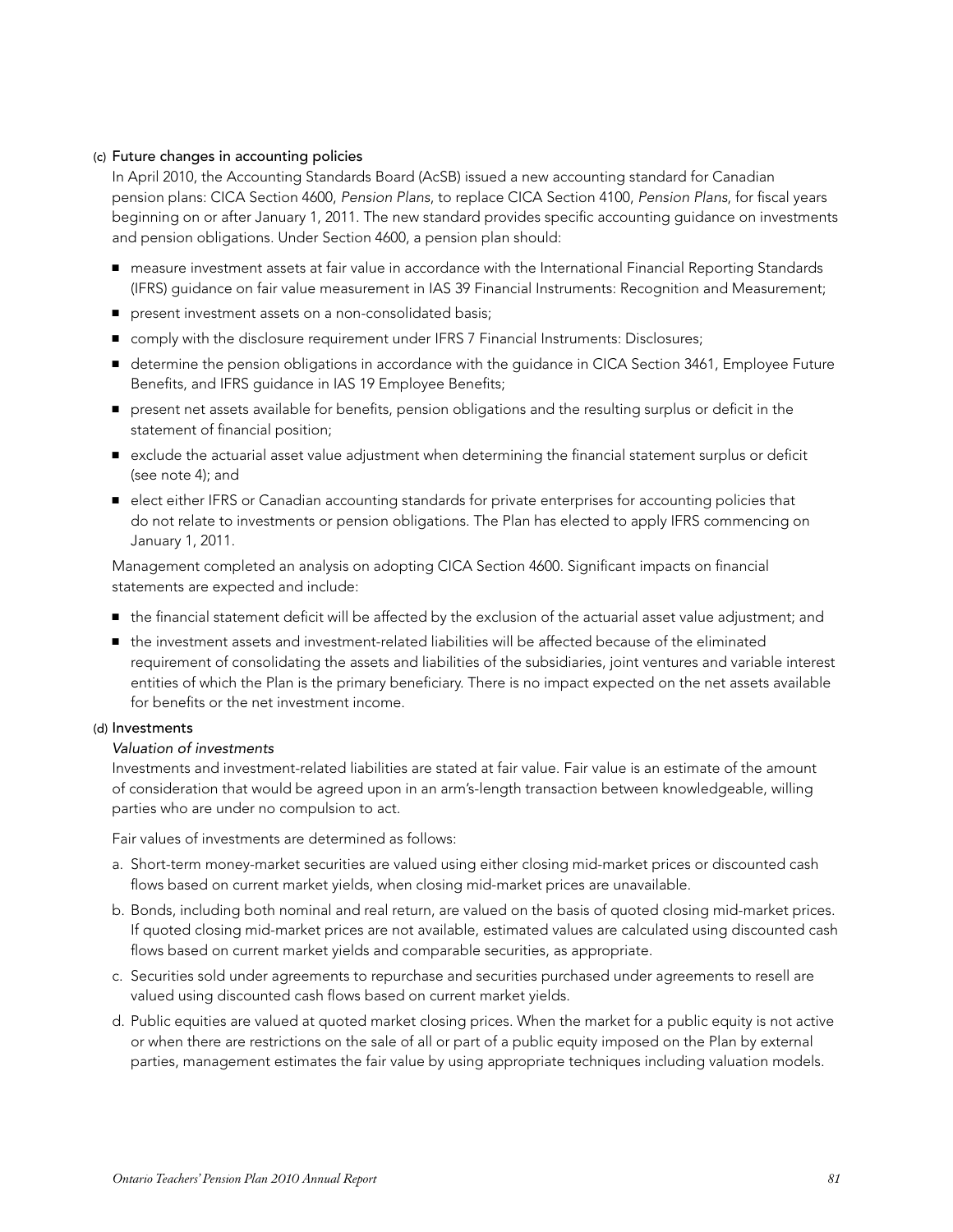e. Real estate, private equities, infrastructure and timberland are valued based on estimated fair values determined by using appropriate techniques and best estimates by management, appraisers, or both. Where external appraisers are engaged to perform the valuation, management ensures the appraisers are independent and compares the assumptions used by the appraisers with management's expectations based on current market conditions and industry practice to ensure the valuation captures the business and economic conditions specific to the investment.

At least 70% of the value of the rental property portfolio covering all product types and geographic regions is independently appraised annually. At a minimum, 90% of the real estate portfolio will be valued by independent appraisers at least every three years. The same appraisal firm is not permitted to value the same property more than three years in a row.

- f. Derivative financial instruments are recorded at fair value using market prices where available. Where quoted market values are not readily available, appropriate alternative valuation techniques are used to determine fair value. In determining fair value, consideration is also given to the credit risk of the counterparty.
- g. Alternative investments, comprised of hedge funds and managed futures accounts, are recorded at fair value based on net asset values obtained from each of the funds' administrators. These net asset values are reviewed by management.

The Plan uses a number of valuation techniques to determine the fair value of investments for which observable prices in active markets for identical investments are not available. These techniques include: valuation methodologies based on observable prices for similar investments; present value approaches where future cash flows generated by the investment are estimated and then discounted using a risk-adjusted interest rate; and option-pricing models. The principal inputs to these valuation techniques are listed below. Values between and beyond available data points may be obtained by interpolation and extrapolation.

- Bond prices quoted prices are generally available for government bonds, certain corporate bonds and some other debt-related products.
- <sup>n</sup> Credit spreads where available, credit spreads are derived from prices of credit default swaps or other creditbased instruments, such as debt securities. For others, credit spreads are obtained from pricing services.
- n Interest rates principally derived from benchmark interest rates such as quoted interest rates from central banks and in swap, bond and futures markets. Benchmark interest rates are considered when determining discount rates used in the present-value approaches.
- <sup>n</sup> Foreign currency exchange rates there are observable markets, both spot and forward, and in futures in all major currencies.
- <sup>n</sup> Public equity and equity index prices quoted prices are generally readily available for equity shares listed on the stock exchanges and for indices on such shares.
- Commodity prices many commodities are actively traded in spot, forward and futures on exchanges.
- <sup>n</sup> Price volatilities and correlations volatility is a measure of the tendency of a specific price to change over time. Correlation measures the degree to which two or more prices or other variables are observed to have moved together historically. Volatility is an input in valuing options and certain products such as derivatives with more than one underlying variable that is correlation-dependent. Volatility and correlation values are obtained from broker quotations, pricing services or derived from quoted option prices.
- Forecasts on operating cash flows of real estate, private equities, infrastructure and timberland forecasts include assumptions on revenue, revenue growth, expenses, capital expenditure, and capital structure. They are generally provided by management of the companies in which the Plan invests or external managers. Additional assumptions from external parties, for example, external appraisers, may also be used in the forecast.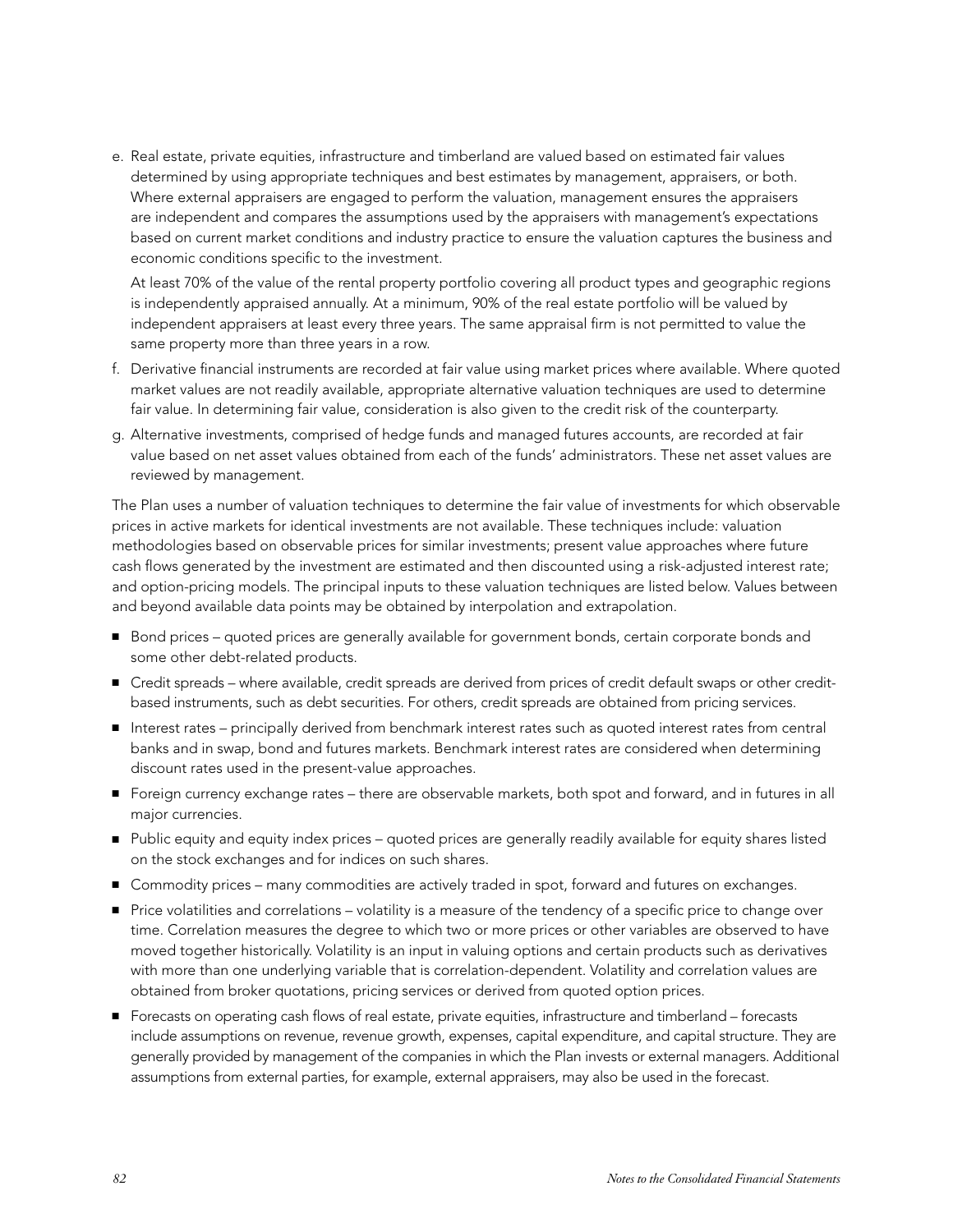The Plan refines and modifies its valuation techniques as markets and products develop and the pricing for individual products becomes more transparent.

While the Plan believes its valuation techniques are appropriate and consistent with other market participants, the use of different techniques or assumptions could result in different estimates of fair value at the balance sheet date. Management has assessed and determined that using possible alternative assumptions will not result in significantly different fair values.

#### *Fair value hierarchy*

Investment assets and investment-related liabilities are classified and disclosed in one of the following categories reflecting the significance of inputs used in making the fair value measurement:

- Level 1 quoted prices (unadjusted) in active markets for identical assets or liabilities;
- Level 2 inputs other than quoted prices included in Level 1 that are observable for the assets or liabilities, either directly (i.e., as prices) or indirectly (i.e., derived from prices); and
- Level 3 inputs for the assets or liabilities that are not based on observable market data (unobservable inputs).

If different levels of inputs are used to measure the fair value of an investment, the classification within the hierarchy is based on the lowest level input that is significant to the fair value measurement.

#### *Trade-date reporting*

Purchases and sales of investments and derivative contracts are recorded as of the trade date (the date upon which the substantial risks and rewards have been transferred).

#### *Investment income*

Dividend income is recognized based on the ex-dividend date, and interest income and real estate income are recognized on the accrual basis as earned. Investment income also includes both realized and unrealized gains and losses. Unrealized gains and losses are recognized only when the fair value of the investment is based on a quoted market price in an active market or a valuation using appropriate valuation techniques is performed and approved by management. Since real estate income is determined on a fair value basis, a charge for depreciation and amortization is excluded from the determination of real estate income.

#### *Transaction costs*

Transaction costs are incremental costs directly attributable to the acquisition, issue or disposal of a financial asset or financial liability. Transaction costs incurred are expensed and recorded as transaction costs. Any transaction amounts received by the Plan that are directly attributable to the acquisition of an investment are netted against transaction costs paid.

#### *Management fees*

Management and performance fees for private equity funds and hedge funds are expensed as incurred.

#### (e) Foreign currency translation

Assets and liabilities denominated in foreign currencies are translated into Canadian dollars at the exchange rates prevailing on the year-end date. Income and expenses are translated into Canadian dollars at the exchange rates prevailing on the dates of the transactions. The realized and unrealized gains and losses arising from these translations are included within net realized and unrealized gains on investments in investment income.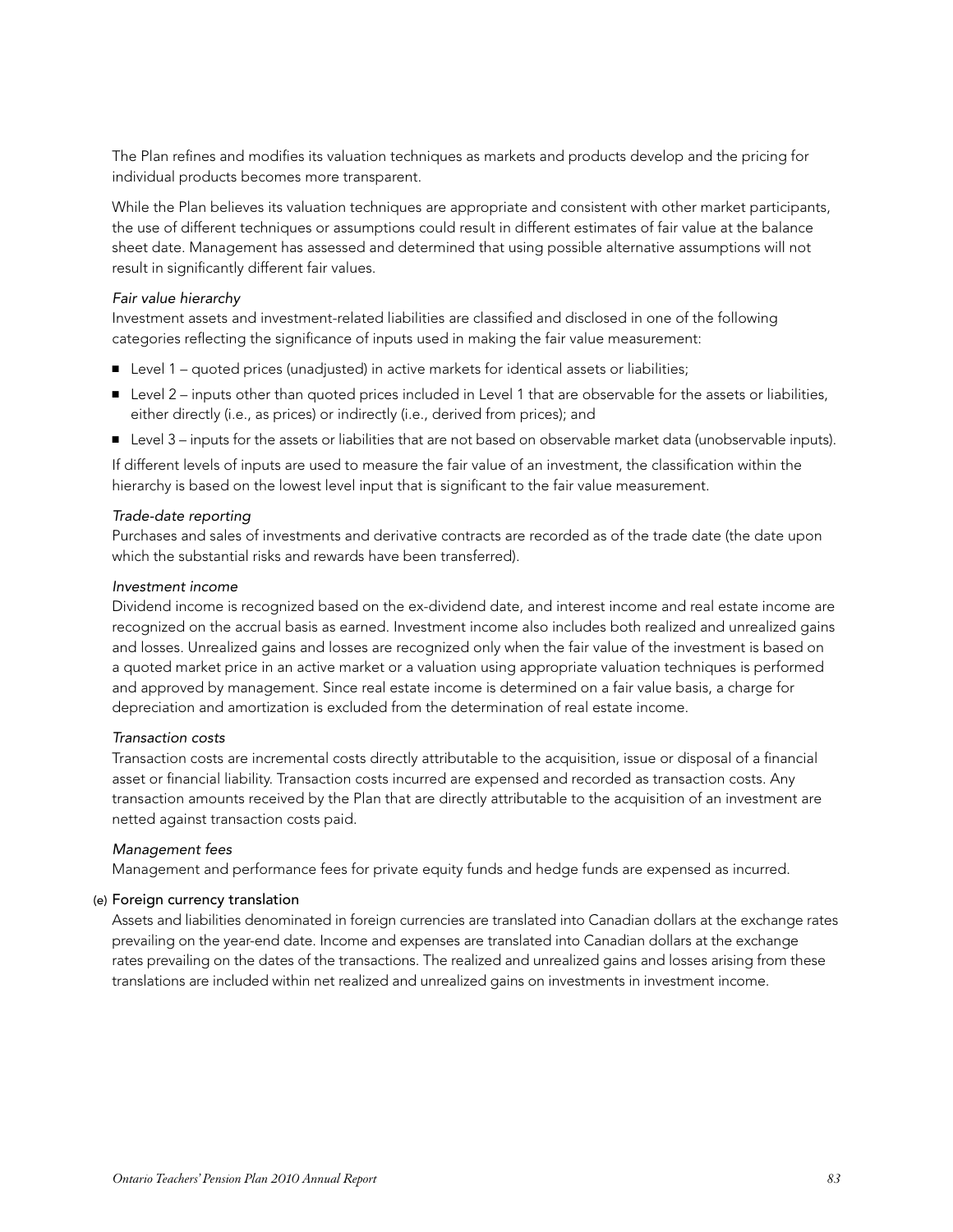#### (f) Accrued pension benefits

The value of accrued pension benefits and changes therein during the year are based on an actuarial valuation prepared by an independent firm of actuaries. The valuation is made as at the beginning of the year and then extrapolated to year end. It uses the projected benefit method pro-rated on service and management's best estimate, as at the valuation date, of various economic and non-economic assumptions.

As described in paragraph (f) of the Description of Plan note, the inflation protection benefits for credited service earned after December 31, 2009 will vary between 50% and 100% of the change in the Consumer Price Index. For the financial statement valuation, no indexation percentage within the range is a better estimate than another as future inflation protection benefits are indeterminable. As such, the Plan accrues the minimum inflation protection benefits and discloses the maximum amounts of inflation protection benefits at the 100% level (see note 5b) in accordance with the guidance of the CICA Handbook Section 3290, Contingencies.

#### (g) Contributions

Contributions from the members, the Province and designated private schools and organizations are recorded on an accrual basis. Cash received from members for credited service and cash transfers from other pension plans are recorded when received.

#### (h) Benefits

Benefit payments to members and others, commuted value payments and refunds to former members, and transfer payments to other plans are recorded in the period in which they are paid. Any benefit payment accruals not paid are reflected in accrued pension benefits.

#### (i) Use of estimates

In preparing these consolidated financial statements, management uses estimates and assumptions that primarily affect the reported values of assets and liabilities, and related income and expenses. Significant estimates are used primarily in the determination of accrued pension benefits and the fair value of investments and investment-related receivables and liabilities. Note 5 explains how estimates are used in determining accrued pension benefits and note 1d explains how estimates are used to derive the fair value of investments and investment-related receivables and liabilities.

## Note 2.

#### Investments

The Plan invests, directly or through derivatives, in fixed income, equities and real assets in accordance with the Board's policy of asset diversification.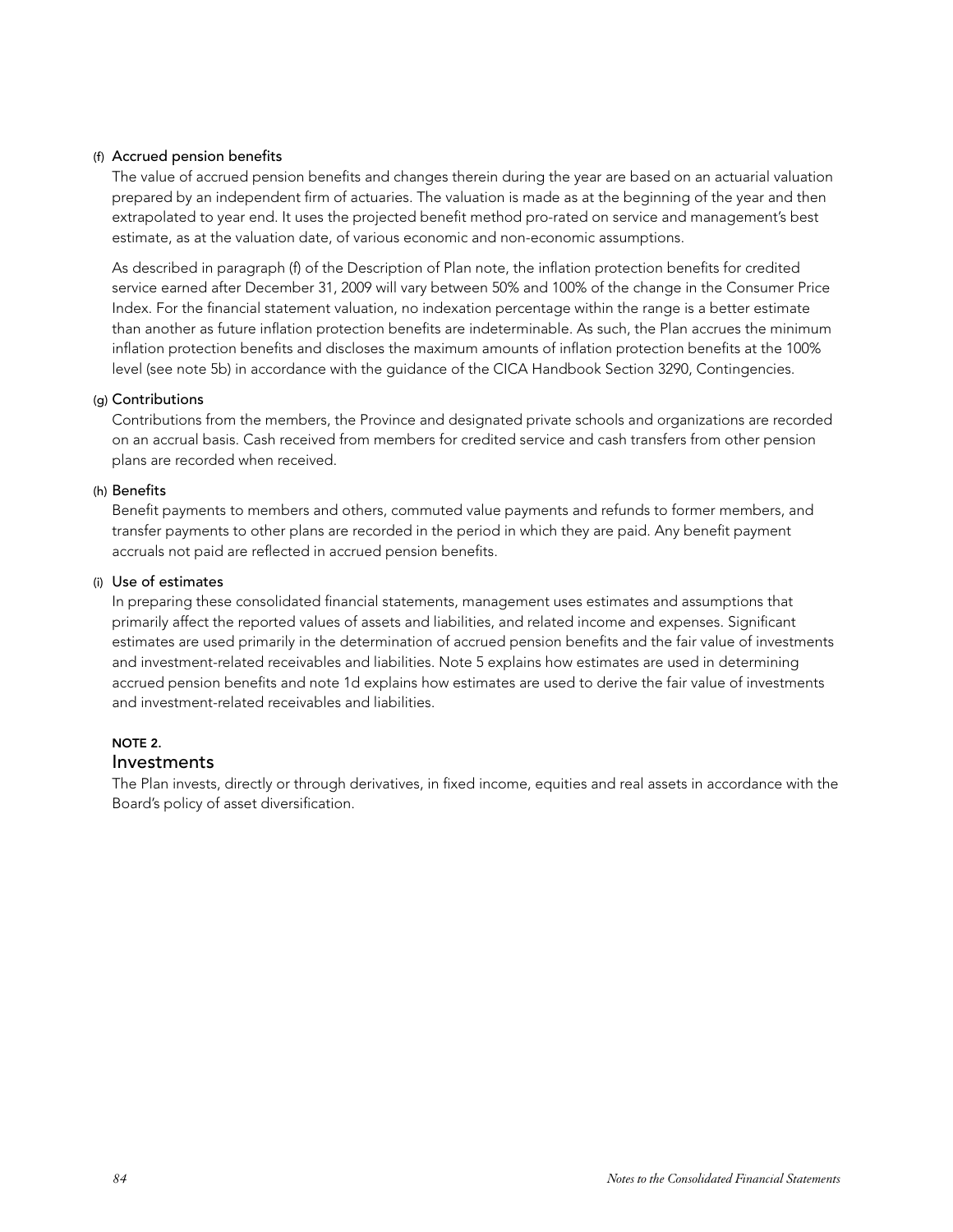#### (a) Investments<sup>(1)</sup> before Allocating the Effect of Derivative Contracts

The schedule below summarizes the Plan's investments and investment-related liabilities, including net accrued interest and dividends of \$298 million (2009 – \$263 million), before allocating the effect of derivative contracts, as at December 31:

|                                                                   |                   | 2010      |                        | 2009        |
|-------------------------------------------------------------------|-------------------|-----------|------------------------|-------------|
| (\$ millions)                                                     | <b>Fair Value</b> | Cost      | Fair Value             | Cost        |
| Fixed income                                                      |                   |           |                        |             |
| Debentures                                                        | $1,333$ \$<br>\$  | 1,223     | $\frac{1}{2}$<br>2,499 | \$<br>2,258 |
| <b>Bonds</b>                                                      | 27,622            | 27,552    | 18,089                 | 19,547      |
| Money-market securities                                           | 4,735             | 4,835     | 3,207                  | 3,308       |
| Alternative investments <sup>(2)</sup>                            | 6,339             | 6,111     | 7,204                  | 7,507       |
| Canadian real-rate products <sup>(3)</sup>                        | 16,207            | 12,119    | 13,031                 | 10,159      |
| Non-Canadian real-rate products <sup>(3)</sup>                    | 6,869             | 6,892     | 6,518                  | 6,621       |
|                                                                   | 63,105            | 58,732    | 50,548                 | 49,400      |
| Equity                                                            |                   |           |                        |             |
| Publicly traded                                                   |                   |           |                        |             |
| Canadian                                                          | 5,411             | 4,831     | 1,761                  | 1,373       |
| Non-Canadian                                                      | 25,947            | 24,873    | 20,658                 | 19,464      |
| Non-publicly traded                                               |                   |           |                        |             |
| Canadian                                                          | 3,131             | 2,933     | 2,611                  | 2,707       |
| Non-Canadian                                                      | 13,744            | 14,405    | 8,931                  | 10,282      |
|                                                                   | 48,233            | 47,042    | 33,961                 | 33,826      |
| Real assets <sup>(3)</sup>                                        |                   |           |                        |             |
| Real estate (note 8)                                              | 19,292            | 14,218    | 17,772                 | 13,924      |
| Infrastructure                                                    | 17,456            | 16,905    | 13,529                 | 13,412      |
| Timberland                                                        | 2,220             | 2,108     | 2,339                  | 2,116       |
|                                                                   | 38,968            | 33,231    | 33,640                 | 29,452      |
|                                                                   | 150,306           | 139,005   | 118,149                | 112,678     |
| Investment-related receivables                                    |                   |           |                        |             |
| Securities purchased under agreements to resell                   | 2,286             | 2,291     | 2,453                  | 2,455       |
| Cash collateral deposited under securities borrowing arrangements | 249               | 249       | 983                    | 1,005       |
| Derivative-related, net                                           | 2,519             | 1,128     | 2,315                  | 1,208       |
|                                                                   | 5,054             | 3,668     | 5,751                  | 4,668       |
| Investments                                                       | \$155,360         | \$142,673 | \$123,900              | \$117,346   |

(1)For additional details, refer to the schedule of Investments over \$100 million on pages 113–115.

 $^{(2)}$ Comprised primarily of hedge funds and managed futures accounts.

 $^{(3)}$ Beginning January 1, 2010, real-rate products, previously classified as real assets, are included in fixed income. 2009 comparative figures have been reclassified to reflect this change.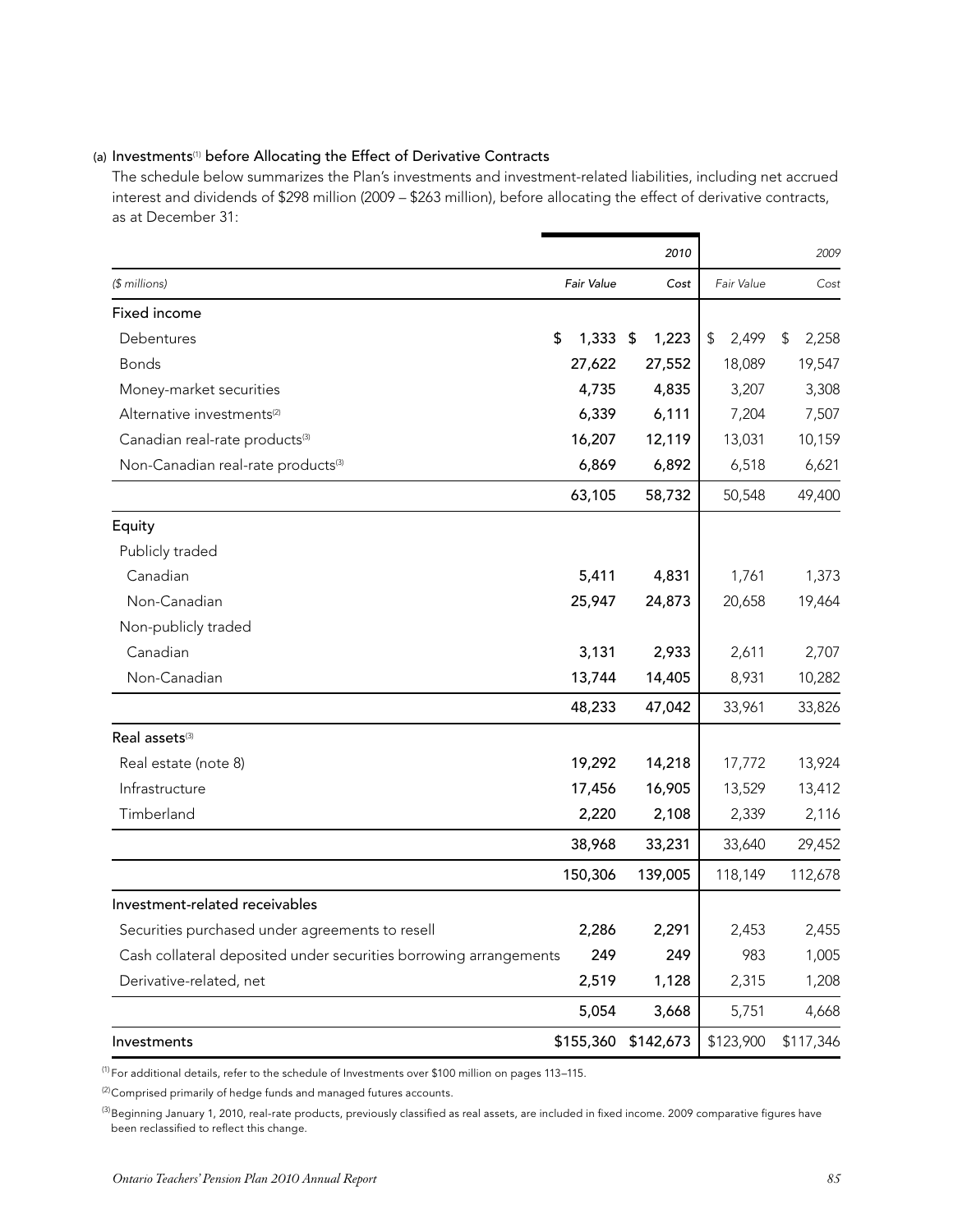|                                                       |                   | 2010        |            | 2009       |
|-------------------------------------------------------|-------------------|-------------|------------|------------|
| $$$ millions)                                         | <b>Fair Value</b> | Cost        | Fair Value | Cost       |
| Investment-related liabilities                        |                   |             |            |            |
| Securities sold under agreements to repurchase        | \$ (28, 245)      | \$(28, 741) | \$(9,684)  | \$ (9,701) |
| Securities sold but not yet purchased                 |                   |             |            |            |
| Fixed income                                          | (898)             | (901)       | (1,429)    | (1,467)    |
| Equities                                              | (249)             | (212)       | (983)      | (911)      |
| Joint ventures (note 6)                               | (8,010)           | (8,591)     | (4,933)    | (5,453)    |
| Subsidiaries and VIEs (note 7)                        | (8,725)           | (9,616)     | (7, 318)   | (8,029)    |
| Real estate (note 8)                                  | (2, 431)          | (2,320)     | (3,563)    | (3,468)    |
| Cash collateral received under credit support annexes | (383)             | (383)       | (268)      | (268)      |
| Derivative-related, net                               | (1,698)           | (915)       | (2, 213)   | (1, 512)   |
|                                                       | (50,639)          | (51,679)    | (30, 391)  | (30, 809)  |
| Net investments (note 2d)                             | \$104,721         | \$90,994    | \$93,509   | \$86,537   |

## (b) Fair value hierarchy

The schedule below presents the Plan's investments and investment-related liabilities within the fair value hierarchy:

|                                    |          |             |           | 2010      |
|------------------------------------|----------|-------------|-----------|-----------|
| (\$ millions)                      | Level 1  | Level 2     | Level 3   | Total     |
| Fixed income                       | \$46,817 | \$<br>4,847 | \$11,441  | \$63,105  |
| Equity                             | 30,096   | 192         | 17,945    | 48,233    |
| Real assets                        | 1,730    | 40          | 37,198    | 38,968    |
| Net investment-related liabilities | (1,233)  | (25, 014)   | (19, 338) | (45, 585) |
| Net investments                    | \$77,410 | \$(19,935)  | \$47,246  | \$104,721 |
|                                    |          |             |           | 2009      |
| $$$ millions)                      | Level 1  | Level 2     | Level 3   | Total     |
| $Fixed$ income $(4)$               | \$31,695 | \$5,426     | \$13,427  | \$50,548  |
| Equity                             | 20,893   | 351         | 12,717    | 33,961    |
| Real assets <sup>(4)</sup>         | 1,639    | 71          | 31,930    | 33,640    |
| Net investment-related liabilities | (1,617)  | (8,048)     | (14, 975) | (24,640)  |
| Net investments                    | \$52,610 | \$(2,200)   | \$43,099  | \$93,509  |

 $^{(4)}$ Beginning January 1, 2010, real-rate products, previously classified as real assets, are included in fixed income. 2009 comparative figures have been reclassified to reflect this change.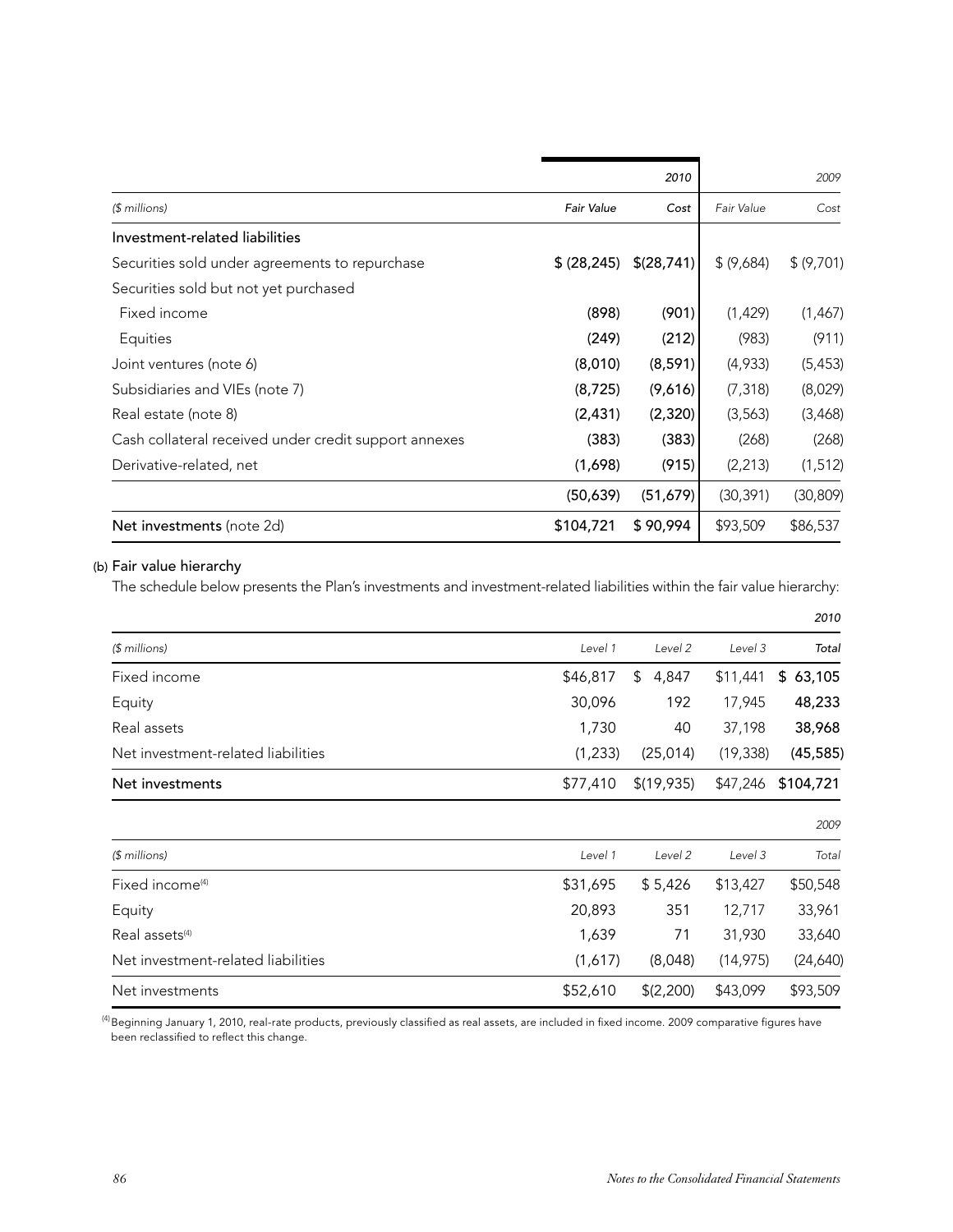The schedule below presents a reconciliation of investments and investment-related liabilities measured at fair value using significant unobservable inputs (Level 3) during the year. Realized and unrealized gains (losses) are included in investment income.

 *2010*

| $$$ millions)                                         | Fixed<br>Income | Equity   | Real<br>Assets | Net<br>Investment-<br>Related<br>Receivables/<br>(Liabilities) | Total     |
|-------------------------------------------------------|-----------------|----------|----------------|----------------------------------------------------------------|-----------|
| Balance, beginning of year                            | \$13,427        | \$12,717 | \$31,930       | \$(14,975)                                                     | \$43,099  |
| Purchases                                             | 4,827           | 6,385    | 8,650          | 2,740                                                          | 22,602    |
| Sales                                                 | (7,062)         | (2,550)  | (5,029)        | (7, 524)                                                       | (22, 165) |
| Transfers in <sup>(5)</sup>                           |                 |          |                | 5                                                              | 5         |
| Transfers out <sup>(5)</sup>                          | (87)            | (69)     |                | 41                                                             | (115)     |
| Gains/(losses) included in investment income (note 9) |                 |          |                |                                                                |           |
| Realized                                              | (601)           | 423      | 144            | (92)                                                           | (126)     |
| Unrealized                                            | 937             | 1,039    | 1,503          | 467                                                            | 3,946     |
| Balance, end of year                                  | \$11,441        | \$17,945 | \$37,198       | \$(19, 338)                                                    | \$47,246  |

 $^{(5)}$ Transfers in and transfers out of level 3 are due to the change in the availability of inputs used for fair value measurement of investment assets or related liabilities. See note 1d Fair Value Hierarchy.

|                                                       |           |                                                                                              |          |            | 2009      |
|-------------------------------------------------------|-----------|----------------------------------------------------------------------------------------------|----------|------------|-----------|
| $Fixed^{(6)}$<br>(\$ millions)<br>Equity<br>Income    |           | Net<br>Investment-<br>Related<br>Real <sup>(6)</sup> Receivables/<br>(Liabilities)<br>Assets |          |            | Total     |
| Balance, beginning of year                            | \$15,971  | \$14,235                                                                                     | \$31,138 | \$(15,002) | \$46,342  |
| Purchases                                             | 10,677    | 2,490                                                                                        | 7,388    | 16,701     | 37,256    |
| Sales                                                 | (13, 249) | (4, 385)                                                                                     | (5, 227) | (16, 862)  | (39, 723) |
| Transfers in <sup><math>\sigma</math></sup>           | 50        |                                                                                              |          |            | 50        |
| Transfers out <sup>(7)</sup>                          | (5)       |                                                                                              |          | (103)      | (108)     |
| Gains/(losses) included in investment income (note 9) |           |                                                                                              |          |            |           |
| Realized                                              | (584)     | (1, 273)                                                                                     | (60)     | 145        | (1,772)   |
| Unrealized                                            | 567       | 1,650                                                                                        | (1, 309) | 146        | 1,054     |
| Balance, end of year                                  | \$13,427  | \$12,717                                                                                     | \$31,930 | \$(14,975) | \$43,099  |

 $^{(6)}$ Beginning January 1, 2010, real-rate products, previously classified as real assets, are included in fixed income. 2009 comparative figures have been reclassified to reflect this change.

 $^{(7)}$ Transfers in and transfers out of level 3 are due to the change in the availability of inputs used for fair value measurement of investment assets or related liabilities. See note 1d Fair Value Hierarchy.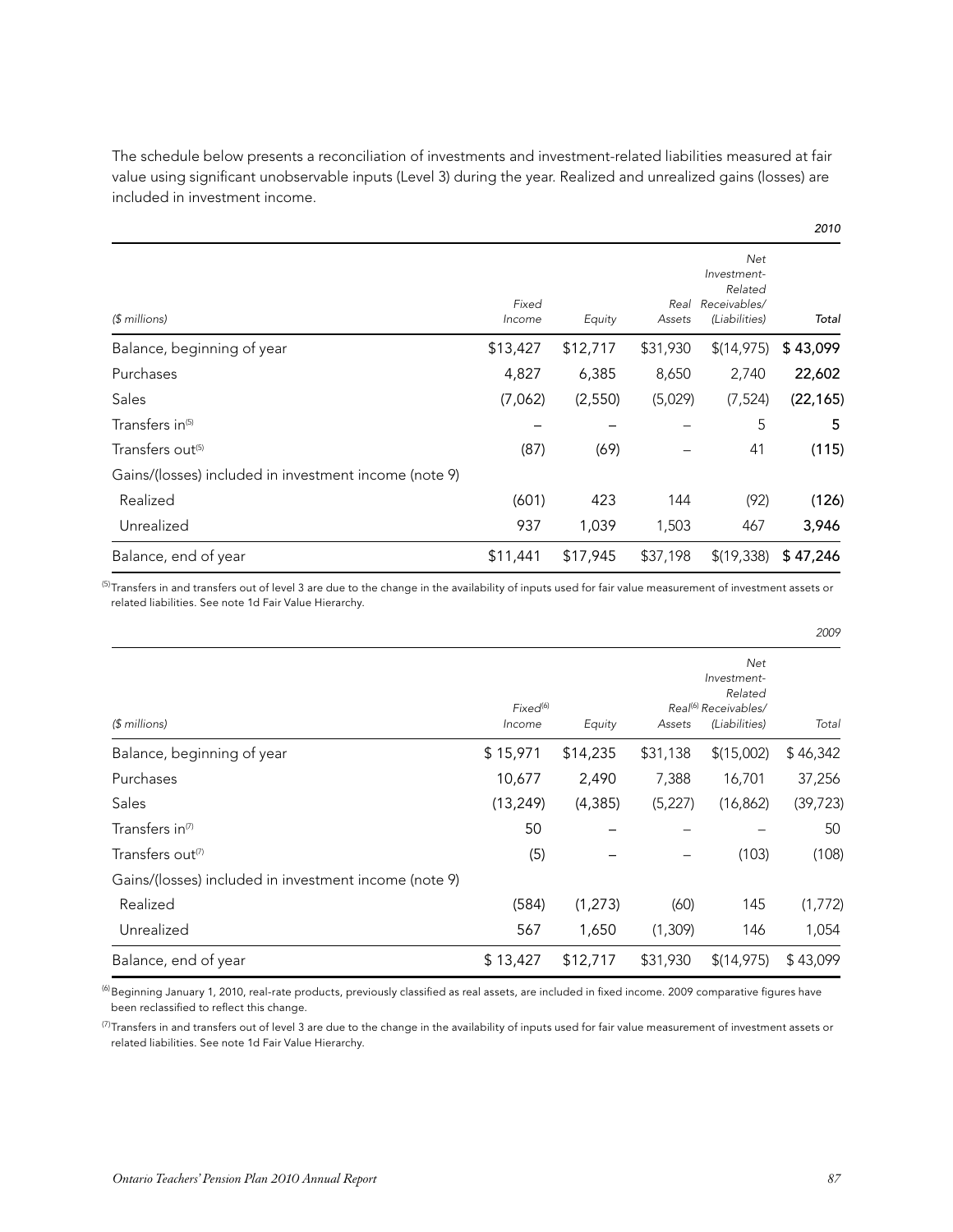#### (c) Derivative Contracts

Derivative contracts are financial contracts, the value of which is derived from the value of underlying assets, commodities, indices, interest rates or currency rates. Derivative contracts are transacted either in the over-thecounter (OTC) market or on regulated exchanges.

Notional amounts of derivative contracts represent the contractual amount to which a rate or price is applied for computing the cash to be paid or received. Notional amounts are the basis upon which the returns from, and the fair value of, the contracts are determined. They do not necessarily indicate the amounts of future cash flow involved or the current fair value of the derivative contracts and, therefore, do not indicate the Plan's exposure to credit or market risks. The derivative contracts become favourable (assets) or unfavourable (liabilities) as a result of fluctuations in market rates or prices relative to their terms. The aggregate notional amounts and fair values of derivative contracts can fluctuate significantly.

Derivative contracts, transacted either in the OTC market or on regulated exchanges, include:

#### *Swaps*

Swaps are OTC contracts in which two counterparties exchange a series of cash flows based on agreed upon rates to a notional amount. The various swap agreements that the Plan enters into are as follows:

Equity and commodity swaps are contracts in which one counterparty agrees to pay or receive from the other cash flows based on changes in the value of an equity or commodity index, a basket of stocks or commodities, a single stock or commodity.

Interest rate swaps are agreements where two counterparties exchange a series of payments based on different interest rates applied to a notional amount.

Currency swaps involve the exchange of fixed payments in one currency for the receipt of fixed payments in another currency.

#### *Forwards and futures*

Futures are standardized contracts traded on regulated future exchanges, whereas forward contracts are negotiated agreements that are transacted between counterparties in the OTC market. Examples of futures and forwards are described below:

Equity and commodity futures are contractual obligations to buy or sell at a fixed value (the contracted price) of an equity or commodity index, a basket of stocks, a single stock or commodities at a predetermined future date.

Interest rate futures are contractual obligations to buy or sell an interest-rate sensitive financial instrument on a predetermined future date at a specified price.

Currency forwards and futures are contractual obligations to exchange one currency for another at a specified price or settlement at a predetermined future date.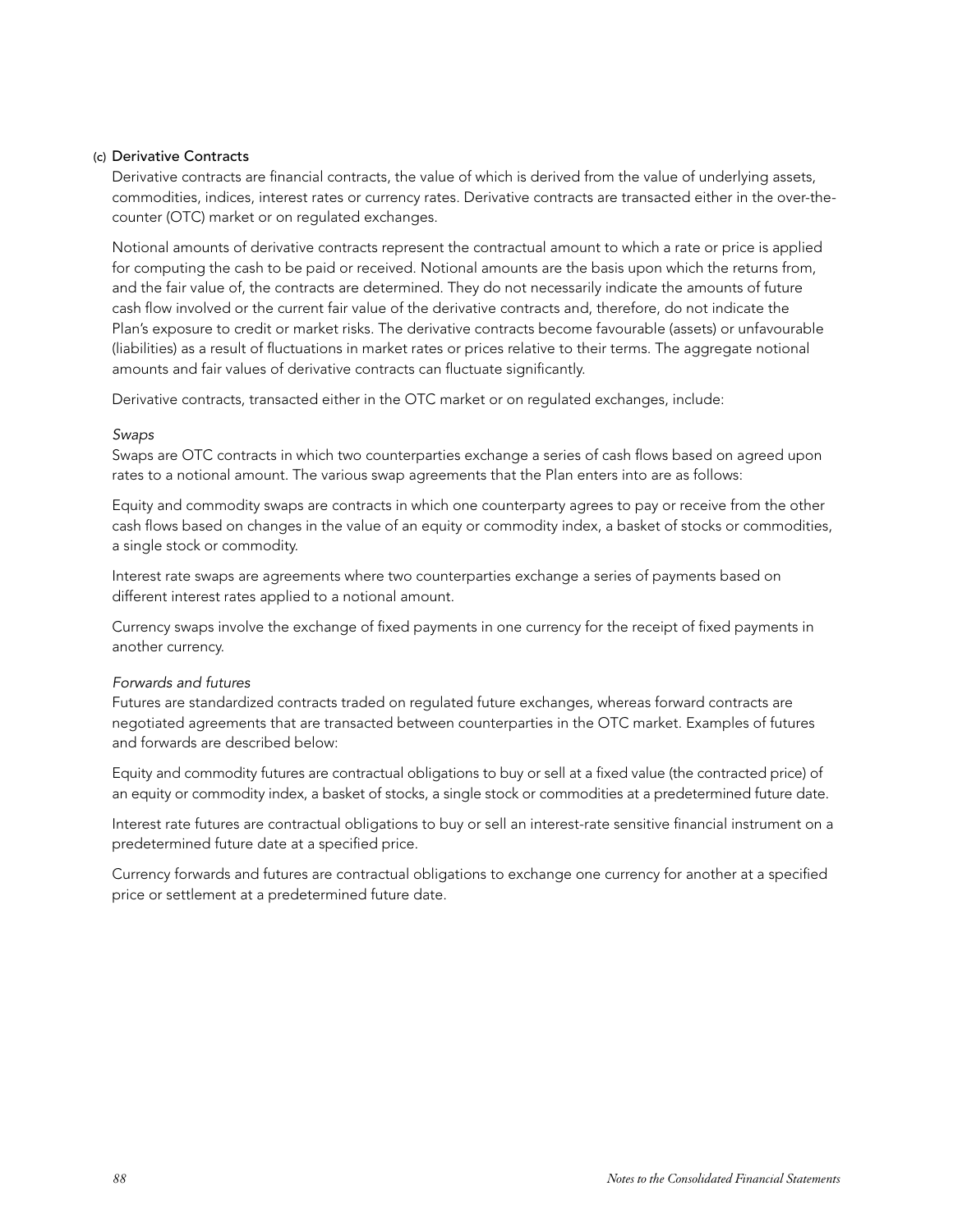#### *Options*

Options may be acquired in standardized amounts on regulated exchanges or may be customized and acquired in the OTC market. They are contractual agreements under which the seller (writer) grants the purchaser the right, but not the obligation, either to buy (call option) or sell (put option) a security, exchange rate, interest rate, or other financial instrument or commodity at a predetermined price, at or by a specified future date. The seller (writer) of an option can also settle the contract by paying the cash settlement value of the purchaser's right. The seller (writer) receives a premium from the purchaser for this right. The various option agreements that the Plan enters into include equity and commodity options, interest rate options, and foreign currency options.

#### *Credit derivatives*

Credit derivatives are OTC contracts that transfer credit risk related to an underlying financial instrument (referenced asset) from one counterparty to another. Examples of credit derivatives include credit default swaps, equity default swaps, total return swaps, and loan participations.

Credit default swaps and equity default swaps provide protection against the decline in value of the referenced asset as a result of specified events such as payment default or insolvency. These swaps are similar in structure to an option whereby the purchaser pays a premium to the seller of the credit default swap or an equity default swap in return for payment related to the deterioration in the value of the referenced asset. The referenced asset for credit default swaps is a debt instrument while the referenced asset for equity default swap is an equity instrument.

Total return swaps are contracts in which one counterparty agrees to pay or receive from the other cash flows based on changes in the value of the referenced asset.

Loan participations are contracts in which one counterparty provides funding to the other party in exchange for participation interests in sharing the risks and profits of the loans originated by the other party.

#### *Other derivative products*

The Plan also transacts in other derivative products including statistic swaps and dividend swaps in the OTC market. An investor may trade the statistic swaps with the objective of adding value or hedging for risks associated with the magnitude of movement, i.e. volatility, variance, correlation, covariance of some underlying products, such as exchange rates, or stock indexes. Dividend swaps are an over-the-counter contract where an investor agrees to match all dividends paid out by an underlying stock or index over a specified time period. In return, the dividend payer receives a fixed amount at expiry called the dividend swap rate.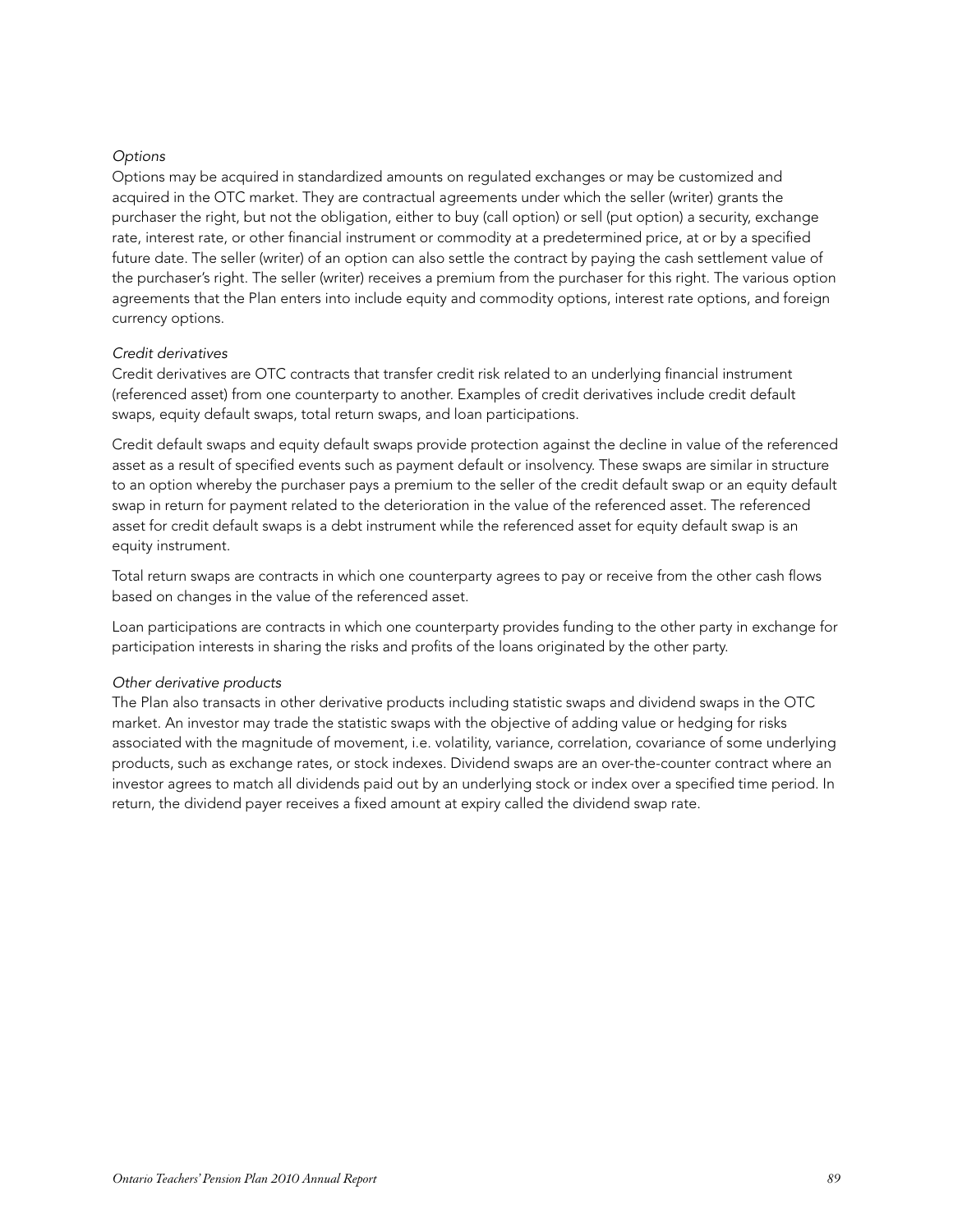|                                  |                                                         |              | 2010            |           | 2009                 |
|----------------------------------|---------------------------------------------------------|--------------|-----------------|-----------|----------------------|
| (\$ millions)                    |                                                         | Notional     | Fair Value      | Notional  | Fair Value           |
| Equity and commodity derivatives |                                                         |              |                 |           |                      |
| Swaps                            |                                                         | 15,332<br>\$ | \$884           | \$15,102  | \$<br>977            |
| Futures                          |                                                         | 5,494        | (4)             | 6,920     | 3                    |
| Options: Listed                  | - purchased                                             | 185          | 3               | 136       | $\overline{4}$       |
|                                  | - written                                               | 278          | (5)             | 213       | (6)                  |
| <b>OTC</b>                       | - purchased                                             | 5,492        | 337             | 4,563     | 324                  |
|                                  | - written                                               | 6,325        | (294)           | 2,924     | (216)                |
|                                  |                                                         | 33,106       | 921             | 29,858    | 1,086                |
| Interest rate derivatives        |                                                         |              |                 |           |                      |
| Swaps                            |                                                         | 19,347       | 16              | 5,146     | 7                    |
| Futures                          |                                                         | 28,479       | $\qquad \qquad$ | 29,669    | (8)                  |
| Options: Listed                  | - purchased                                             | 1,308        |                 |           |                      |
|                                  | - written                                               | 1,463        | (1)             | 73        | (1)                  |
| <b>OTC</b>                       | - purchased                                             | 5,382        | 28              | 5,739     | 37                   |
|                                  | - written                                               | 2,115        | (26)            | 1,098     | (20)                 |
|                                  |                                                         | 58,094       | 17              | 41,725    | 15                   |
| <b>Currency derivatives</b>      |                                                         |              |                 |           |                      |
| Swaps                            |                                                         | 44           | 4               | 44        | $\overline{2}$       |
| Forwards <sup>(8)</sup>          |                                                         | 35,548       | 200             | 31,004    | 138                  |
| Futures                          |                                                         | 16           |                 | 16        |                      |
| Options: OTC                     | - purchased                                             | 14,583       | 125             | 10,431    | 180                  |
|                                  | - written                                               | 12,300       | (114)           | 8,877     | (145)                |
|                                  |                                                         | 62,491       | 215             | 50,372    | 175                  |
| Credit derivatives               |                                                         |              |                 |           |                      |
| Loan participations              |                                                         | 35           |                 | 189       | 101                  |
| Credit default swaps - purchased |                                                         | 8,043        | 82              | 10,825    | 209                  |
|                                  | - written                                               | 2,049        | (267)           | 2,494     | (567)                |
| Total return swaps               |                                                         |              |                 | 37        | (16)                 |
|                                  |                                                         | 10,127       | (185)           | 13,545    | (273)                |
| Other derivatives                |                                                         |              |                 |           |                      |
| Statistic swaps                  |                                                         | 4,968        | (76)            | 15,481    | (246)                |
| Dividend swaps                   |                                                         | 364          | (24)            | 263       | (28)                 |
|                                  |                                                         | 5,332        | (100)           | 15,744    | (274)                |
|                                  |                                                         | 169,150      | 868             | 151,244   | 729                  |
|                                  | Net cash collateral received under derivative contracts |              | (47)            |           | (627)                |
|                                  | Notional and net fair value of derivative contracts     | \$169,150    | \$821           | \$151,244 | $\frac{1}{2}$<br>102 |

The following schedule summarizes the notional amounts and fair value of the Plan's derivative contracts held as at December 31:

 $^{(8)}$ Excludes currency forwards related to Real Estate assets as disclosed in note 8.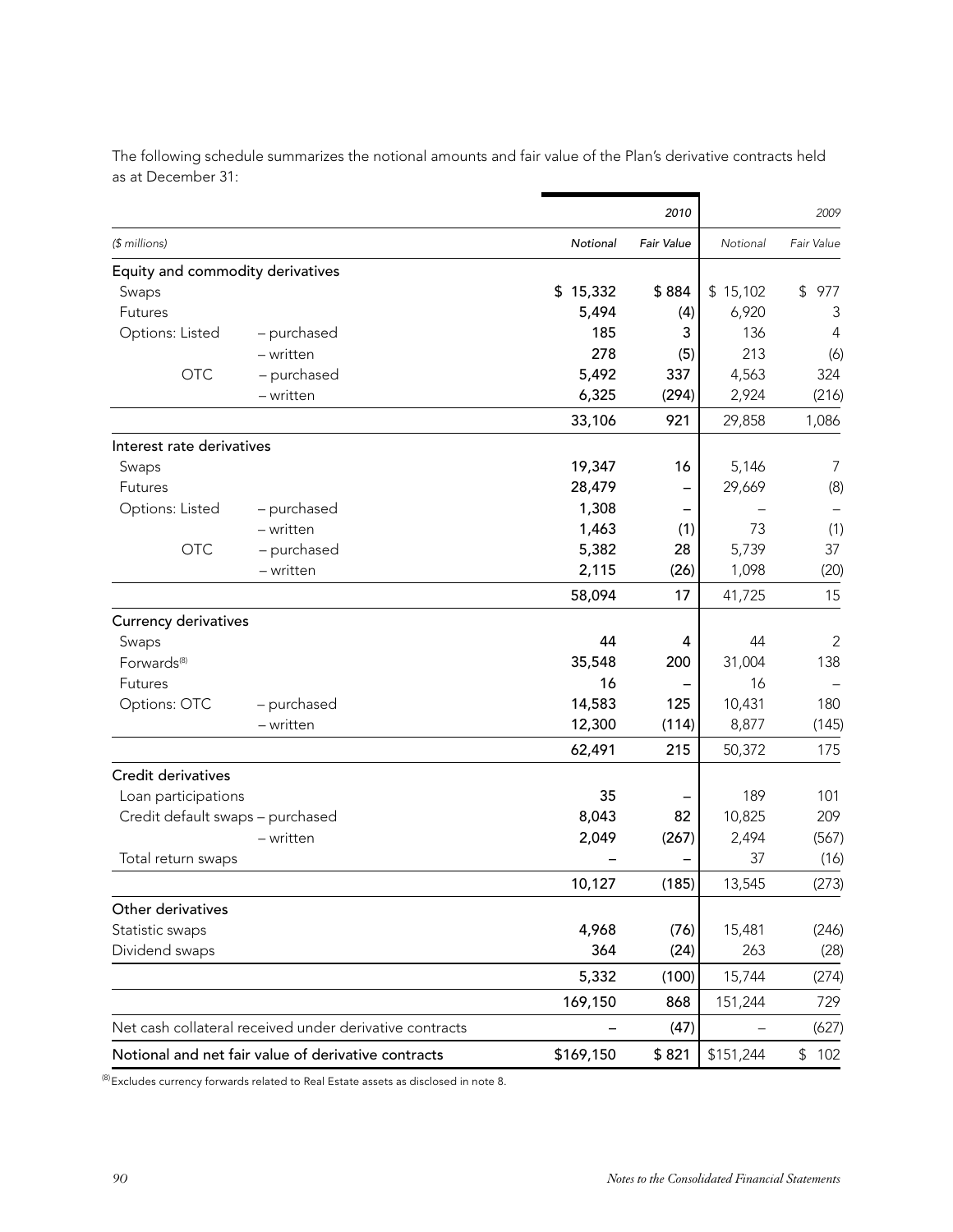| $$$ millions)                                       | 2010    | 2009     |
|-----------------------------------------------------|---------|----------|
| Derivative-related receivables                      | \$2,578 | \$3,004  |
| Cash collateral paid under derivative contracts     | 113     | 132      |
| Derivative-related liabilities                      | (1,710) | (2, 275) |
| Cash collateral received under derivative contracts | (160)   | (759)    |
|                                                     | 821     | 102      |

The net fair value of derivative contracts as at December 31 on the previous page is represented by: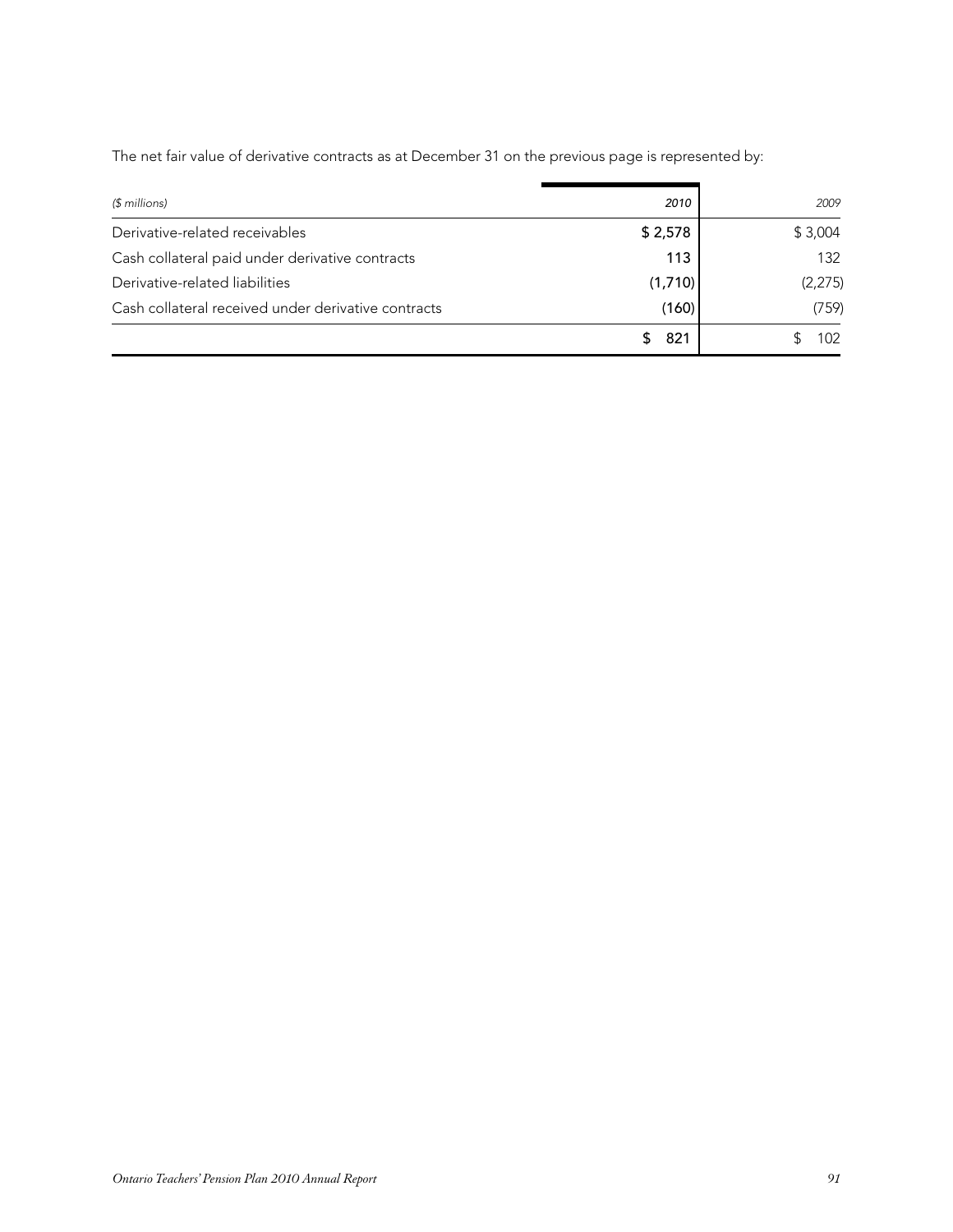#### (d) Investment asset mix

The Plan had a policy asset mix of 45% equities, 43% fixed income, 5% commodities, 25% real assets and (18)% money market at December 31, 2010.

Direct investments, derivative contracts, and investment-related receivables and liabilities are classified by asset-mix category based on the intent of the investment strategies of the underlying portfolios of the Plan. The Plan's net investments as at December 31 are summarized below:

|                                     |                                                                       | 2010           |                                                                       | 2009           |
|-------------------------------------|-----------------------------------------------------------------------|----------------|-----------------------------------------------------------------------|----------------|
|                                     | <b>Effective Net</b><br>Investments<br>at Fair Value<br>$$$ millions) | Asset Mix<br>% | <b>Effective Net</b><br>Investments<br>at Fair Value<br>(\$ millions) | Asset Mix<br>% |
| Equity                              |                                                                       |                |                                                                       |                |
| Canadian                            | \$<br>9,286                                                           | 9%             | \$<br>8,427                                                           | 9%             |
| Non-Canadian                        | 38,203                                                                | 36             | 32,755                                                                | 35             |
|                                     | 47,489                                                                | 45             | 41,182                                                                | 44             |
| Fixed income                        |                                                                       |                |                                                                       |                |
| <b>Bonds</b>                        | 22,728                                                                | 22             | 15,462                                                                | 17             |
| Real-rate products <sup>(9)</sup>   | 23,245                                                                | 22             | 19,882                                                                | 21             |
|                                     | 45,973                                                                | 44             | 35,344                                                                | 38             |
| Commodities(10)                     | 5,226                                                                 | 5              | 1,939                                                                 | $\overline{2}$ |
| Real assets                         |                                                                       |                |                                                                       |                |
| Real estate (note 8)                | 16,861                                                                | 16             | 14,209                                                                | 15             |
| Infrastructure                      | 7,070                                                                 | 7              | 5,568                                                                 | 6              |
| Timberland                          | 2,220                                                                 | 2              | 2,338                                                                 | 3              |
|                                     | 26,151                                                                | 25             | 22,115                                                                | 24             |
| Absolute return strategies(11)      |                                                                       |                |                                                                       |                |
| Internal absolute return strategies | 6,845                                                                 | 7              | 6,299                                                                 | 7              |
| Alternative Investments             | 4,531                                                                 | 4              | 5,367                                                                 | 5              |
|                                     | 11,376                                                                | 11             | 11,666                                                                | 12             |
| Money market <sup>(11)</sup>        | (31, 494)                                                             | (30)           | (18, 737)                                                             | (20)           |
| Net investments                     | \$104,721                                                             | 100%           | \$93,509                                                              | 100%           |

 $^{(9)}$ Beginning January 1, 2010, real-rate products are included in fixed income instead of real assets. 2009 comparative figures have been reclassified to reflect this change.

 $^{(10)}$ Beginning January 1, 2010, commodities, previously included in real assets, are reported in a separate asset class. 2009 comparative figures have been reclassified to reflect this change.

(11)Beginning January 1, 2010, absolute return strategies and money market, previously included in fixed income, are each reported in a separate asset class. 2009 comparative figures have been reclassified to reflect this change.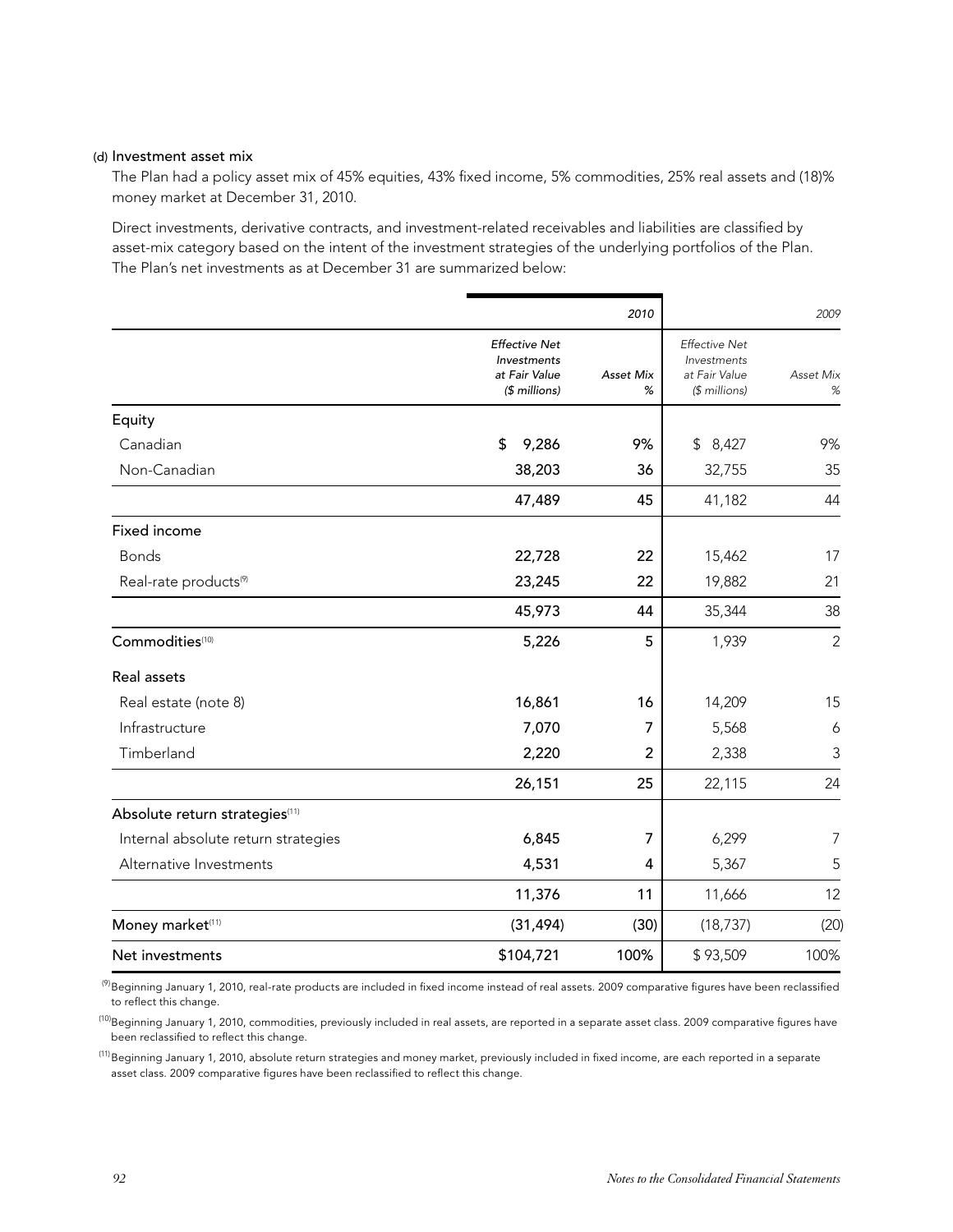#### (e) Risk Management

#### *Objectives*

The Plan's primary long-term risk is that the Plan's assets will fall short of its liabilities (i.e., benefits owed to members). Therefore, the objective of investment risk management is to achieve a diversifying of risks and returns in a fashion that minimizes the likelihood of an overall reduction in total fund value and maximizes the opportunity for gains over the entire portfolio. This is achieved through asset diversification so that the market and credit exposure to any single issuer and to any single component of the capital markets is reduced to an acceptable level.

The Plan also manages its liquidity risk so that there is sufficient liquidity to meet short-term marked-to-market payments resulting from the Plan's derivative exposure and to give the Plan the ability to adjust the asset mix in response to the changes in the market conditions.

#### *Policies*

The Plan does not manage market and credit risk separately. To apply risk management to investments in a consistent manner, the Plan has a number of policies and guidelines, for example:

- Statement of Investment Policies and Procedures The statement addresses the manner in which the fund shall be invested. Investments shall be selected and held in accordance with the criteria and limitations set forth in the statement and in accordance with all relevant legislation. The Board approves the policies in the statement and reviews them at least annually.
- Total Fund Guidelines and Objectives They are developed to apply to the total fund and aggregate asset classes. They address the risks that are relevant and material at the total fund level. It includes guidelines on asset mix and risk budget allocation. They list the investment constraints, for example, the maximum exposures permitted for a single issuer, the liquidity requirements, and currency management. The Board approves these guidelines and reviews them regularly.
- Portfolio guidelines for each investment department They are developed to apply to the individual portfolios within each asset class managed by the Investment Division. All portfolio guidelines include the departments' investment strategies, operating procedures, trading limits and approval requirements, risk factors and a description of how the risks will be managed and reporting requirements for each portfolio manager, particularly relating to reporting deviations from the approved portfolio guideline. All portfolio guidelines are reviewed annually and approved by the Executive Vice-President of the Investment Division and the Vice-President or Senior Vice-President responsible for the department.
- Trade Authorization and Execution Operation Guidelines They include quidelines on trading with authorized counterparties and the procedures for obtaining authorization to trade with a new counterparty.
- Pre-Trade Clearance Policy It formalizes the procedures to ensure the data needed for trade capture, pricing, risk management, and accounting is accurate, complete, and can be entered into the Plan's systems of record on a timely basis prior to commencement of trading.

#### *Processes*

Each investment department is responsible for managing the investment risks associated with the investments they manage. Each department is subject to compliance with the Statement of Investment Policies and Procedures, the Total Fund Guidelines and Objectives (which includes the risk budget allocated to them), Trade Authorization and Execution Operation Guidelines, Pre-trade Clearance Policy and the applicable portfolio guidelines. In addition, the Fixed Income Department is responsible to maintain the liquidity positions in accordance with the Plan's guidelines on liquidity. The Finance Division independently measures the investment risk exposure and the liquidity position of the Plan and provides the information to the Investment Division and the Investment Committee of the Board.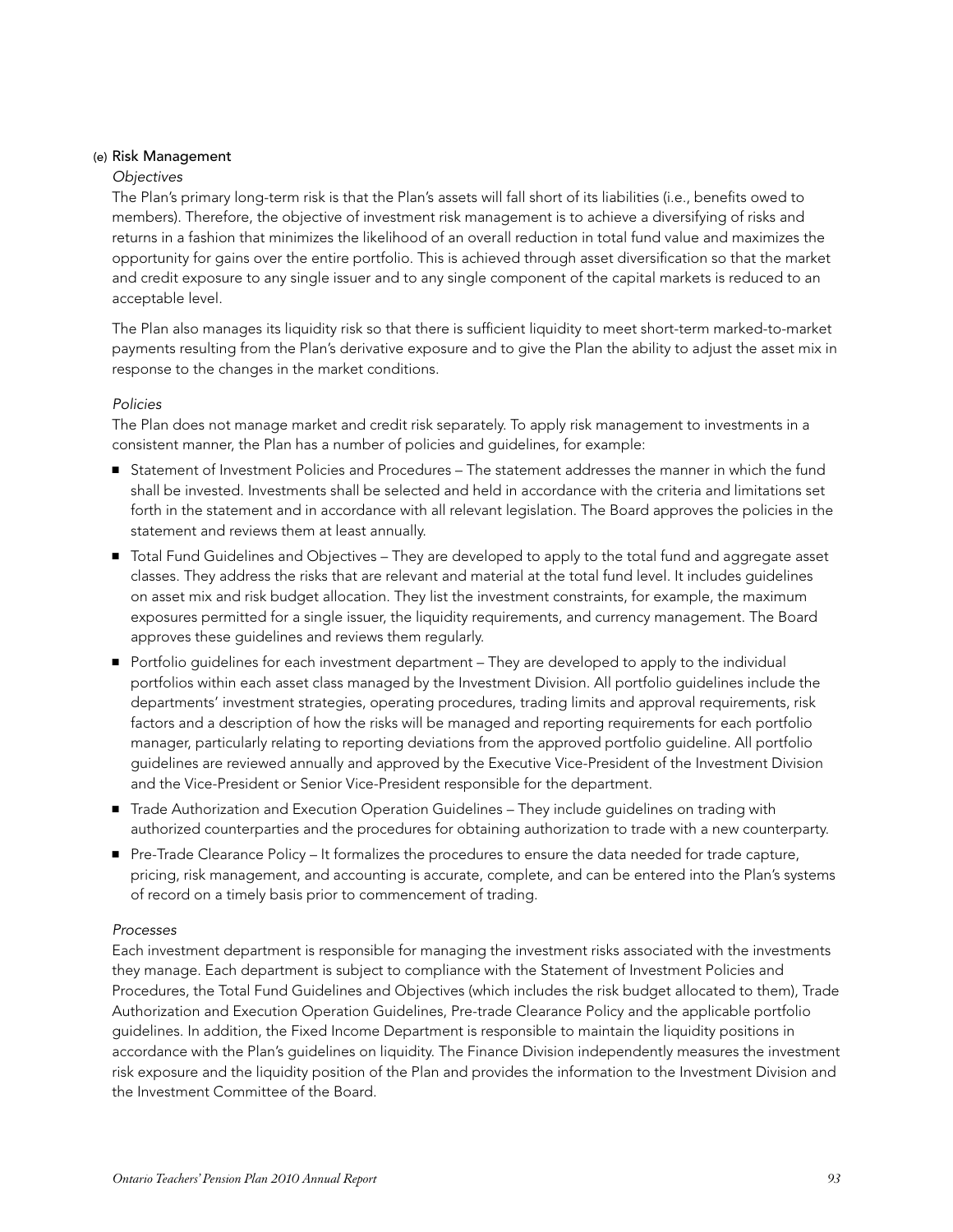Each investment department has an investment committee, or an equivalent, which meets regularly to assess the investment risks associated with the portfolios it manages and determines action plans, if required. Individual managers in each investment department receive limited authority to invest from the Board by sub-delegation from senior management. Trading limits and approval requirements are set out in the portfolio guidelines for the department. For investments not traded on exchanges, such as alternative investments and private equity investments, the investment departments conduct due diligence before acquisition and use it as a tool to monitor the investments after acquisition. The objective is to obtain as much transparency as possible for the departments to assess the risk exposure arising from these private and alternative investments.

The senior representatives from each investment department form the Investment Risk Committee (IRC) which focuses on managing investment risks at a total fund level. The Chief Financial Officer attends all meetings of the committee as an observer. This committee brings together the experience, investment and operational business judgment required for assessing and managing market, credit and liquidity risks on a regular basis. It monitors the currency positions, interest rate risk and liquidity risk at the total fund level. The committee meets every other week, or more frequently as required. Reporting to the IRC are the Investment Division Credit Committee and the Investment Division Liquidity Committee.

The Enterprise Risk Management Committee oversees and manages investment and non-investment risks faced by the Plan. The committee is chaired by the Chief Executive Officer and includes senior representatives from all divisions. The Enterprise Risk Management Committee meets regularly and reports to the Board semi-annually and more frequently as necessary.

The shaded section on pages 26 and 27 of the Management's Discussion and Analysis section provides further information on the risk budgeting process. The shaded section is an integral part of the Consolidated Financial Statements.

#### (f) Credit Risk

The Plan is exposed to the risk that a counterparty defaults or becomes insolvent (credit risk). Credit risk is the risk of loss associated with a counterparty's inability to fulfill its payment obligations. A credit risk may arise directly from an obligor, an issuer of securities, or indirectly from a guarantor of a credit obligation.

#### *Credit risk management*

The Plan actively manages its credit exposures. When over exposures are detected – either in individual exposures or in groups of exposures – the Plan takes action to mitigate the risks. Such actions may include reducing the exposures and using credit derivatives.

Except for debt issued or guaranteed without significant conditions by the Government of Canada, by the government of a province or territory of Canada (with a minimum DBRS credit rating of "AA"), or by the Government of the United States of America, the Plan's total investment in securities of a single issuer across all asset classes shall not exceed 3% of the market value of the total fund without the approval of the Board. Further, not more than 20% of the market value of all bonds, debentures, real return debt products, mezzanine debt and other debt investments (excluding the market value of the non-marketable Ontario Debentures, debt owed by affiliated third parties in relation to real estate properties, and debt associated with an investment strategy approved by the Board) shall be made up of investments rated below a DBRS credit rating of "BBB" or its equivalent or that are unrated.

The Plan has a credit risk assessment process to determine authorized counterparties for repurchase agreements, reverse repurchase agreements, and derivative contracts. The Plan deals primarily with counterparties that have a credit rating of "A" or higher for derivative contracts. Guidelines are also in place to limit the maximum exposures to any individual counterparty for derivative contracts.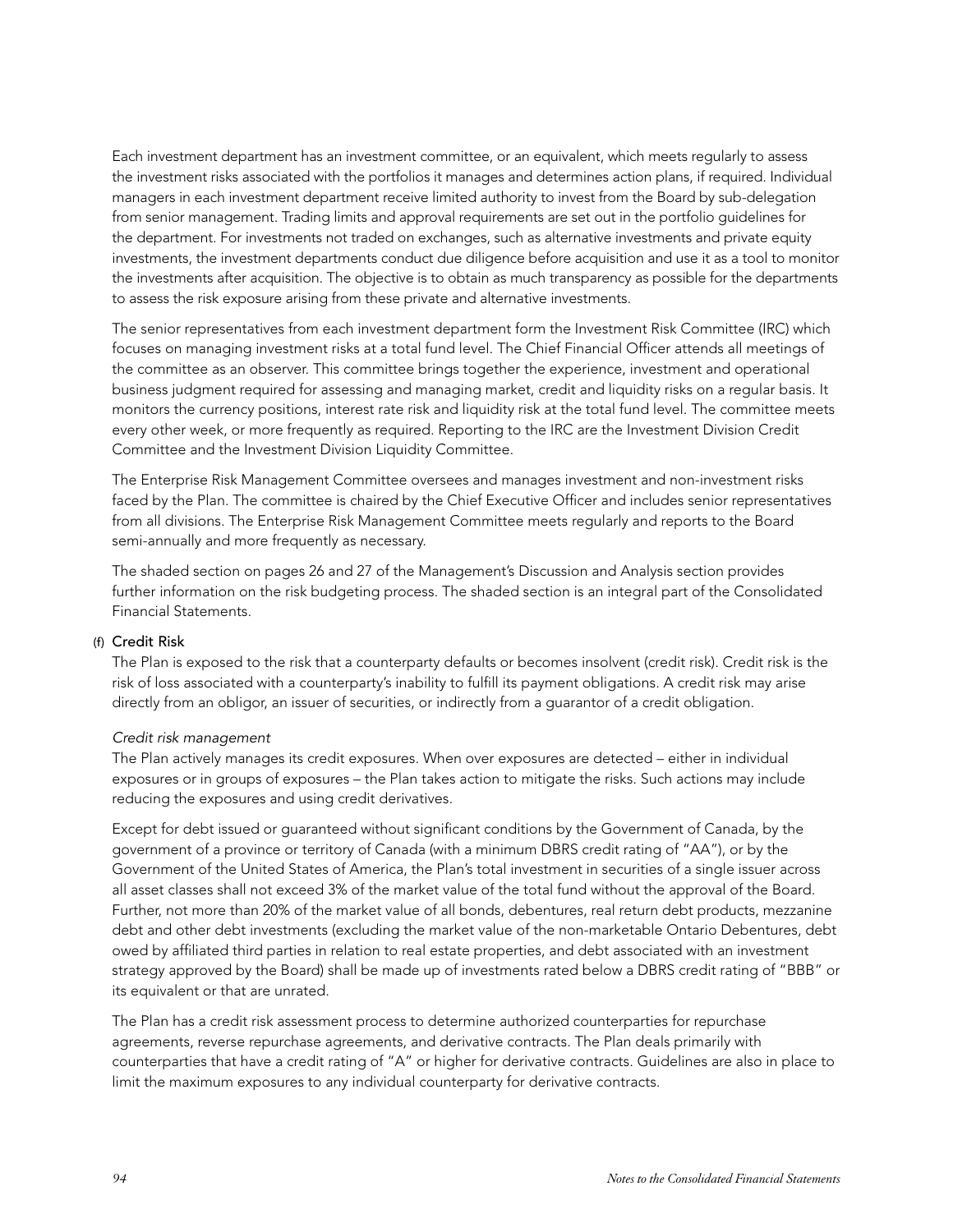Collateral is an important mitigator of counterparty credit risk. The Plan routinely obtains collateral, such as in the case of reverse repurchase agreements and OTC derivative contracts. Note 2i provides further details on securities collateral.

The Plan enters into agreements with counterparties to limit its exposure to credit losses. An International Swaps and Derivatives Association (ISDA) Master Agreement is executed with all OTC derivative counterparties, which allows both parties to settle obligations on a net basis when termination or other pre-determined events occur. The Plan also negotiates a collateral agreement known as Credit Support Annex (CSA) with its key counterparties to further mitigate counterparty credit risk. A CSA gives the Plan the power to realize collateral posted by counterparties in the event of a default by such counterparties.

#### *Maximum exposure to credit risk before collateral held*

The following table presents the maximum exposure at December 31 to credit risk of balance sheet and off-balance sheet financial instruments before taking account of any collateral held. The analysis includes financial assets subject to credit risk only; other financial assets, mainly equity securities, as well as non-financial assets are excluded. For guarantees and loan commitments, the maximum exposure to credit risk is the maximum amount that the Plan would have to pay if the guarantees were to be called upon and the full amount of the loan commitments.

| $$$ millions)                                   | 2010     | 2009     |
|-------------------------------------------------|----------|----------|
| On balance sheet:                               |          |          |
| Receivable from the Province of Ontario         | \$2,627  | \$2,524  |
| Receivable from brokers                         | 101      | 93       |
| Cash                                            | 432      | 493      |
| Fixed income                                    |          |          |
| Debentures                                      | 1,333    | 2,499    |
| <b>Bonds</b>                                    | 27,622   | 18,089   |
| Money-market securities                         | 4,735    | 3,207    |
| Canadian real-rate products                     | 16,207   | 13,031   |
| Non-Canadian real-rate products                 | 6,869    | 6,518    |
| Securities purchased under agreements to resell | 2,286    | 2,453    |
| Derivative-related receivables                  | 2,578    | 3,004    |
| Total on balance sheet                          | \$64,790 | \$51,911 |
| Off balance sheet:                              |          |          |
| Guarantees                                      | \$2,607  | \$3,002  |
| Loan commitments                                | 380      | 611      |
| Total off balance sheet                         | 2,987    | 3,613    |
| Total maximum exposure at December 31           | \$67,777 | \$55,524 |

While the Plan's maximum exposure to credit risk is the carrying value of the assets, or, in the case of off-balance sheet items, the amount guaranteed or committed, in most cases the likely exposure is far less due to collateral, credit enhancements (e.g., guarantees in favour of the Plan) and other actions taken to mitigate the Plan's exposure, as described previously.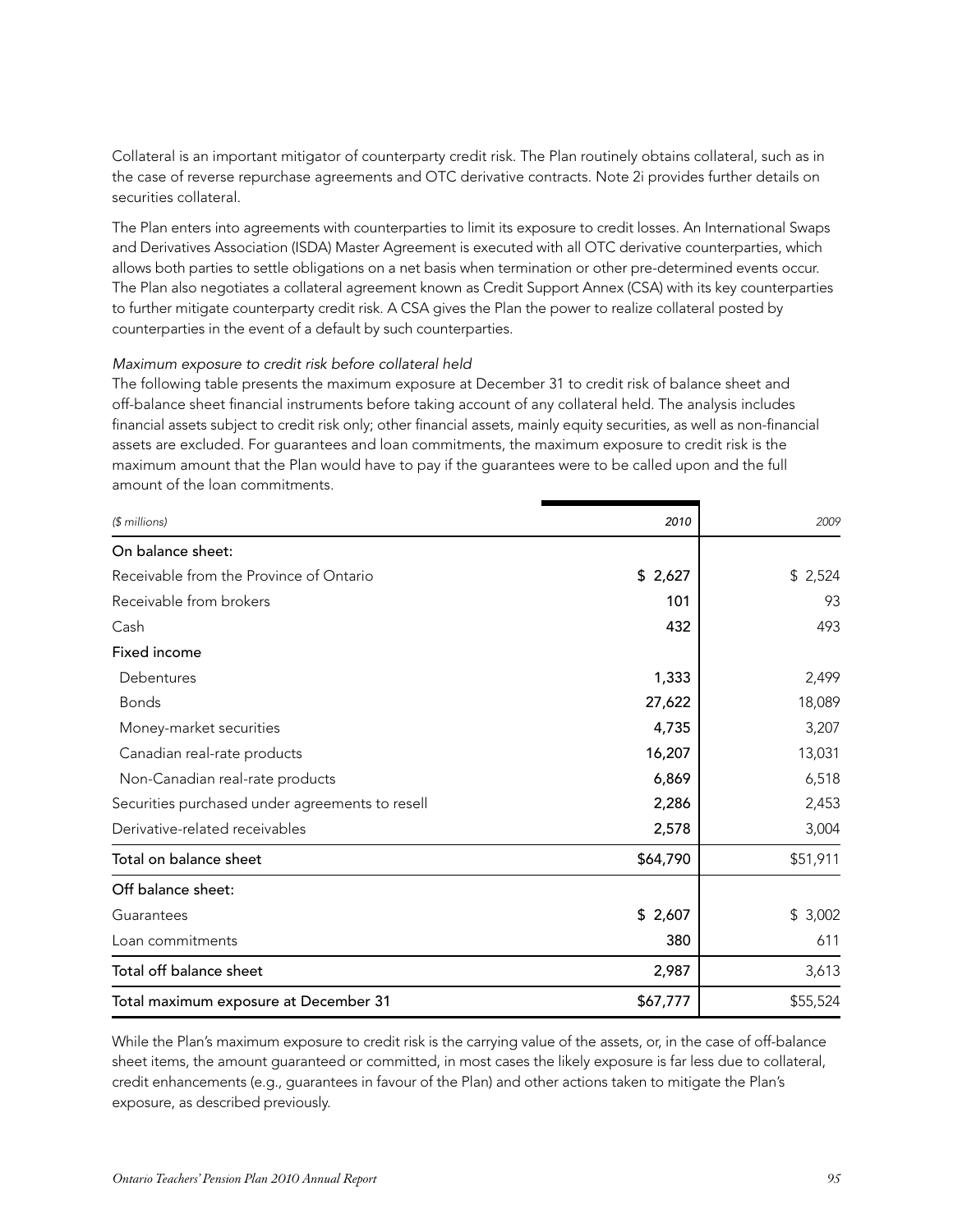#### *Credit risk concentrations*

As at December 31, 2010, the Plan has a significant concentration of credit risk with the Government of Canada, the Province of Ontario and the U.S. Treasury. This concentration relates primarily to the holding of \$34.9 billion (2009 – \$22.0 billion) of Government of Canada issued securities, \$8.4 billion (2009 – \$6.5 billion) of U.S. Treasury issued securities, \$1.3 billion (2009 – \$2.5 billion) of non-marketable Province of Ontario debentures, \$1.4 billion (2009 – \$0.8 billion) in Province of Ontario bonds, \$2.6 billion (2009 – \$2.5 billion) receivable from the Province (see note 3), and future provincial funding requirements of the Plan.

#### (g) Market risk

Market risk is the risk of loss that results from fluctuations in equity and commodity prices, interest and foreign exchange rates, and credit spreads. The Plan is exposed to market risk from its investing activities. The level of market risk to which the Plan is exposed varies depending on market conditions, expectations of future price and yield movements and the composition of the asset-mix.

#### *Market risk management*

The Plan manages market risk primarily through diversifying the investments across industry sectors, investment strategies and on a global basis. A variety of derivative contracts are also utilized to manage the Plan's market risk exposures.

#### *Market and credit risk measurement*

The Plan uses a statistical Value-at-Risk (VaR)-type approach, the expected tail loss (ETL) methodology, to measure investment risk comprising of market and credit risk over a one-year horizon at a 99% confidence level. The ETL methodology captures the effect of more extreme loss events than VaR for the same confidence level as it is the average of all the losses in the tail.

The Asset Class Risk Report, reviewed by the Investment Risk Committee, is prepared using the ETL methodology. The report captures the investment risk exposure by asset class reflecting the risk of potential losses in net assets due to both market and credit risk factors relative to the Plan's pension obligations. Statistically, the Plan would expect to see losses in excess of the risk exposure on the report only 1% of the time over a one year period, subject to certain assumptions and limitations discussed below.

The ETL methodology is a statistical approach that accounts for market volatility and credit risk as well as risk diversification achieved by investing in various products and markets. Risks are measured consistently across all markets and products and can be aggregated to arrive at a single risk number. The one-year 99% ETL number used by the Plan is generated using a historical simulation and bootstrap sampling approach that reflects the expected annual return on the portfolio in the worst 1% of the cases. The Plan currently uses the previous 24 years of market data. When sufficient historical data is not available, proxies and statistical methods are used to complete the data series.

There are limitations to the ETL methodology in use. For example, historical data may not provide the best estimate of future changes. It may fail to capture the correlation in asset returns in extreme adverse market movements which have not occurred in the historical window. The bootstrap sampling approach and long historical window, however, mitigate this limitation to some extent by enabling the generation of a set of scenarios that include extreme adverse events. Another limitation is that the Plan computes the risk relative to pension obligations at the close of the business day. Positions may change substantially during the course of a trading day. These limitations and the nature of the ETL measure mean that the Plan's losses may exceed the risk exposure amounts indicated in any risk reports.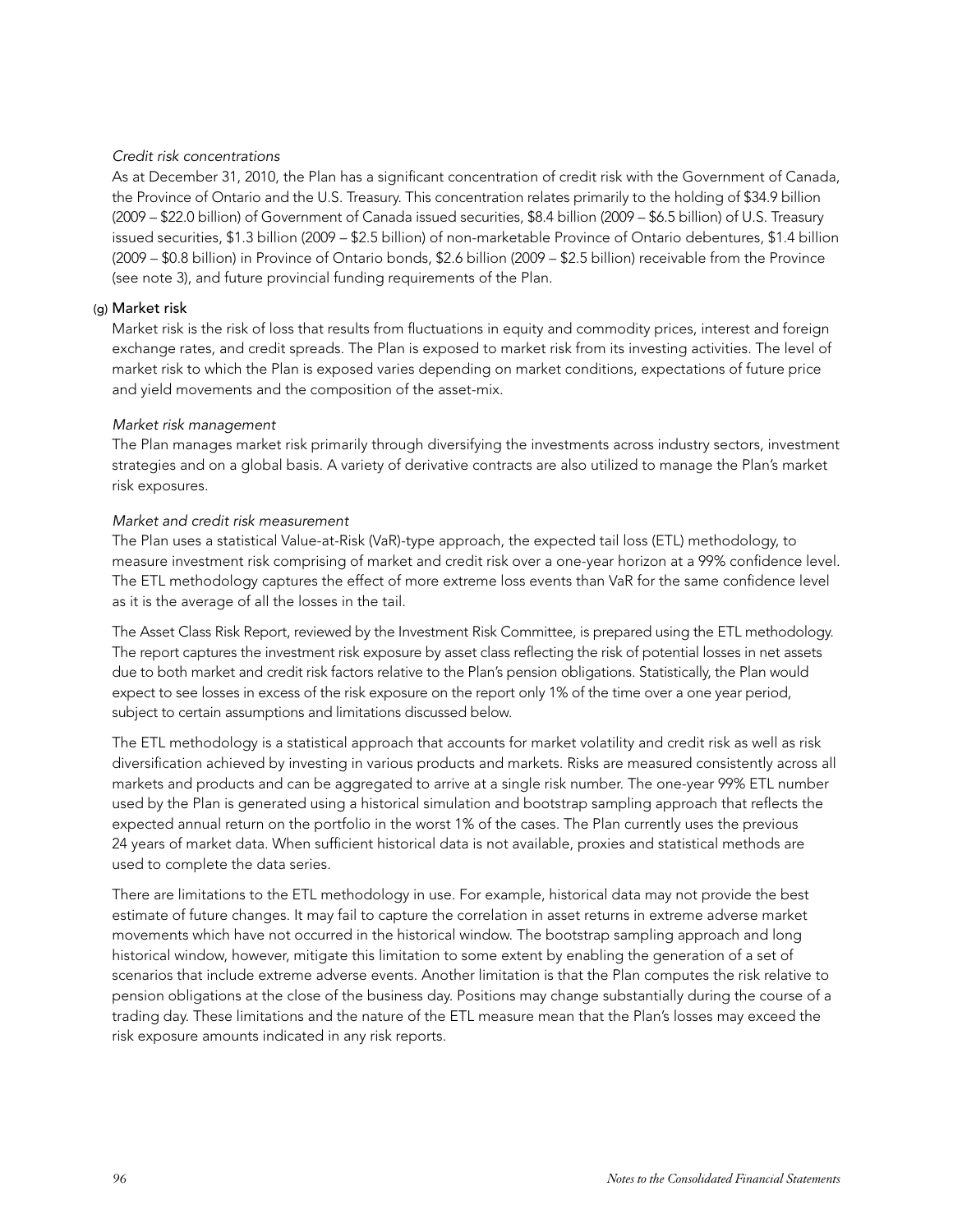The Plan continuously monitors and enhances the risk calculation methodology, striving for better estimation of risk exposure. The Plan also has a number of initiatives that are underway to enhance the process of collecting the risk system data, particularly for the complex financial instruments that the Plan trades. The new initiatives will focus on the accuracy and completeness of risk system data such as the relevant market information and the data related to the terms and conditions of the financial instruments.

The Plan's risk exposure by asset class as at December 31 is as follows:

| $($$ billions) $^{(12)}$                       | 2010   | 2009   |
|------------------------------------------------|--------|--------|
| Equity                                         |        |        |
| Canadian                                       | \$4.0  | \$3.5  |
| Non-Canadian                                   | 15.5   | 15.5   |
| Fixed income                                   |        |        |
| Bonds                                          | 4.0    | 4.5    |
| Real-rate products                             | 4.0    | 3.5    |
| Commodities                                    | 3.0    | 1.0    |
| Real assets                                    |        |        |
| Real estate <sup>(13)</sup>                    | 5.0    | 6.0    |
| Debt on real estate properties <sup>(13)</sup> |        | 1.0    |
| Infrastructure <sup>(14)</sup>                 | 1.5    | 2.5    |
| Timberland <sup>(14)</sup>                     | 0.5    |        |
| Absolute return strategies                     | 3.0    | 3.0    |
| Money market                                   | 8.0    | 5.5    |
| Total ETL Exposure <sup>(15)</sup>             | \$25.5 | \$29.0 |

(12)Rounded to the nearest \$0.5 billion.

<sup>(13)</sup>For 2010, ETL exposure for debt on real estate properties, previously classified in fixed income, are included in real estate.

(14)2009 comparative figures for infrastructure represent the combined ETL exposure for both infrastructure and timberland.

<sup>(15)</sup>Total ETL Exposure does not equal the sum of ETL exposure for each asset class because diversification reduces total risk exposure.

#### *Interest rate risk*

Interest rate risk refers to the effect on the market value of the Plan's assets and liabilities due to fluctuations in interest rates. The value of the Plan's assets is affected by short-term changes in nominal and real interest rates. Pension liabilities are exposed to fluctuations in long-term interest rates as well as expectations for salary escalation.

The Plan manages the interest rate risk by using interest rate derivatives as detailed in note 2c to the financial statements. After giving effect to the derivative contracts and investment-related receivables and liabilities discussed in note 2c, a 1% increase in nominal interest rates would result in a decline in the value of the Plan's investments in fixed-income securities of 6% (2009 – 6%). Similarly, a 1% increase in real interest rates would result in a decline in the value of the Plan's investments in real-rate products of 16% (2009 – 14%).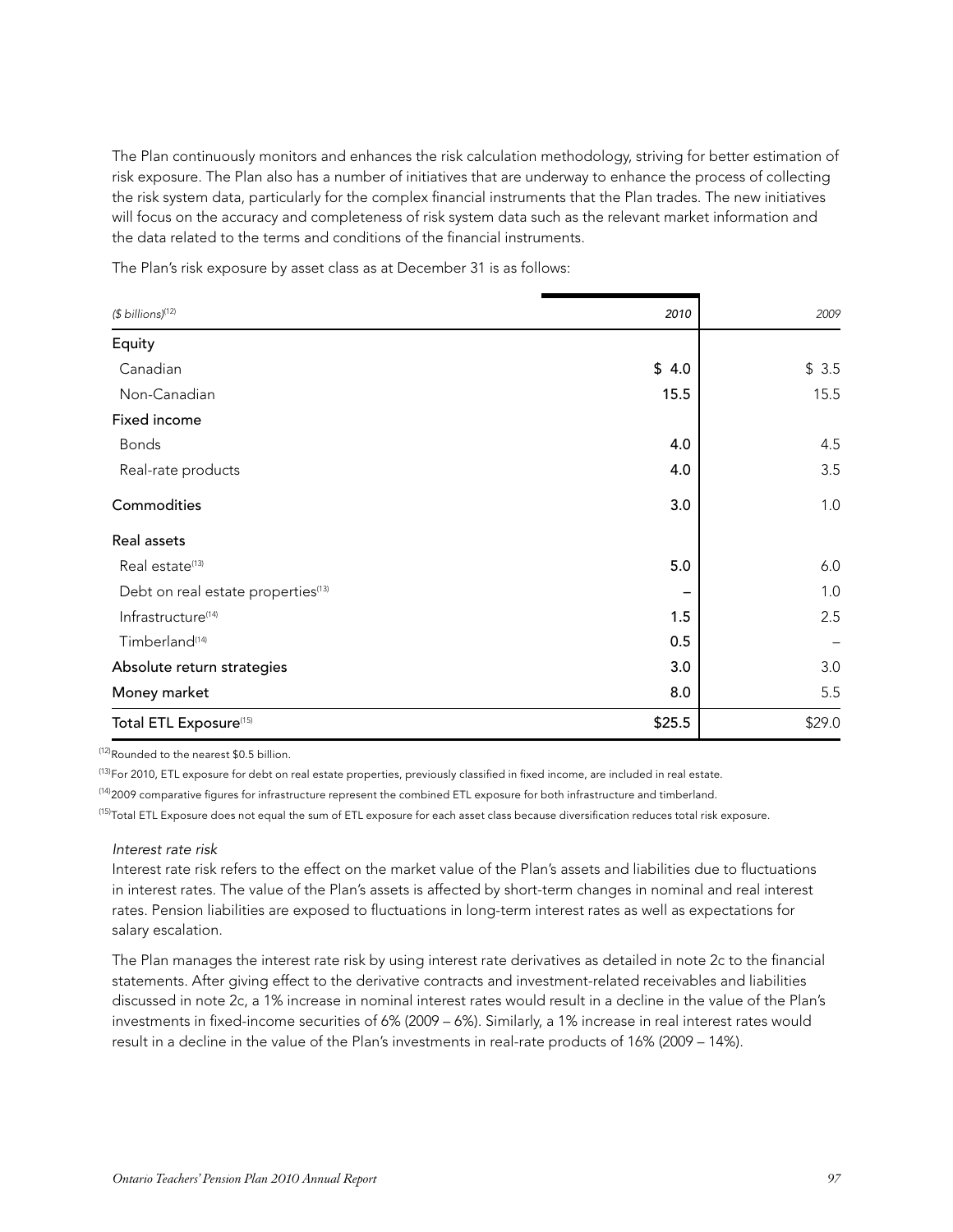As at December 31, 2010, holding the inflation and salary escalation assumptions constant, a 1% decrease in the assumed long-term real rates of return would result in an increase in the pension liabilities of approximately 18% (2009 – 18%).

#### *Foreign currency risk*

Foreign currency exposure arises from the Plan's holdings of foreign currency-denominated investments and related derivative contracts.

As at December 31, the Plan had investments exposed to foreign currency. In Canadian dollars this exposure is as follows:

|                               | 2010         | 2009         |
|-------------------------------|--------------|--------------|
| Currency (\$ millions)        | Net Exposure | Net Exposure |
| United States Dollar          | \$20,970     | \$19,978     |
| <b>British Pound Sterling</b> | 5,565        | 4,673        |
| Euro                          | 4,632        | 5,358        |
| <b>Brazilian Real</b>         | 3,202        | 4,237        |
| Japanese Yen                  | 2,655        | 2,155        |
| Australian Dollar             | 2,361        | 1,935        |
| Chilean Peso                  | 1,492        | 1,279        |
| Swiss Franc                   | 942          | 842          |
| Hong Kong Dollar              | 690          | 518          |
| Swedish Krona                 | 678          | 68           |
| Other                         | 3,343        | 2,337        |
|                               | \$46,530     | \$43,380     |

The impact of a change in the exchange rate between Canadian dollars and any of the major currencies would be:

- A higher or lower value of investments denominated in the foreign currency
- <sup>n</sup> A higher or lower investment income, arising from changes in the exchange rates used to translate items in the consolidated financial statements

#### (h) Liquidity risk

Liquidity risk refers to the risk that the Plan does not have sufficient cash to meet its current payment liabilities and acquire investments in a timely and cost-effective manner. Liquidity risk is inherent in the Plan's operations and can be impacted by a range of situation specific and market-wide events including, but not limited to, credit events and significant movements in the market.

#### *Liquidity risk management*

The liquidity position of the Plan is analyzed daily to ensure the Plan maintains at least 1% of its assets in unencumbered Canadian treasury bills. The Plan also manages its liquidity by holding additional unencumbered Government of Canada securities (bonds, treasury bills and real-rate bonds) and U.S. Government securities that are available for repurchase agreements so that the Plan is able to withstand the liquidity effects of an equity market downturn that have 1-in-10 and 1-in-100 chance of occurring over a one-year time horizon. The Plan's liquidity position is periodically tested by simulations of major events such as significant movements in the market.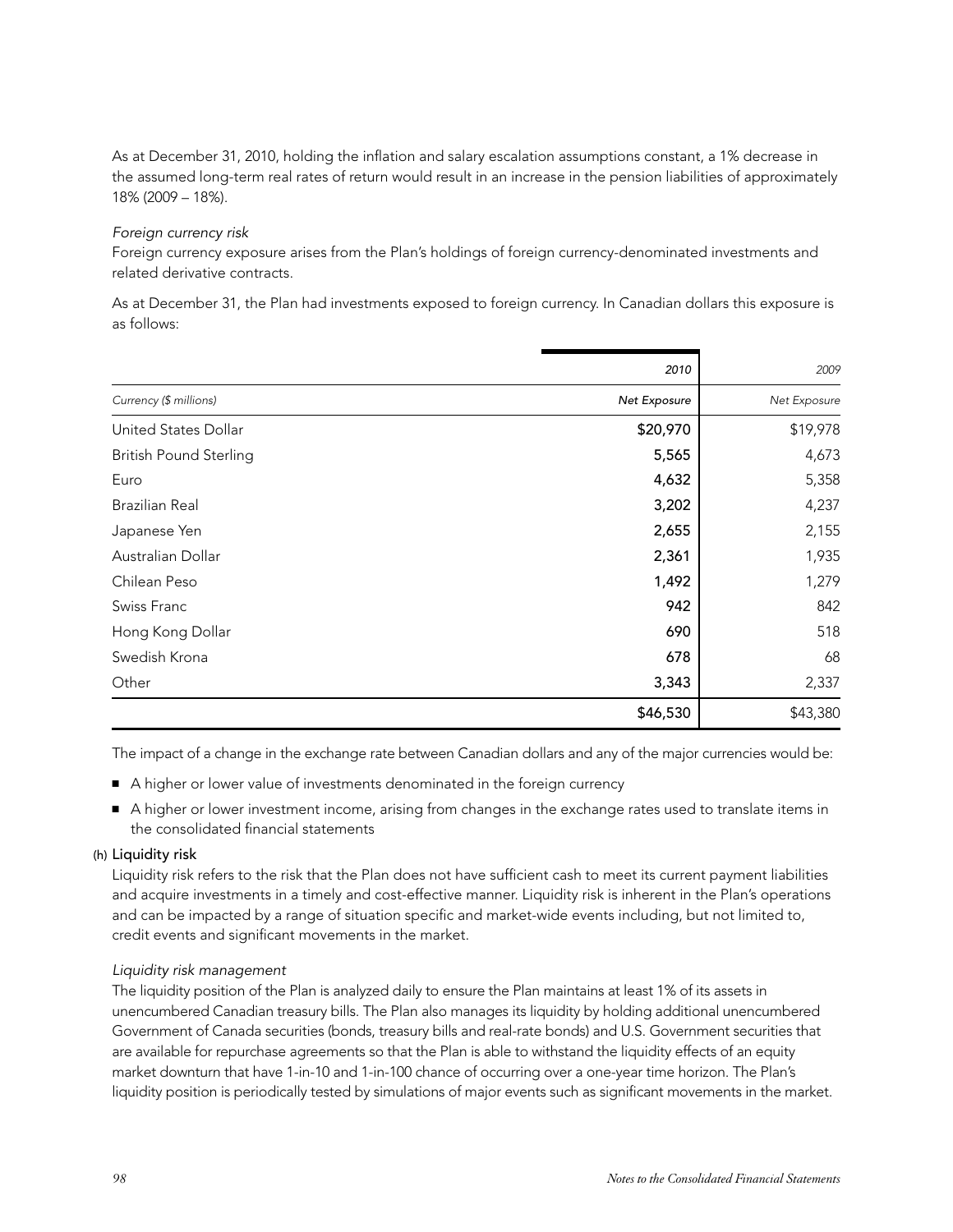#### *Liquid assets*

The Plan maintains a portfolio of highly marketable assets including Canada and U.S. government bonds that can be sold or funded on a secured basis as protection against any unforeseen interruption to cash flow. The fair value of the Canada and U.S. government bonds is \$43,285 million as at December 31, 2010 (2009 – \$28,495 million). The Plan also has publicly traded equities of \$31,358 million (2009 – \$22,419 million) which are listed on major recognized stock exchanges. These securities are readily realizable and convertible to cash.

#### *Contractual maturity*

The Plan does not manage its liquidity based on the contractual maturity of the investment-related liabilities, including derivatives. It may settle the investment-related liabilities, including derivatives, before contractual maturity at fair value. Therefore, all investments and investment-related liabilities (other than the consolidated liabilities from subsidiaries, VIEs and joint ventures) are considered to mature within one year. The Plan's other liabilities include due to brokers, accounts payable and accrued liabilities that are also due within one year.

The Plan also has consolidated liabilities from subsidiaries, VIEs and joint ventures as it consolidates subsidiaries and VIEs and proportionately consolidates joint ventures in accordance with Canadian Generally Accepted Accounting Principles. However, the Plan does not have any contractual obligation related to the consolidated liabilities to deliver cash or other financial assets to another party or to exchange any financial instruments with another party under conditions that are potentially unfavourable to the Plan. The Plan's investment-related liabilities by maturity as at December 31 are as follows:

|                                                       |                    |                      |                    | 2010       |
|-------------------------------------------------------|--------------------|----------------------|--------------------|------------|
| $$$ millions)                                         | Within<br>One Year | One to<br>Five Years | Over<br>Five Years | Total      |
| Securities sold under agreements to repurchase        | \$(28,245)         | \$                   | \$                 | \$(28,245) |
| Securities sold but not yet purchased                 |                    |                      |                    |            |
| Fixed income                                          | (898)              |                      |                    | (898)      |
| Equities                                              | (249)              |                      |                    | (249)      |
| Joint ventures                                        | (1,059)            | (1, 378)             | (5, 573)           | (8,010)    |
| Subsidiaries and VIEs                                 | (2, 427)           | (2,860)              | (3, 438)           | (8,725)    |
| Real estate                                           | (762)              | (920)                | (749)              | (2, 431)   |
| Cash collateral received under credit support annexes | (383)              |                      |                    | (383)      |
| Derivative-related, net                               | (1,698)            |                      |                    | (1,698)    |
| Total                                                 | \$(35,721)         | \$(5, 158)           | \$(9,760)          | \$(50,639) |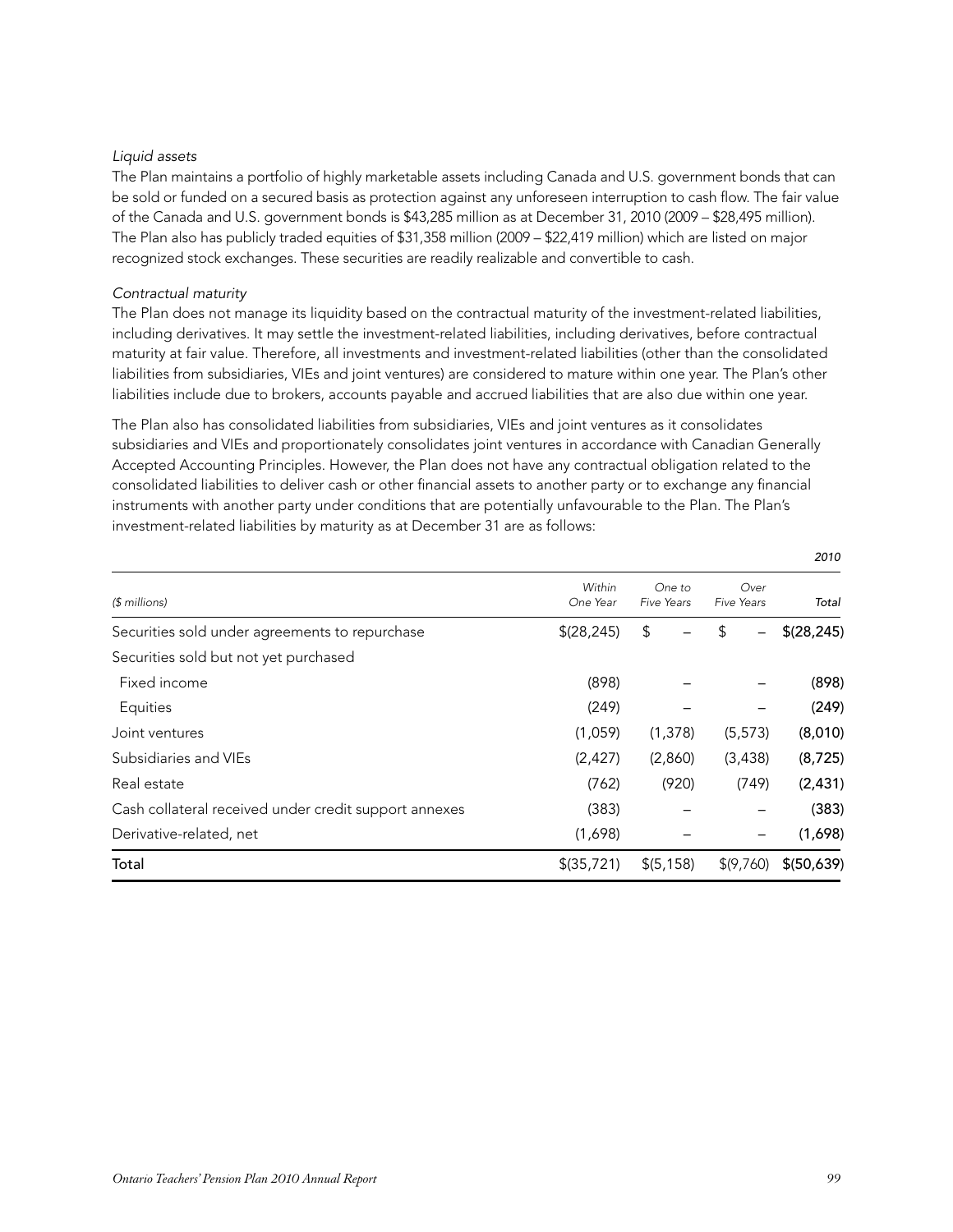*2009*

| $$$ millions)                                         | Within<br>One Year | One to<br>Five Years | Over<br>Five Years | Total         |
|-------------------------------------------------------|--------------------|----------------------|--------------------|---------------|
| Securities sold under agreements to repurchase        | \$ (9,684)         | \$                   | \$<br>Ξ.           | (9,684)<br>\$ |
| Securities sold but not yet purchased                 |                    |                      |                    |               |
| Fixed income                                          | (1,429)            |                      |                    | (1, 429)      |
| Equities                                              | (983)              |                      |                    | (983)         |
| Joint ventures                                        | (775)              | (1, 817)             | (2,341)            | (4,933)       |
| Subsidiaries and VIEs                                 | (1,679)            | (3,000)              | (2,639)            | (7, 318)      |
| Real estate                                           | (617)              | (2,302)              | (644)              | (3, 563)      |
| Cash collateral received under credit support annexes | (268)              |                      |                    | (268)         |
| Derivative-related, net                               | (2, 213)           |                      |                    | (2, 213)      |
| Total                                                 | \$(17,648)         | \$(7,119)            | \$ (5,624)         | \$(30, 391)   |

#### (i) Securities collateral

Canadian and U.S. government securities with a fair value of \$858 million (2009 – \$2,378 million) have been deposited or pledged with various financial institutions as collateral or margin. The Plan is not allowed to pledge the same securities with other financial institutions or sell them to another entity unless the Plan could substitute such securities with other securities that the counterparties accept.

Canadian and U.S. government securities with a fair value of \$447 million (2009 – \$269 million) have been received from various financial institutions as collateral. The Plan holds the collateral received as long as the Plan is not a defaulting party or an affected party in connection with a specified condition listed on the contractual agreements and there is no early termination of the contractual agreement. The Plan is permitted to sell or repledge the collateral in the absence of default by the owner of the collateral but it has not sold or repledged any collateral as of December 31, 2010 and 2009.

## Note 3.

## Receivable from the Province of Ontario

The receivable from the Province consists of required matching contributions and interest thereon.

| (\$ millions)               | 2010    | 2009    |
|-----------------------------|---------|---------|
| Contributions receivable    | \$2,554 | \$2,445 |
| Accrued interest receivable | 73      | 79      |
|                             | \$2,627 | \$2,524 |

The receivable as at December 31, 2010 from the Province consists of \$1,316 million, which was received in January 2011, and an estimated \$1,311 million to be received with interest in 2012. The receivable as at December 31, 2009 from the Province consisted of \$1,245 million, which was received in January 2010, and an initial estimate of \$1,279 million to be received in January 2011.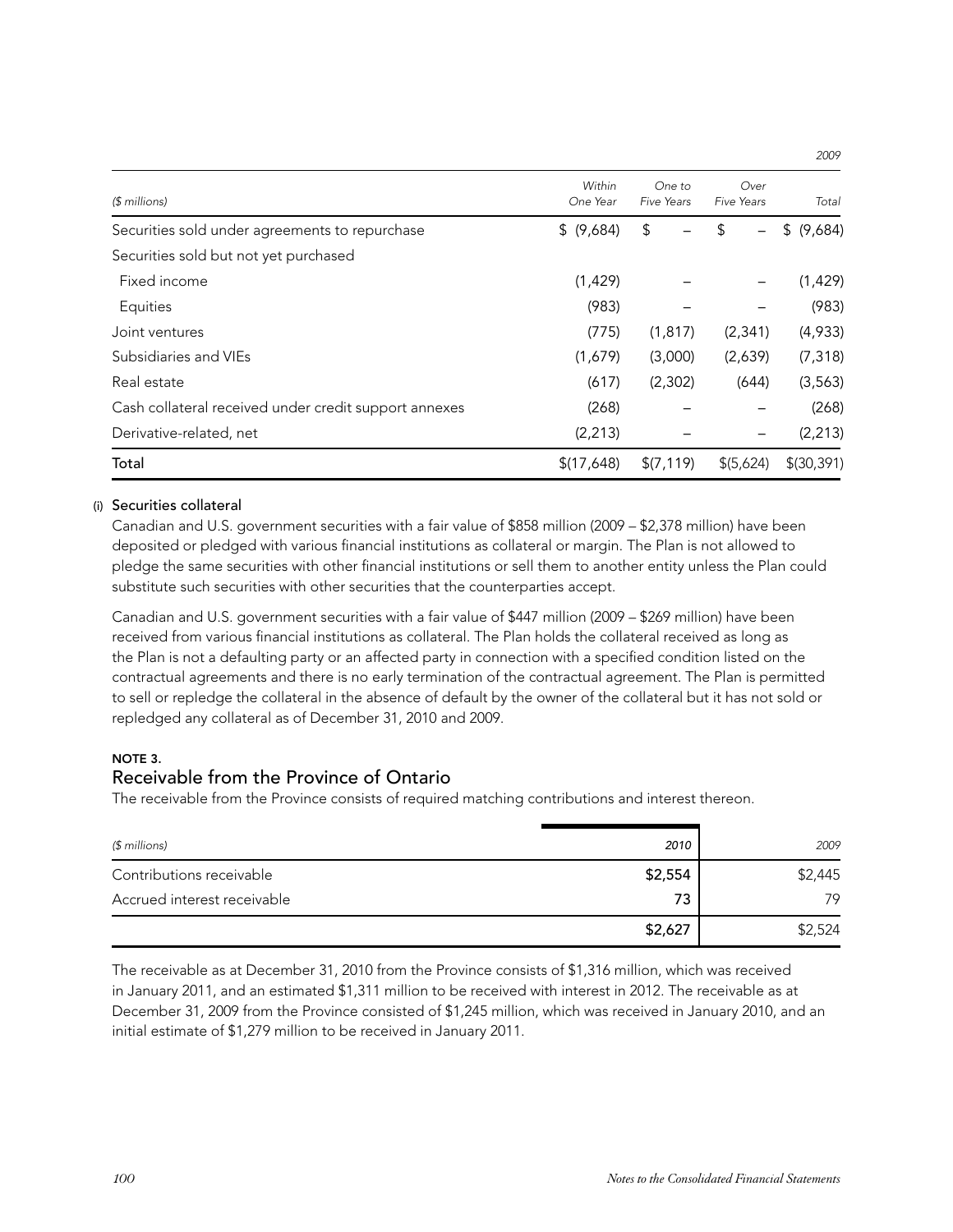## NOTE 4.

## Actuarial asset value adjustment

The actuarial value of net assets available for benefits is determined by reference to market rates consistent with assumptions underlying the valuation of accrued pension benefits. The adjustment represents accumulated deferred net losses/(gains), being the unamortized difference between the actual, and management's best estimate of, return on the Plan's equity investments (including real estate, commodities, alternative investments, and infrastructure and timberland). Annual returns that are in excess of (gains) or below (losses) management's best estimate of returns are amortized over five years. Upon adopting CICA Section 4600 in 2011, the actuarial asset value adjustment will no longer be deferred and amortized. All unamortized losses will be retroactively recognized. The decrease in actuarial asset value adjustment for the year was \$6,049 million (2009 – \$6,820 million).

Fixed income securities are valued at fair value on a basis consistent with the discount rate used to value the Plan's accrued pension benefits, and therefore do not give rise to the need for an adjustment to net assets.

The following schedule summarizes the composition of the actuarial asset value adjustment as at December 31:

|               | Unamortized<br>(Gains)/Losses | Unamortized<br>(Gains)/Losses |
|---------------|-------------------------------|-------------------------------|
| (\$ millions) | 2010                          | 2009                          |
| 2006          | \$                            | \$(1,268)                     |
| 2007          | 818                           | 1,637                         |
| 2008          | 10,395                        | 15,593                        |
| 2009          | (2, 443)                      | (3, 258)                      |
| 2010          | (2, 115)                      |                               |
|               | \$6,655                       | \$12,704                      |

#### NOTE<sub>5</sub>.

## Accrued pension benefits

### (a) Actuarial assumptions

The actuarial assumptions used in determining the value of accrued pension benefits of \$146,893 million (2009 – \$131,858 million) reflect management's best estimate of future economic events and involve both economic and non-economic assumptions. The non-economic assumptions include considerations such as mortality as well as withdrawal and retirement rates. The primary economic assumptions include the discount rate, salary escalation rate and the inflation rate. The discount rate is based on the market rate, as at the valuation date, of long-term Government of Canada real-return bonds, which have characteristics similar to the Plan's liabilities, plus 50 basis points to reflect the credit risk of the Province of Ontario. The inflation rate is the difference between the yield on Government of Canada long-term nominal bonds and Government of Canada real-return bonds. The salary escalation rate incorporates the inflation rate assumption and long-term expectation of growth in real wages. A summary of the primary economic assumptions, as at December 31, is as follows:

|                        | 2010  | 2009  |
|------------------------|-------|-------|
| Discount rate          | 4.05% | 4.60% |
| Salary escalation rate | 3.40% | 3.55% |
| Inflation rate         | 2.40% | 2.55% |
| Real rate              | 1.65% | 2.05% |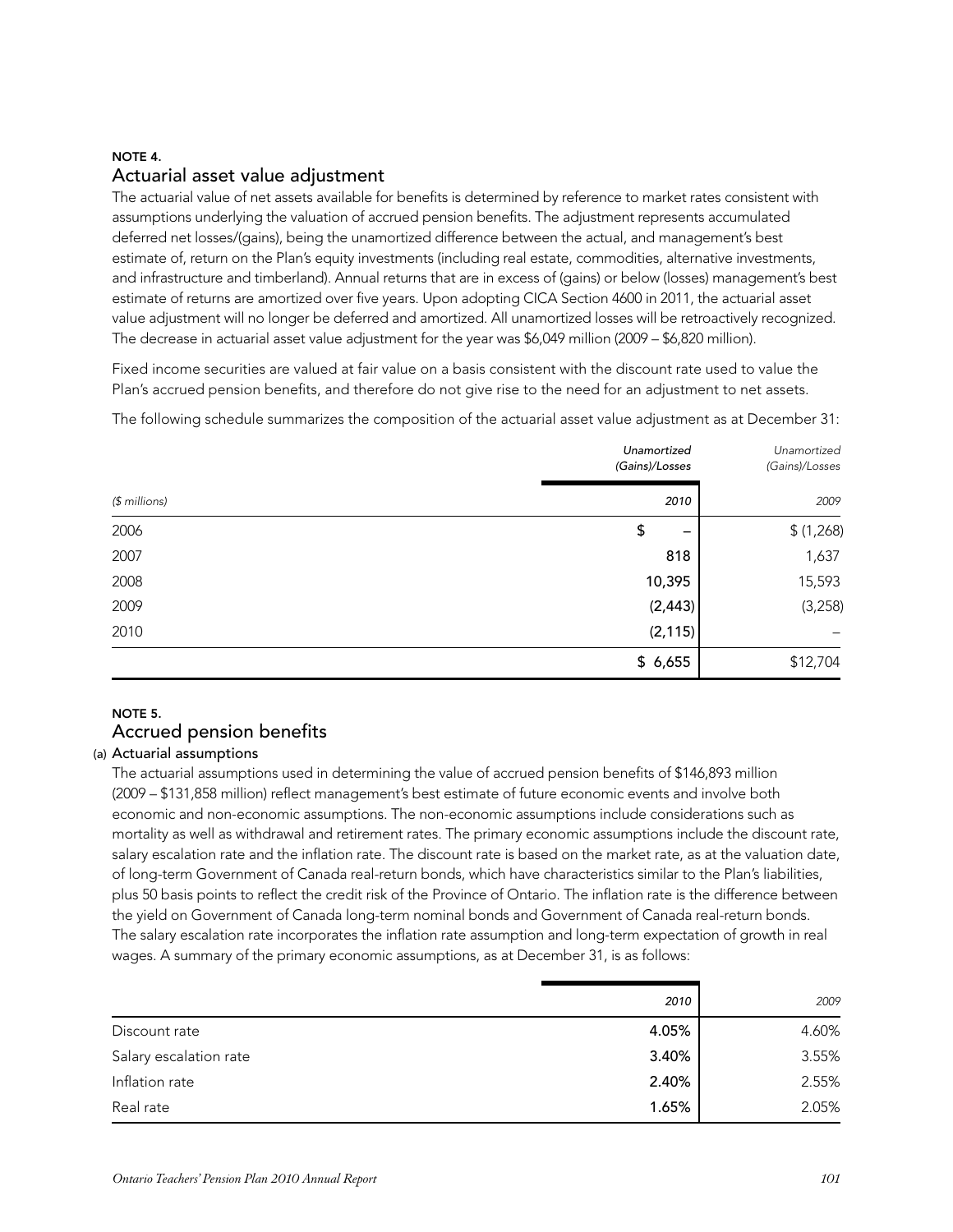The primary economic assumptions were changed as a result of changes in capital markets during 2010. These changes resulted in a net increase in the value of accrued pension benefits of \$10,242 million (2009 – \$9,941 million). The assumed mortality rates and expected rates of improvement in future mortality rates were updated in deriving the December 31, 2010 accrued benefits to reflect recent mortality experience of Plan members. Changes in non-economic assumptions and methods increased the accrued pension benefits by \$198 million (2009 – nil). Otherwise, there were no changes to the non-economic assumptions in 2009 and 2010. The changes in economic and non-economic assumptions resulted in a net increase in the value of accrued pension benefits of \$10,440 million (2009 – \$9,941 million).

#### (b) Plan provisions

Credited service earned after December 31, 2009 is subject to conditional inflation protection as described in paragraph (f) of the Description of Plan note. The inflation protection benefits vary between 50% and 100% of the change in the Consumer Price Index. The co-sponsors may only invoke the conditional inflation protection provision at the time of a funding valuation filing, depending on the Plan's funded status. The Ontario government and designated employers participating in the Plan will make extra contributions to the Plan equal to any inflation protection benefits members forego.

For financial statement valuations, the Plan accrues the minimum amount of inflation protection benefits in accordance with the guidance of the CICA Handbook Section 3290, Contingencies. Conditional inflation protection was not invoked in the funding valuation last filed. Should the co-sponsors invoke it in the next required funding valuation as at January 1, 2012, conditional inflation protection would be applicable starting January 1, 2013; therefore the indexation percentage for post-2009 credited service is 100% up to December 31, 2012 and 50% for the period thereafter. The indexation percentage for credited service earned before 2010 remains at 100%.

If 100% indexation had been assumed for the entire period, the accrued pension benefits would increase \$755 million to \$147,648 million. The present value of the maximum extra contributions the Plan would receive from the Ontario government and designated employers would be \$755 million should the co-sponsors invoke conditional inflation protection in the next required funding valuation.

#### (c) Experience gains

Experience gains on the accrued pension benefits of \$316 million (2009 – \$111 million) arose from differences between the actuarial assumptions and actual results.

#### NOTE 6.

#### Investments in joint ventures

The Plan's proportionate share of the fair value of assets and liabilities in joint ventures as at December 31, 2010 (excluding joint ventures related to real estate which are disclosed in note 8) is \$12,353 million (2009 – \$7,996 million) and \$8,010 million (2009 – \$4,933 million), respectively.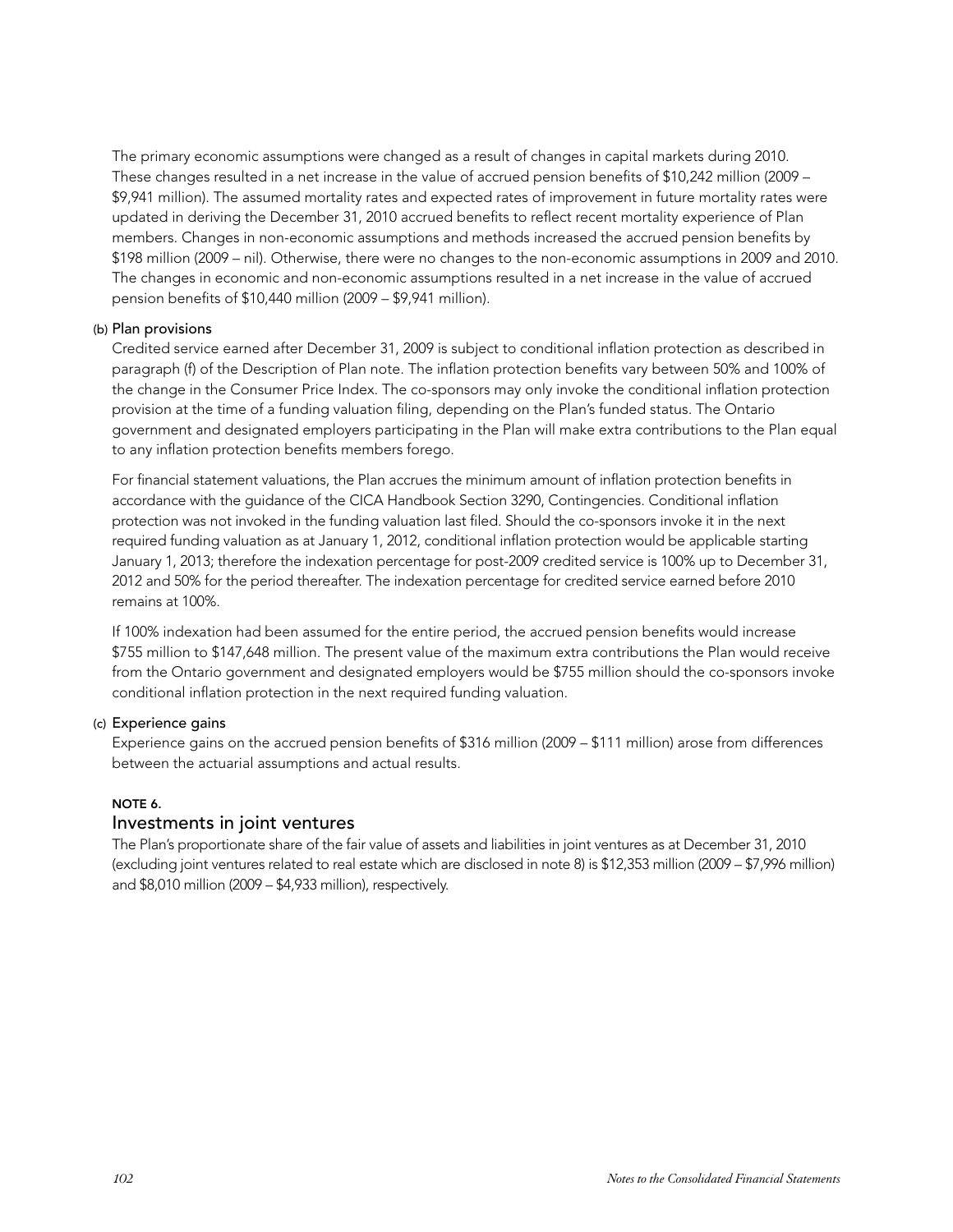#### NOTE<sub>7</sub>. Consolidation of subsidiaries and variable interest entities Subsidiaries and variable interest entities

The Plan's fair value of assets and liabilities of subsidiaries (excluding the real estate subsidiaries included in note 8) and VIEs at December 31, 2010 is \$14,318 million (2009 – \$11,665 million) and \$8,725 million (2009 – \$7,318 million), respectively.

#### Subsidiaries

In 2010, the Plan acquired a controlling interest in the following companies for consideration of \$612 million comprised primarily of cash:

- n a 79% interest in Acorn Care and Education Ltd., a provider of special needs schools and independent fostering services in the U.K.;
- n a 100% interest in Camelot Group Ltd., which has an exclusive licence to operate the U.K. National Lottery;
- n an 81% interest in Exal Group, a manufacturer of aluminum containers in the U.S.; and
- n a 100% interest in Ledgewood Bay Property LLC, which operates a seniors housing property in the U.S.

On the date of acquisition, the consideration paid represented the cumulative fair value of the net assets.

### NOTE 8.

## Investment in real estate

#### (a) Investment in real estate

The Plan's investment in real estate, which is comprised of real estate-related investments that are either owned or managed on behalf of the Plan by The Cadillac Fairview Corporation Limited, a wholly-owned subsidiary, as at December 31, is as follows:

|                                               |                   | 2010     |            | 2009     |
|-----------------------------------------------|-------------------|----------|------------|----------|
| $$$ millions)                                 | <b>Fair Value</b> | Cost     | Fair Value | Cost     |
| Assets <sup>(1)</sup>                         |                   |          |            |          |
| Real estate properties <sup>(2)</sup>         | \$17,100          | \$12,505 | \$15,461   | \$12,167 |
| Investments                                   | 1,831             | 1,392    | 1,992      | 1,509    |
| Other assets <sup>(2)</sup>                   | 361               | 321      | 319        | 248      |
| Total assets                                  | 19,292            | 14,218   | 17,772     | 13,924   |
| Liabilities <sup>(1)</sup>                    |                   |          |            |          |
| Debt on real estate properties <sup>(2)</sup> | 1,719             | 1,792    | 2,947      | 2,984    |
| Other liabilities <sup>(2)</sup>              | 712               | 528      | 616        | 484      |
| <b>Total liabilities</b>                      | 2,431             | 2,320    | 3,563      | 3,468    |
| Net investment in real estate                 | \$16,861          | \$11,898 | \$14,209   | \$10,456 |

 $^{\text{\tiny{(1)}}}$ As at December 31, 2010, U.S. Dollar and British Pound Sterling net assets have been hedged by way of foreign currency forward contracts for a notional amount of \$1,253 million (2009 – \$1,698 million) with a combined fair value of \$24 million (2009 – \$71 million).

(2) Includes the proportionate share of assets and liabilities in real estate joint ventures of \$3,259 million (2009 – \$3,489 million) and \$1,305 million (2009 – \$1,371 million), respectively.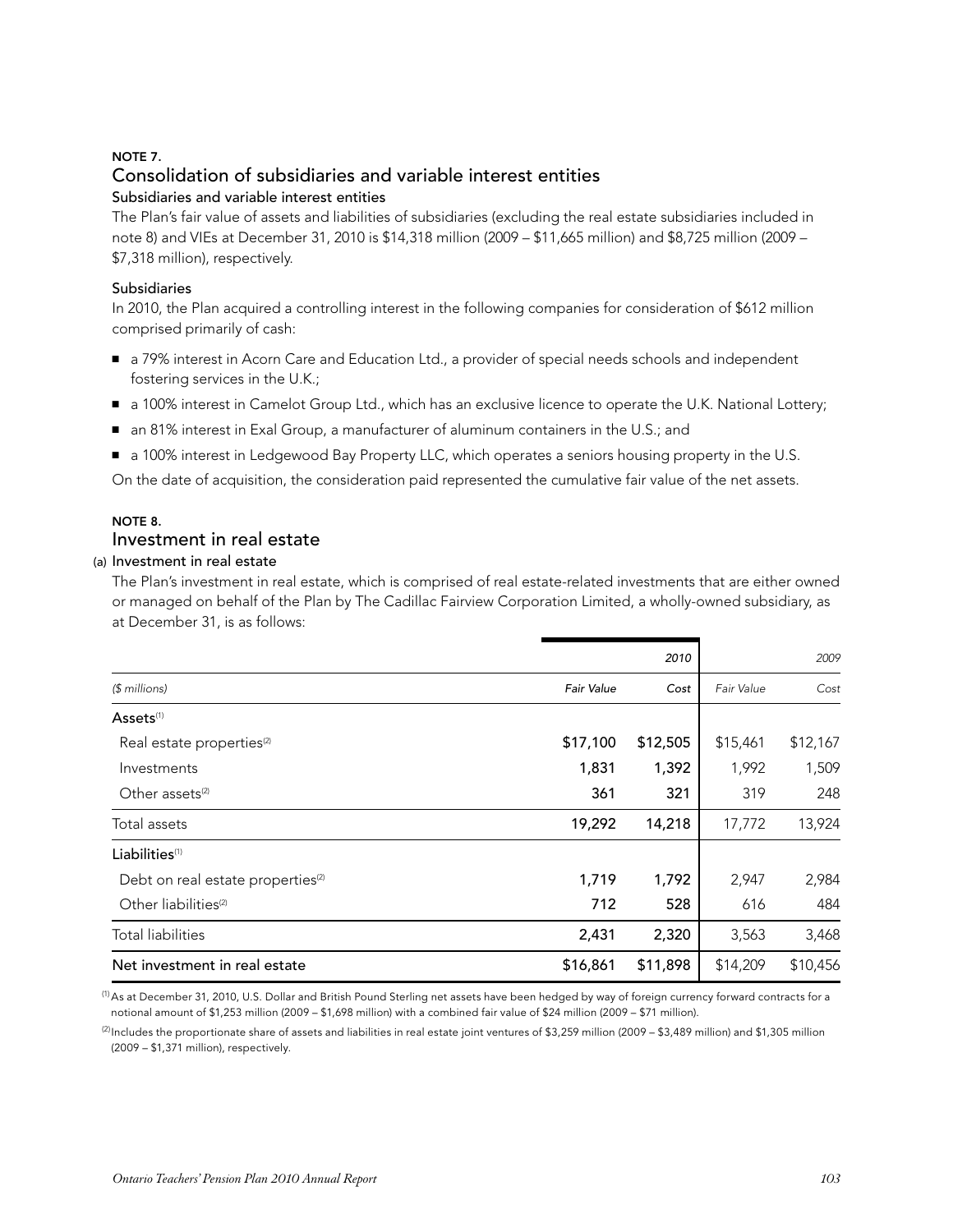#### (b) Real estate income

The Plan's real estate income for the year ended December 31, is as follows:

| (\$ millions)                                                                     | 2010    | 2009    |
|-----------------------------------------------------------------------------------|---------|---------|
| Revenue                                                                           |         |         |
| Rental                                                                            | \$1,773 | \$1,698 |
| Investment and other                                                              | 66      | 106     |
|                                                                                   | 1,839   | 1,804   |
| <b>Expenses</b>                                                                   |         |         |
| Property operating                                                                | 776     | 724     |
| General and administrative                                                        | 32      | 28      |
| Other <sup>(6)</sup>                                                              | 24      | 11      |
|                                                                                   | 832     | 763     |
| Operating income (note 9)                                                         | 1,007   | 1,041   |
| Interest expense (note 9)                                                         | (159)   | (158)   |
|                                                                                   | 848     | 883     |
| Net investment gain on real estate assets and other liabilities <sup>(3)(5)</sup> | 1,574   | 95      |
| Net investment (loss)/gain on debt on real estate properties <sup>(4)(5)</sup>    | (55)    | 75      |
| Net real estate income                                                            | \$2,367 | \$1,053 |

(3)Includes unrealized net gain on real estate assets and other liabilities, of \$1,189 million (2009 – losses of \$18 million).

 $^{(4)}$ Includes unrealized net gain on debt on real estate properties and related hedge of \$21 million (2009 – \$55 million).

(5)This amount is included in net realized and unrealized gain/(loss) on investments shown in note 9.

 $^{(6)}$ Includes transaction costs of \$11 million (2009 – \$3 million).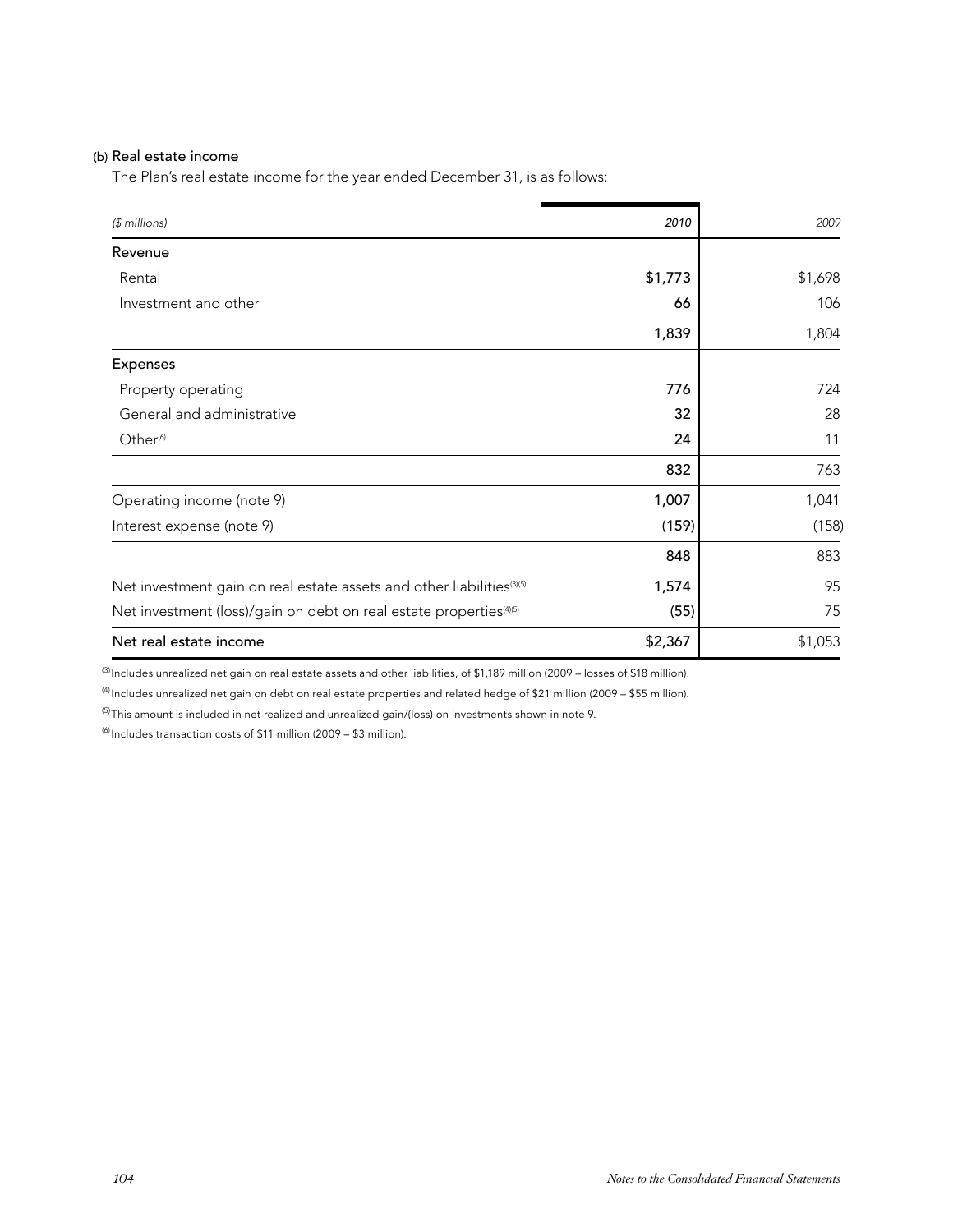## NOTE 9.

## Investment income

(a) Investment income/(loss) before allocating net realized and unrealized gains/(losses) on investments, direct management fees and transaction costs to asset classes

Investment income, before allocating the net realized and unrealized gains on investments and transaction costs to asset classes, for the year ended December 31, is as follows:

| (\$ millions)                                                     | 2010      | 2009              |
|-------------------------------------------------------------------|-----------|-------------------|
| Fixed income interest                                             |           |                   |
| Debentures                                                        | \$<br>156 | $\sqrt{2}$<br>306 |
| Money-market securities                                           | (138)     | 9                 |
| <b>Bonds</b>                                                      | 1,049     | 923               |
| Net repo interest expense                                         | (56)      | (41)              |
| Net swap interest expense                                         | (106)     | (171)             |
| Canadian real-rate products                                       | 393       | 330               |
| Non-Canadian real-rate products                                   | 150       | 173               |
|                                                                   | 1,448     | 1,529             |
| Equity dividend income                                            |           |                   |
| Canadian equity                                                   | 148       | 137               |
| Non-Canadian equity                                               | 643       | 662               |
|                                                                   | 791       | 799               |
| Real assets                                                       |           |                   |
| Real estate operating income (note 8b)                            | 1,007     | 1,041             |
| Real estate interest expense (note 8b)                            | (159)     | (158)             |
| Infrastructure                                                    | 273       | 187               |
| Timberland                                                        | 43        | 34                |
|                                                                   | 1,164     | 1,104             |
|                                                                   | 3,403     | 3,432             |
| Net realized and unrealized gain on investments <sup>(1)(2)</sup> | 10,210    | 7,669             |
| Direct management fees                                            | (256)     | (190)             |
| Transaction costs                                                 | (88)      | (20)              |
| Investment income                                                 | \$13,269  | \$10,891          |

 $^{(1)}$  Includes unrealized net gains of \$6,755 million (2009 – \$10,546 million).

 $^{(2)}$ Includes net foreign currency gains of \$569 million (2009 – \$1,607 million).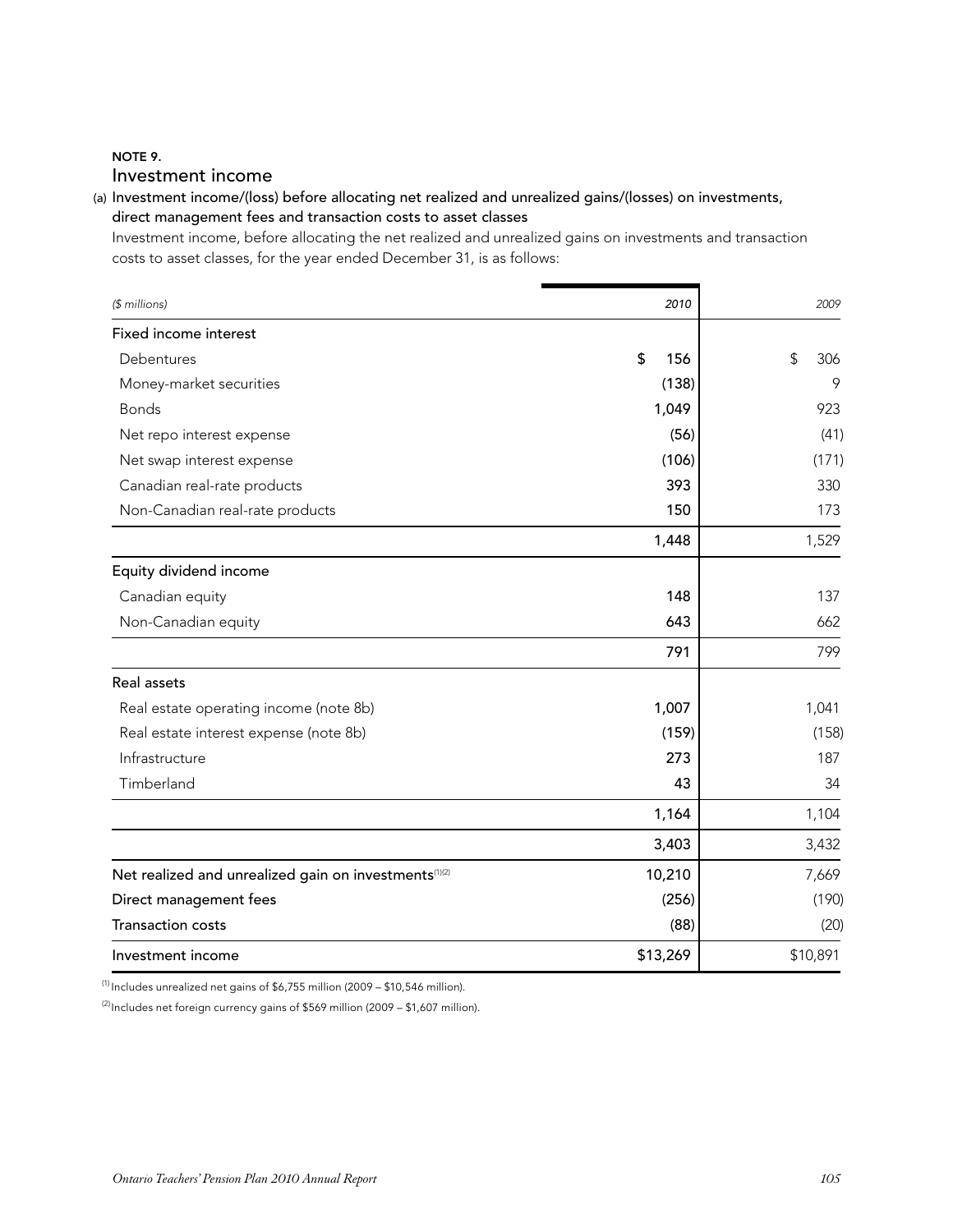#### (b) Investment income/(loss)

Investment income/(loss) by asset class, after allocating net realized and unrealized gains and losses on investments, direct management fees, and transaction costs for the year ended December 31, is as follows:

| $$$ millions)       | 2010     | 2009     |
|---------------------|----------|----------|
| Fixed income        | \$4,172  | \$3,144  |
| Canadian equity     | 1,659    | 1,140    |
| Non-Canadian equity | 3,678    | 6,087    |
| Commodities         | 660      | (51)     |
| Real assets         | 3,100    | 571      |
|                     | \$13,269 | \$10,891 |

#### NOTE 10.

## Investment returns and related benchmark returns

Investment returns and related benchmark returns by investment asset class for the year ended December 31, are as follows:

|                                |                       | 2010                               |                       | 2009                               |
|--------------------------------|-----------------------|------------------------------------|-----------------------|------------------------------------|
| (percent)                      | Investment<br>Returns | Investment<br>Benchmark<br>Returns | Investment<br>Returns | Investment<br>Benchmark<br>Returns |
| Fixed income <sup>(1)(3)</sup> | 9.9%                  | 9.5%                               | 6.9%                  | 3.7%                               |
| Canadian equity                | 14.6                  | 13.8                               | 23.5                  | 31.9                               |
| Non-Canadian equity            | 9.4                   | 5.9                                | 21.2                  | 13.6                               |
| Commodities <sup>(2)</sup>     | 3.2                   | 3.3                                | (3.9)                 | (3.6)                              |
| Real assets <sup>(1)(2)</sup>  | 13.9                  | 5.5                                | 2.5                   | 3.4                                |
| Total Plan(3)                  | 14.3%                 | 9.8%                               | 13.0%                 | 8.8%                               |

 $^{(1)}$ Starting January 1, 2010, returns generated by real-rate products, previously classified as real assets are included in fixed income. 2009 comparative returns have been reclassified to reflect this change.

 $^{(2)}$ Starting January 1, 2010, returns generated by commodities, previously classified as real assets, are attributed to their own asset class. 2009 comparative returns have been reclassified to reflect this change.

<sup>(3)</sup>Starting January 1, 2010, returns generated by absolute return strategies and money market, previously included in fixed income, are included in the Total Plan return and not attributed to an asset class. 2009 comparative returns have been reclassified to reflect this change. This change had no impact on Total Plan returns.

Investment returns have been calculated in accordance with the acceptable methods set forth by the CFA Institute and the Pension Investment Association of Canada.

The Plan identifies benchmarks to evaluate the investment management performance. The performance of each asset class is measured against benchmarks that simulate the results based on the investment strategies employed by the investment managers identified for the asset class.

The Total Plan return is measured against a Canadian dollar-denominated composite benchmark produced by aggregating returns from each of the policy asset class benchmarks, using the Plan's asset-mix policy weights.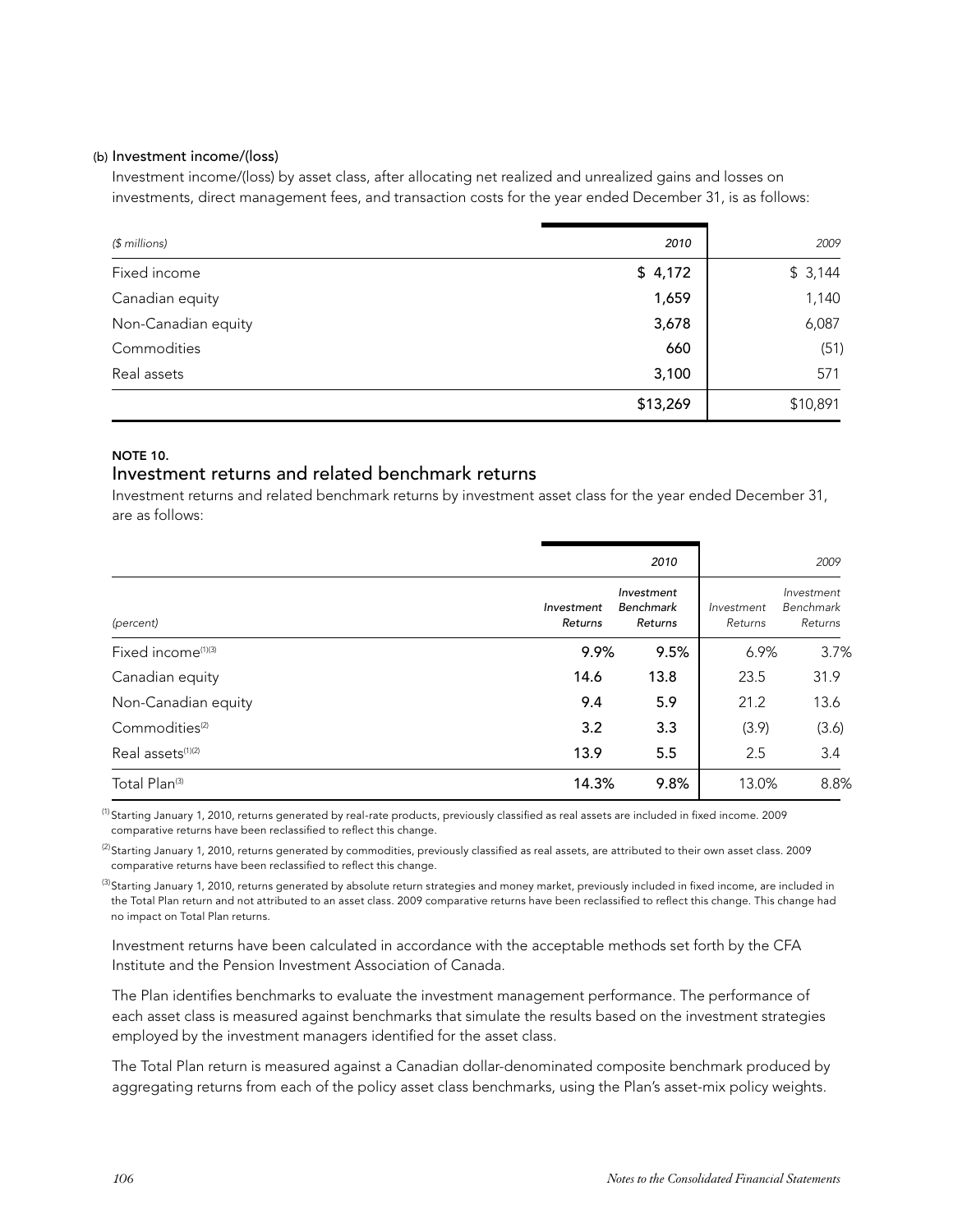## **NOTE 11.** Statutory actuarial valuations

Statutory actuarial valuations are prepared periodically to determine the funding requirements of the Plan. Active members are currently required to contribute 10.4% of the portion of their salaries covered by the CPP and 12.0% of salaries above this level. Member contributions are matched by the Province and other employers. In addition, the Funding Management Policy established by the co-sponsors provides procedures for the co-sponsors to determine contributions and benefits.

The actuarial methods used to prepare statutory actuarial valuations are different than those used to prepare a financial statement actuarial valuation and the amounts disclosed in these consolidated financial statements. The statutory actuarial valuations use a valuation method which takes into account future benefits to be earned and future contributions to be made by members of the Plan as at the valuation date.

The most recent statutory actuarial valuation that has been filed with regulatory authorities was prepared as at January 1, 2009 by Mercer (Canada) Limited and disclosed a funding surplus of \$765 million.

Using the assumptions prescribed by the Funding Management Policy, the estimate of the funding deficit is approximately \$17,199 million as at January 1, 2011, assuming no change to the contribution rates, and that conditional indexing for post-2009 service will be at the 100% level. A funding valuation is not required to be filed with FSCO until 2012.

#### NOTE 12. **Contributions**

| (\$ millions)                      | 2010    | 2009    |
|------------------------------------|---------|---------|
| Members                            |         |         |
| Current service                    | \$1,294 | \$1,259 |
| Optional credit                    | 19      | 19      |
|                                    | 1,313   | 1,278   |
| Province of Ontario                |         |         |
| Current service                    | 1,280   | 1,332   |
| Interest                           | 52      | 60      |
| Optional credit                    | 16      | 16      |
|                                    | 1,348   | 1,408   |
| Other employers                    | 25      | 24      |
| Transfers from other pension plans | 11      | 13      |
|                                    | 36      | 37      |
|                                    | \$2,697 | \$2,723 |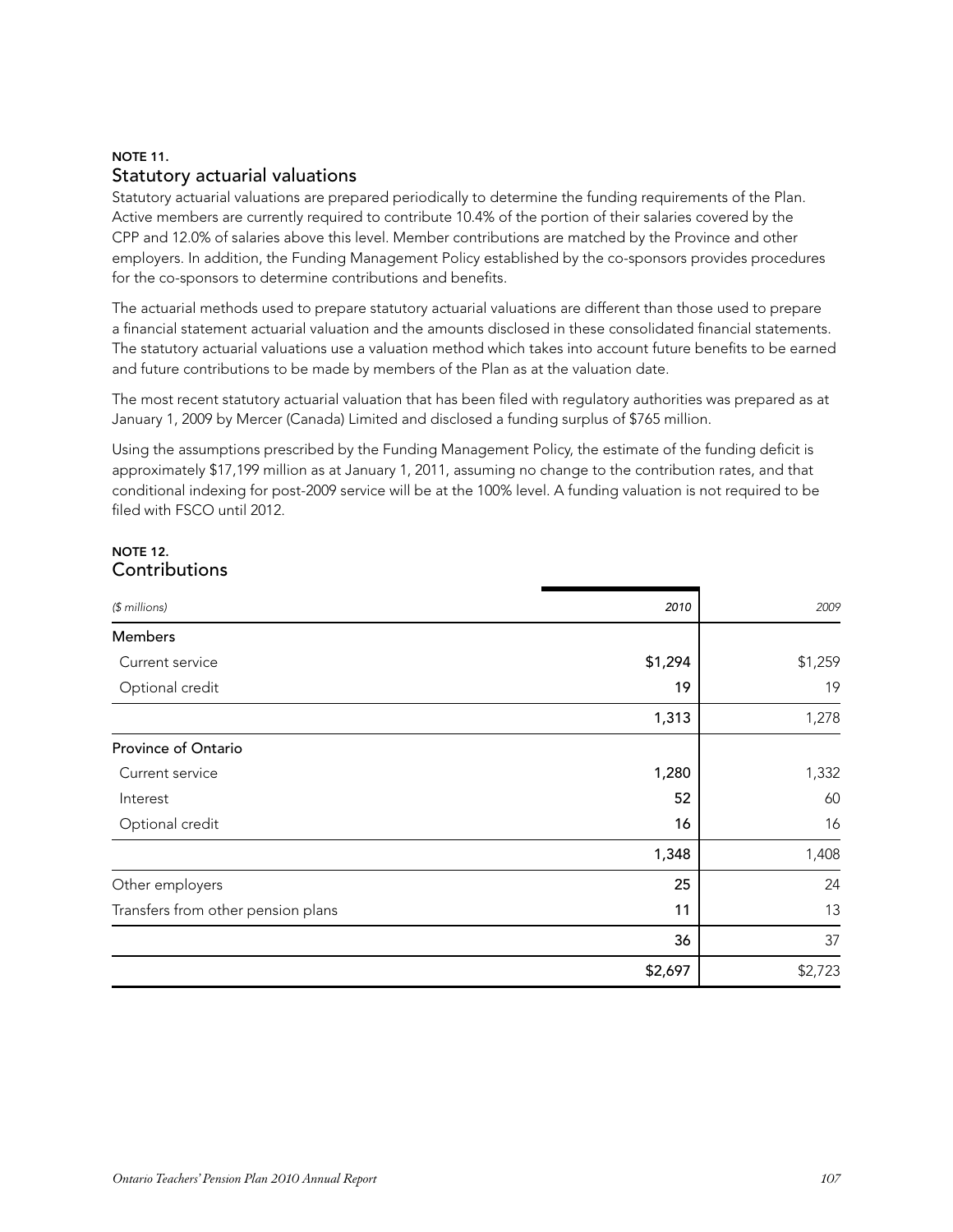## **NOTE 13.** Benefits paid

| $$$ millions)            | 2010    | 2009    |
|--------------------------|---------|---------|
| Retirement pensions      | \$4,190 | \$4,086 |
| Death benefits           | 244     | 234     |
| Disability pensions      | 30      | 31      |
| Commuted value transfers | 21      | 28      |
| Transfers to other plans | 10      | 6       |
| Refunds                  | 5       | 8       |
|                          | \$4,500 | \$4,393 |

### **NOTE 14.** Administrative expenses

## (a) Investment expenses

| (\$ millions)                        | 2010    | 2009    |
|--------------------------------------|---------|---------|
| Salaries, incentives and benefits    | \$195.3 | \$133.4 |
| Premises and equipment               | 30.6    | 23.7    |
| Professional and consulting services | 26.0    | 20.8    |
| Information services                 | 14.5    | 12.6    |
| Communication and travel             | 10.0    | 9.3     |
| Custodial fees                       | 9.0     | 10.3    |
| Statutory audit fees                 | 1.3     | 1.2     |
| Board and committee remuneration     | 0.6     | 0.7     |
| Other                                | 2.7     | 2.2     |
|                                      | \$290.0 | \$214.2 |

### (b) Member Services expenses

| (\$ millions)                        | 2010   | 2009   |
|--------------------------------------|--------|--------|
| Salaries, incentives and benefits    | \$27.9 | \$24.8 |
| Premises and equipment               | 9.2    | 7.9    |
| Professional and consulting services | 4.0    | 3.3    |
| Communication and travel             | 1.5    | 1.2    |
| Statutory audit fees                 | 0.1    | 0.4    |
| Board and committee remuneration     | 0.1    | 0.2    |
| Other                                | 0.8    | 0.8    |
|                                      | \$43.6 | \$38.6 |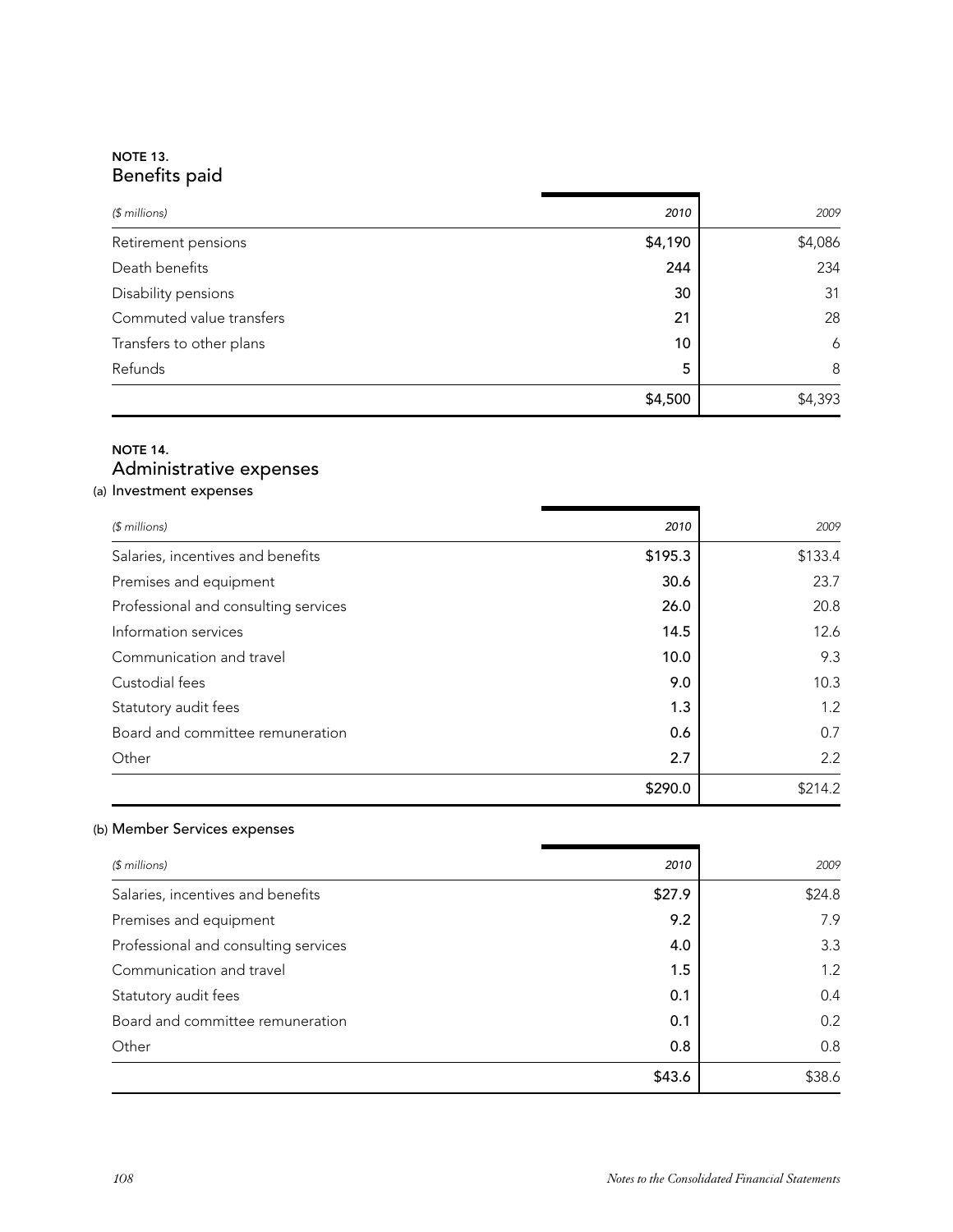#### **NOTE 15.** Capital

Under CICA Section 1535, Capital Disclosures, the Plan is required to disclose the Plan's capital and how it is managed. For disclosure purposes under this requirement, the funding surpluses or deficits determined regularly in the funding valuations prepared by an independent actuary are described as the Plan's capital in the consolidated financial statements. The actuary's funding valuation is used to measure the long-term health of the Plan. The actuary tests the Plan's ability to meet its obligations to all current Plan members and their survivors. Using an assumed rate of return, the actuary projects the Plan's benefits to estimate the current value of the liability (see note 5), which is compared to the sum of the Plan assets, the future contributions for all current Plan members and the present value of the contribution increases for future members. The result of the comparison is either a surplus or a deficit.

The objective of managing the Plan's capital is to ensure the Plan is fully funded to pay the plan benefits over the long term. The co-sponsors change the benefit and contribution levels to eliminate any deficits. The Funding Management Policy set by the co-sponsors in the Partners' Agreement provides guidance on how the co-sponsors manage the Plan's capital.

A funding valuation including a plan to eliminate any deficit is required to be filed with the pension regulator at least every three years. A preliminary funding valuation is performed by the actuary when the valuation is not filed with the regulator assisting the co-sponsors in managing the Plan's capital.

The most recent funding valuation filed and preliminary funding status are disclosed in note 11.

#### NOTE 16.

#### Retirement Compensation Arrangement (RCA)

Restrictions in the ITA on the payment of certain benefits from a registered plan for periods of service after 1991 may impact some Plan members. To address affected members, the RCA was established by agreement between the co-sponsors as a supplementary plan to provide these benefits.

The RCA is administered under a trust separate from the assets of the Plan. The Board has been appointed by the co-sponsors to act as the trustee of the RCA.

Because the RCA is a separate trust and the Plan does not hold any variable interest in the RCA, the net assets available for benefits and the value of accrued benefits and deficit, referred to below, have not been included in the consolidated financial statements of the Plan.

The RCA is funded on a pay-as-you-go basis from a portion of the contributions made to the Plan by teachers, the Province and designated private schools and organizations. The portion is based on a limit on contributions to the Plan with contributions above the limit being remitted to the RCA. The limit is determined annually by the Plan's independent actuary such that the RCA contributions are expected to be sufficient to pay the benefits over the next 12 months. At the beginning of 2011, the actuary determined that the limit should increase from \$14,000 to \$14,500. Due to the funding policy adopted by the co-sponsors, the net assets available for benefits will continue to be substantially less than the accrued benefits.

In addition, because it is difficult to predict the benefits expected to be paid over the next 12 months, it is possible that the assets may be insufficient to pay the benefits. In such a case, the payment of benefits will be temporarily suspended and contributions raised in order to fund the payments that are due under the RCA.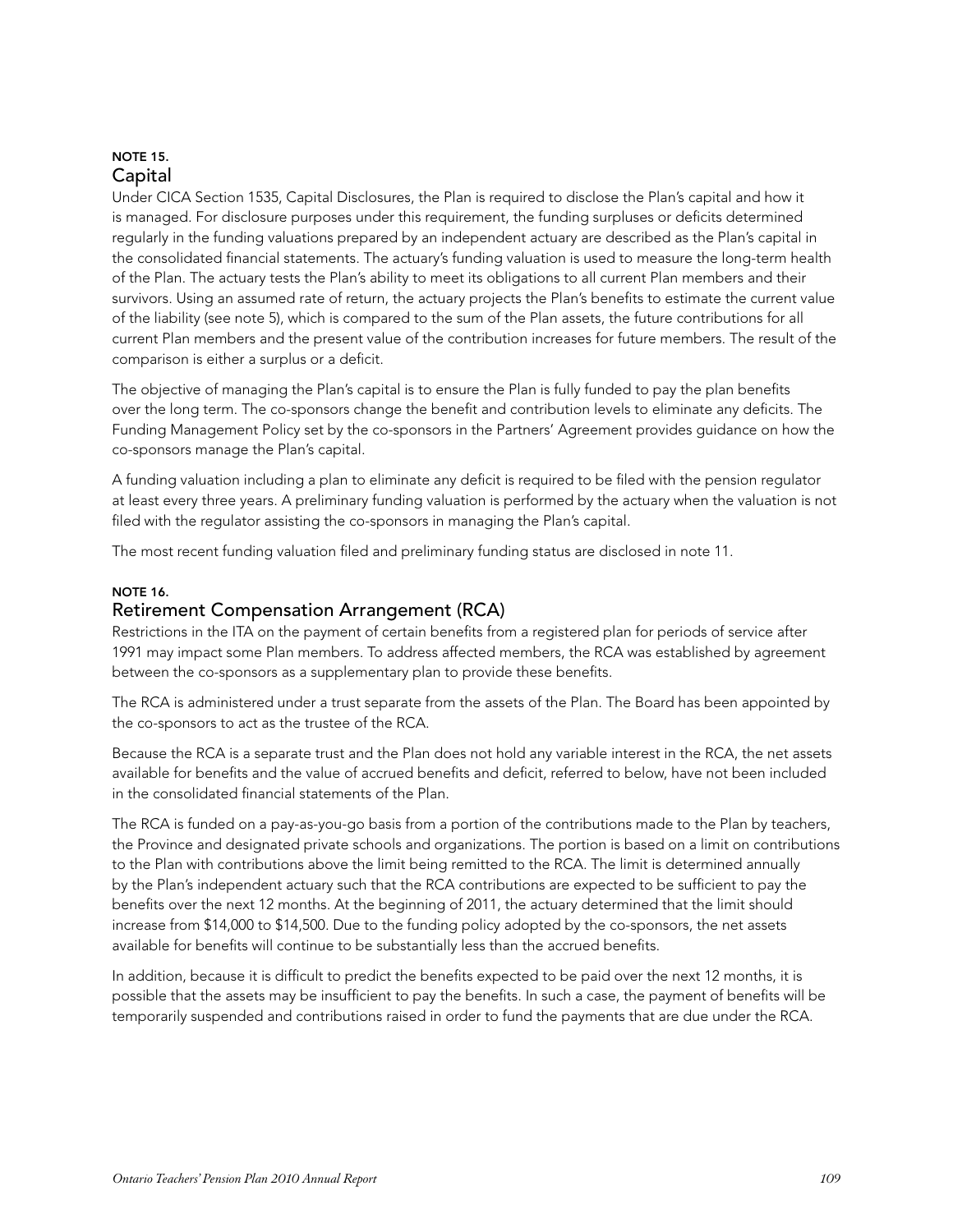| (\$ thousands)                                                                     | 2010         | 2009                   |
|------------------------------------------------------------------------------------|--------------|------------------------|
| Statement of net assets available for benefits<br>and accrued benefits and deficit |              |                        |
| Net assets available for benefits                                                  |              |                        |
| Assets                                                                             | 16,781<br>\$ | \$<br>14,931           |
| Liabilities                                                                        | (1, 412)     | (1,206)                |
|                                                                                    | \$<br>15,369 | 13,725<br>$\mathsf{S}$ |
| Accrued benefits and deficit                                                       |              |                        |
| Accrued benefits                                                                   | \$383,582    | \$295,992              |
| Deficit                                                                            | (368, 213)   | (282, 267)             |
|                                                                                    | 15,369<br>\$ | \$13,725               |
| Statement of changes in net assets available for benefits                          |              |                        |
| Contributions                                                                      | \$<br>6,467  | \$<br>4,446            |
| Investment income                                                                  | 42           | 27                     |
|                                                                                    | 6,509        | 4,473                  |
| Benefits paid                                                                      | 4,810        | 4,425                  |
| Expenses                                                                           | 55           | 63                     |
|                                                                                    | 4,865        | 4,488                  |
| Increase/(decrease) in net assets                                                  | \$<br>1,644  | \$<br>(15)             |

#### A summary of the financial statements for the RCA as at December 31, is as follows:

The actuarial assumptions used in determining the value of accrued benefits are consistent with the assumptions used in the Plan except that the assumed discount rate has been adjusted to reflect the effect of the 50% refundable tax under the RCA.

The estimate of the value of accrued benefits is highly sensitive to salary increases, both actual and assumed. Any changes to the salary assumptions will have a significant effect on the liabilities for future benefits. In addition, significant uncertainty exists in projecting the liabilities of the RCA due to changes in the number of future participants as well as changes to the income tax regulations relating to pensions.

#### **NOTE 17. Commitments**

The Plan has committed to enter into investment and other transactions, which may be funded over the next several years in accordance with the terms and conditions agreed to. As at December 31, 2010, these commitments totalled \$7,449 million (2009–\$8,831 million).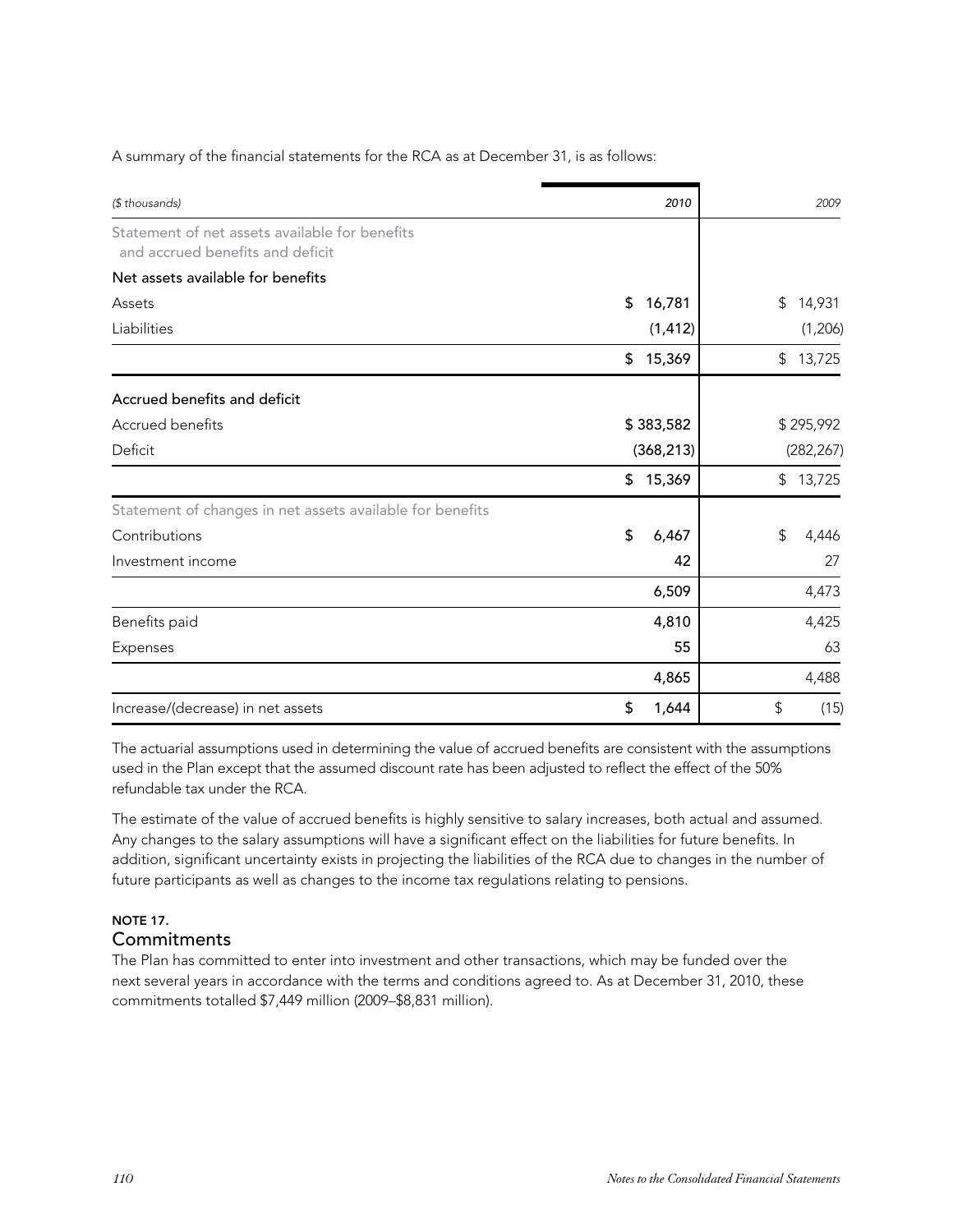#### NOTE 18. Guarantees and indemnifications **Guarantees**

In 2004, as part of an investment transaction, the Plan agreed to guarantee a letter of credit facility of a counterparty. In the event that the counterparty defaults on the letter of credit, the Plan would assume 50% of the line of credit facility amount up to US\$25 million as at December 31, 2010 (2009 – US\$25 million) plus interest and transaction costs. These letters of credit facilities have a term of two years and are renewable. As at December 31, 2010, the counterparty has issued US\$19 million in letters of credit which are guaranteed by the Plan (2009 – US\$18 million).

The Plan acquired its pro-rata share of exposure to specified loans by entering into risk participation agreements. Under these agreements, when a borrower defaults payment of a specified loan, the Plan will pay the lenders its pro-rata share of a defaulted payment that was indirectly guaranteed. The maximum potential exposure is \$133 million plus accrued interest as at December 31, 2010 (2009 – \$125 million plus accrued interest). The risk participation agreements expire when the lenders receive full payment from the borrowers on the specified loans. No payments have been made by the Plan under risk participation agreements.

Certain joint ventures and subsidiaries have provided performance guarantees and/or letters of credit facilities during their normal course of business. The beneficiaries of these guarantees and/or letters of credit facilities have the ability to draw against these facilities to the extent the contractual obligations, as defined in the related agreements, are not met. The term of these guarantees and/or facilities can range from one year to twenty years. As at December 31, 2010, the maximum exposure is \$406 million (2009 – \$461 million).

The Plan also indirectly guarantees the underlying reference obligations when writing credit derivatives. The maximum potential exposure is the notional amount of written credit derivatives as shown in note 2c. No net payments related to written credit derivatives were made in 2010 (2009 – \$239 million).

#### Indemnifications

The Plan provides that Board members, employees and certain others are to be indemnified against the expenses related to certain proceedings against them. In addition, in the normal course of operations, the Plan may, in certain circumstances, agree to indemnify a counterparty. Under these agreements, the Plan, its subsidiaries and joint ventures may be required to compensate counterparties for costs incurred as a result of various contingencies such as legal claims or changes in laws and regulations. The number of such agreements, the variety of indemnifications and their contingent character prevents the Plan from making a reasonable estimate of the maximum amount that would be required to pay all such counterparties.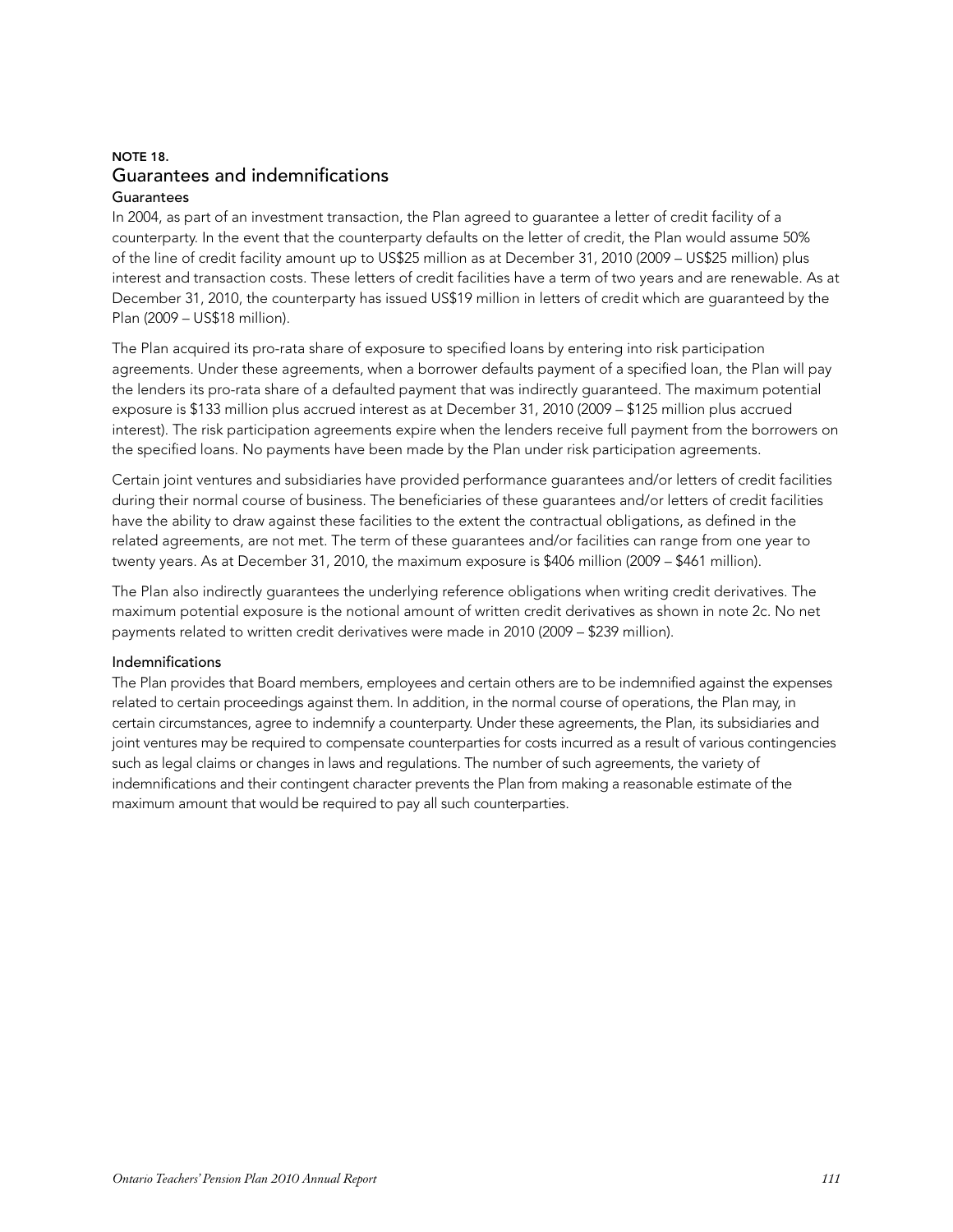#### **NOTE 19. Litigation**

In 2007, the Board on behalf of the Plan made an equity commitment in respect of a proposed transaction pursuant to which a corporation (the "Purchaser") organized by several investors was proposing to acquire BCE Inc ("BCE"). Pursuant to the definitive agreement that was entered into between BCE and the Purchaser in respect of the proposed transaction, a break-up fee would have been payable by BCE in certain circumstances, and a reverse break-up fee would have been payable by the Purchaser in certain circumstances. Certain of the investors, including the Board, are parties to a limited guarantee of this reverse break-up fee. The transaction was terminated in 2008 because not all of the conditions required under the definitive agreement could be satisfied. In connection with the BCE transaction, the Board has been named as a defendant in the following cases:

#### Break fee litigation

BCE has made a claim in the Superior Court of Quebec for the reverse break-up fee of \$1.2 billion under the BCE acquisition agreement. The Board would be responsible for 58.7% of such fee if the claim is successful. This action is still at the discovery stage. At this time it is not possible to predict the outcome.

#### Proposed class action

A proposed class action lawsuit was commenced in the Province of Saskatchewan in October 2008 regarding the non-payment of second and third quarter common share dividends by BCE. The plaintiff has taken no steps to advance the claim since 2008. A certification motion has not been scheduled. At this time it is not possible to predict the outcome.

## NOTE 20.

#### Subsequent event

On January 19, 2011, a VIE of a real estate subsidiary of the Plan issued two debentures for a total of \$2 billion. The two debentures comprised of \$1.25 billion 3.24% Series A Debentures maturing on January 25, 2016 and \$0.75 billion 4.31% Series B Debentures maturing on January 25, 2021. The debentures may be redeemed by the issuer at any time prior to maturity.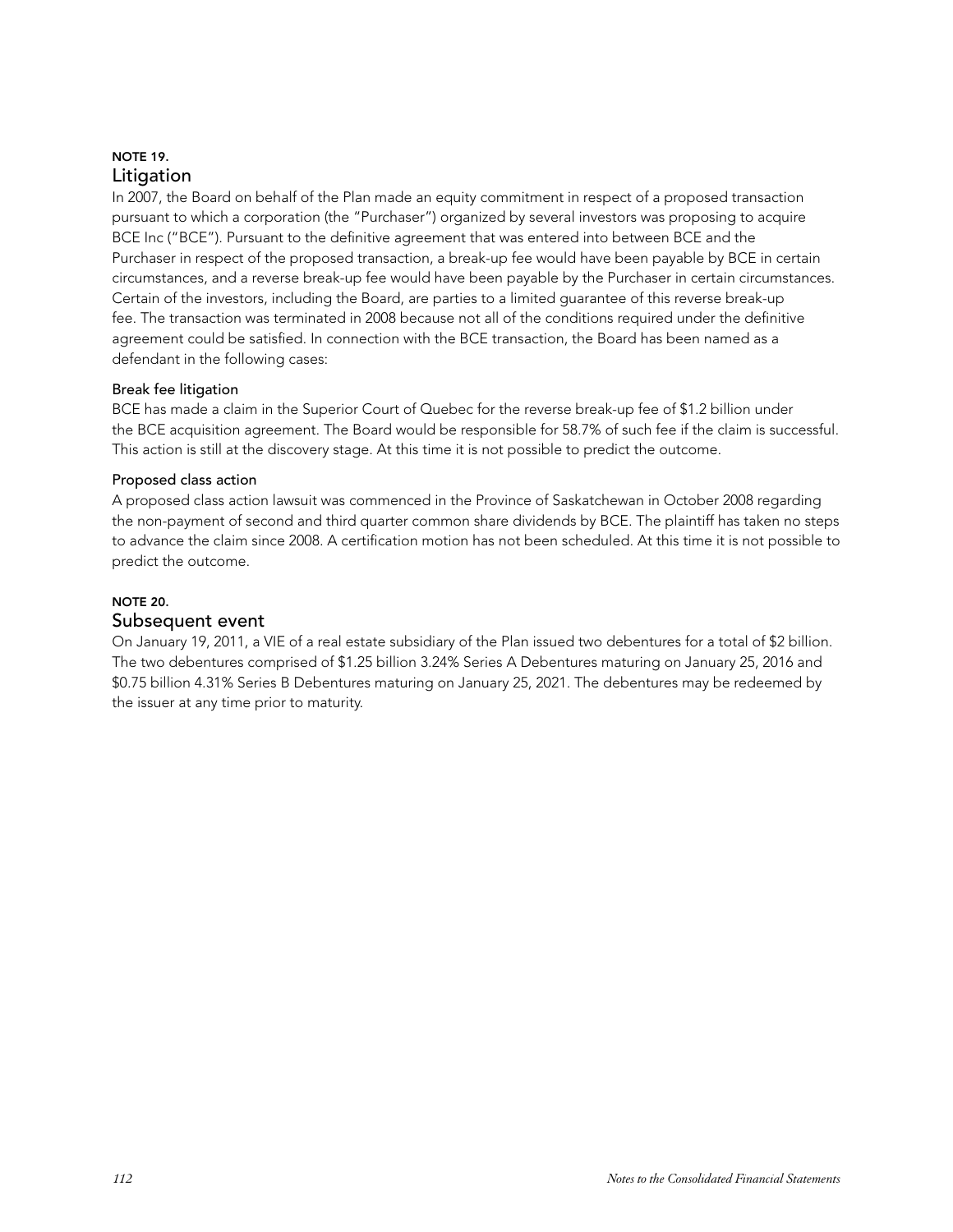## Major investments

## Fixed income and short-term investments over \$100 million

| Type (\$ millions)                              | Maturity  | Coupon (%)     | Fair Value | Cost     |
|-------------------------------------------------|-----------|----------------|------------|----------|
| Government of Canada bonds                      | 2011-2041 | 1.00-10.50     | \$20,482   | \$19,652 |
| Canadian corporate bonds                        | 2011-2056 | $0.00 - 30.00$ | 3,081      | 3,131    |
| Securities purchased under agreements to resell | 2011-2011 | $-0.20 - 1.00$ | 2,286      | 2,291    |
| Canada treasury bills                           | 2011-2011 | $0.00 - 0.00$  | 2,138      | 2,137    |
| International corporate bonds                   | 2011-2038 | $0.00 - 15.55$ | 2,059      | 2,601    |
| United States treasury bonds                    | 2011-2012 | $0.75 - 1.00$  | 1,538      | 1,577    |
| Provincial bonds                                | 2017-2042 | $0.00 - 9.50$  | 688        | 678      |
| Bank notes                                      | 2011-2011 | $0.00 - 0.00$  | 140        | 141      |
| Securities sold under agreements to repurchase  | 2011-2011 | $0.22 - 1.38$  | (28, 245)  | (28,741) |

## Real-return investments over \$100 million

| Type (\$ millions)                          | Maturity  | Coupon (%)    | Fair Value | Cost    |
|---------------------------------------------|-----------|---------------|------------|---------|
| Real-return Canada bonds                    | 2021-2044 | 1.50–4.25     | \$12,258   | \$9,797 |
| United States treasury inflation protection | 2012-2040 | 1.75-3.88     | 6.869      | 6,892   |
| Real-return provincial bonds                | 2013-2036 | $2.00 - 4.50$ | 1.914      | 1,333   |
| Real-return Canada corporate bonds          | 2016-2046 | $0.00 - 5.33$ | 1.865      | 843     |
| Index-linked mortgages                      | 2023-2030 | 4.63–5.53     | 170        | 146     |

## Province of Ontario debentures over \$100 million

| Maturity Date (\$ millions) | Coupon (%)  | Fair Value | Cost    |
|-----------------------------|-------------|------------|---------|
| 2011-2012                   | 10.68–11.31 | \$1,333    | \$1,223 |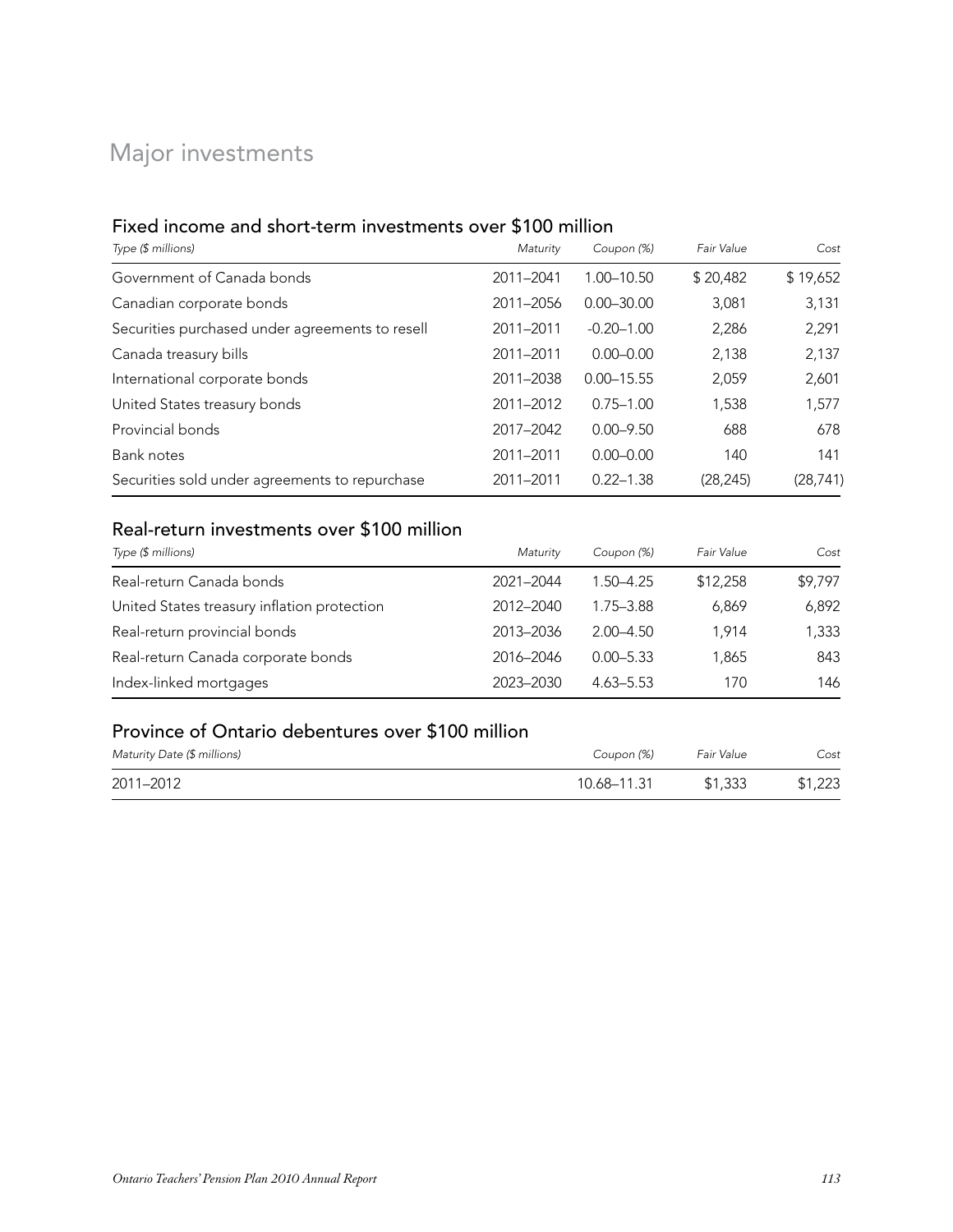## Corporate shares/units over \$100 million

*(as at December 31, 2010) (millions)*

| Security Name                               |       | Shares Fair Value | <b>Security Name</b>                                              |      | Shares Fair Value |
|---------------------------------------------|-------|-------------------|-------------------------------------------------------------------|------|-------------------|
| Multiplan Empreendimentos Imobiliários S.A. | 52.1  | \$1,152.0         | Novartis AG                                                       | 2.8  | \$166.5           |
| Northumbrian Water Group plc                | 138.8 | 724.9             | Apple Inc.                                                        | 0.5  | 161.2             |
| OGX Petróleo e Gás Participações S.A.       | 56.9  | 679.7             | Thermo Fisher Scientific Inc.                                     | 2.9  | 160.2             |
| Deutsche Telekom AG                         | 51.6  | 664.7             | MMX Mineracao e Metalicos SA                                      | 23.5 | 158.3             |
| Vodafone Group Plc                          | 248.8 | 653.2             | Exxon Mobil Corporation                                           | 2.1  | 149.2             |
| Hitachi, Ltd.                               | 119.1 | 631.9             | Applied Materials, Inc.                                           | 10.5 | 146.9             |
| Hammerson plc                               | 82.2  | 545.0             | Teva Pharmaceutical Industries Ltd.                               | 2.8  | 146.1             |
| Transocean Ltd.                             | 6.8   | 469.7             | Carnival Corporation                                              | 3.1  | 140.9             |
| Potash Corporation of Saskatchewan Inc.     | 2.9   | 453.1             | Yahoo! Inc.                                                       | 8.5  | 140.6             |
| <b>Barrick Gold Corporation</b>             | 7.1   | 379.5             | Cheasapeake Energy Corporation                                    | 5.3  | 136.9             |
| LLX Logistica S.A.                          | 124.1 | 348.3             | NuVista Energy Ltd.                                               | 14.4 | 134.3             |
| Eni S.p.A.                                  | 15.7  | 342.4             | Carrefour SA                                                      | 3.2  | 131.9             |
| Akzo Nobel N.V.                             | 5.1   | 318.0             | Dell Inc.                                                         | 9.6  | 129.4             |
| Royal Bank of Canada                        | 6.0   | 310.7             | <b>DIRECTV</b>                                                    | 3.2  | 128.7             |
| Goldcorp Inc.                               | 6.7   | 309.7             | SAP AG                                                            | 2.5  | 127.8             |
| Macdonald, Dettwiler and Associates Ltd.    | 6.1   | 306.2             | Viacom Inc.                                                       | 3.2  | 126.5             |
| <b>HSBC Holdings plc</b>                    | 29.0  | 296.0             | Capital One Financial Corporation*                                | 3.1  | 125.8             |
| Portx Operações Portuárias S.A.             | 124.1 | 273.0             | Toyota Motor Corporation                                          | 3.1  | 122.7             |
| JPMorgan Chase & Co.*                       | 6.4   | 268.1             | Daiwa Securities Group Inc.                                       | 23.9 | 122.2             |
| BRF-Brasil Foods S.A.                       | 15.9  | 262.1             | Cisco Systems, Inc.                                               | 6.1  | 121.7             |
| <b>ACE Limited</b>                          | 4.1   | 252.6             | Nippon Telegraph and                                              |      |                   |
| Toronto-Dominion Bank, The                  | 3.9   | 243.0             | Telephone Corporation                                             | 2.6  | 118.1             |
| Royal Dutch Shell plc                       | 7.3   | 241.7             | Marisa Lojas S.A.                                                 | 7.8  | 118.0             |
| Nestlé SA                                   | 3.9   | 229.1             | Samsung Electronics Co., Ltd.                                     | 0.1  | 117.6             |
| <b>UBS AG</b>                               | 13.8  | 225.9             | Symantec Corporation                                              | 7.0  | 117.1             |
| Intel Corporation                           | 10.3  | 214.4             | Woodside Petroleum Ltd.                                           | 2.7  | 116.5             |
| <b>Total SA</b>                             | 4.0   | 212.2             | Talisman Energy Inc.                                              | 5.2  | 115.0             |
| The Walt Disney Company                     | 5.6   | 211.0             | Johnson & Johnson                                                 | 1.8  | 111.0             |
| The McGraw-Hill Companies, Inc.             | 5.8   | 211.0             | Bank of Montreal                                                  | 1.9  | 109.4             |
| Bank of Nova Scotia                         | 3.5   | 199.8             | HRT Participações em Petróleo S.A.                                | 0.1  | 108.2             |
| Microsoft Corporation                       | 7.1   | 198.3             | Rockwell Collins, Inc.                                            | 1.9  | 107.4             |
| Suncor Energy, Inc.                         | 5.2   | 197.2             | Fairfax Financial Holdings Limited                                | 0.3  | 105.3             |
| 3M Company                                  | 2.3   | 194.5             | Canadian Imperial Bank of Commerce                                | 1.3  | 104.5             |
| Itaú Unibanco Holding S.A.                  | 8.1   | 194.0             | Yum! Brands, Inc.                                                 | 2.1  | 102.6             |
| PSA Peugeot Citroen                         | 5.1   | 192.7             | <b>CSX Corporation</b>                                            | 1.6  | 102.4             |
| Wells Fargo & Company*                      | 6.9   | 190.4             | Manulife Financial Corporation                                    | 6.0  | 102.1             |
| Pfizer Inc.                                 | 10.4  | 181.0             | SunTrust Banks, Inc.                                              | 3.5  | 101.3             |
| Unilever N.V.                               | 5.8   | 178.7             | Canadian National Railway Company                                 | 1.5  | 101.0             |
| Safeway Inc.                                | 7.8   | 176.2             | Cheung Kong (Holdings) Limited                                    | 6.6  | 100.5             |
| Canadian Natural Resources Limited          | 4.0   | 176.1             | Actividades de Construccion y Servicios, S.A                      | 2.1  | 100.0             |
| Rio Tinto plc                               | 2.4   | 169.0             | Includes fair market value of warrants and subscription receipts. |      |                   |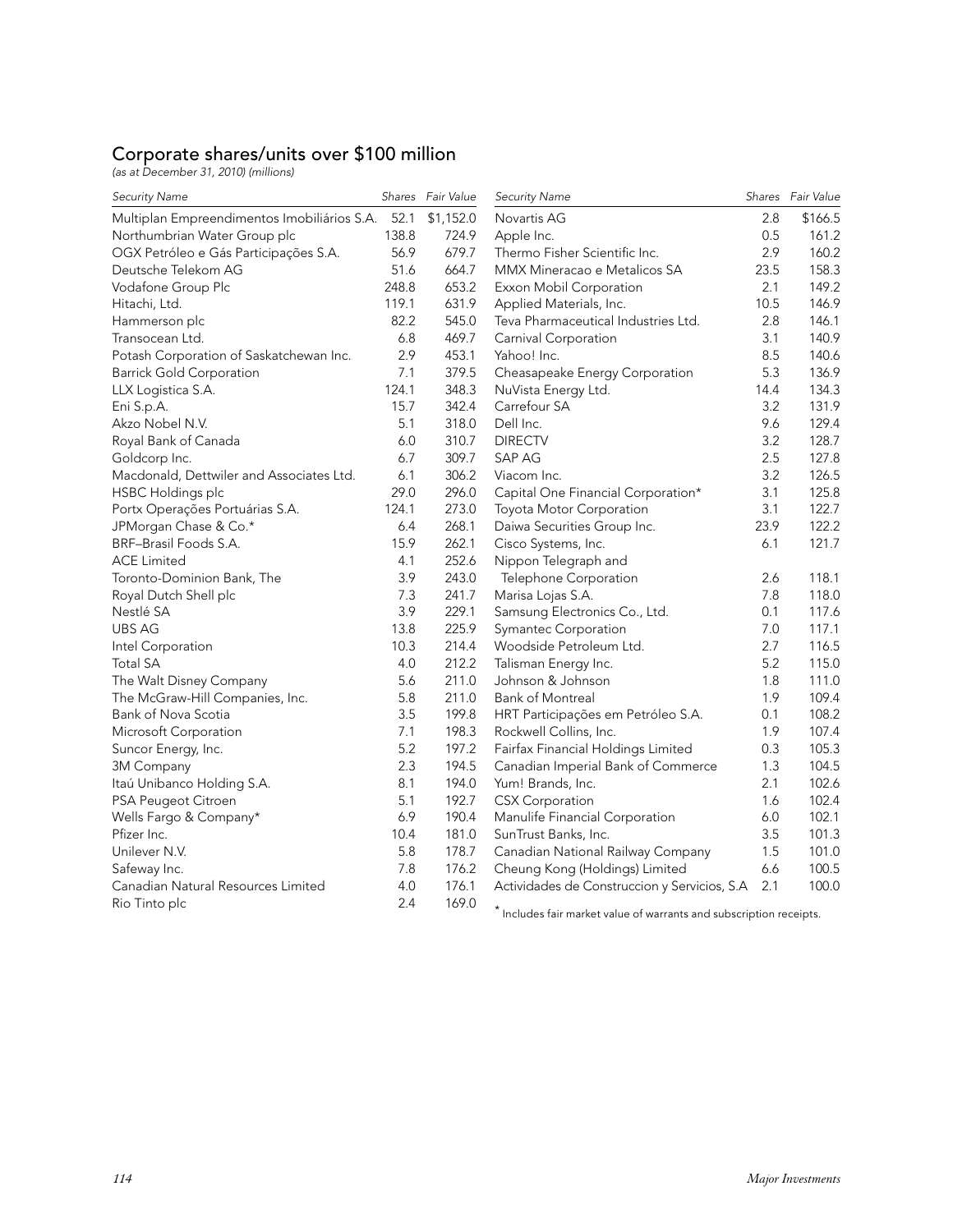## Real estate investments over \$100 million

*(as at December 31, 2010)*

| Property                           | Total Square Footage<br>(in thousands) | Effective %<br>Ownership | Property                                                                                         | Total Square Footage<br>(in thousands) | Effective %<br>Ownership |
|------------------------------------|----------------------------------------|--------------------------|--------------------------------------------------------------------------------------------------|----------------------------------------|--------------------------|
| Canadian regional shopping centres |                                        |                          | Canadian office properties                                                                       |                                        |                          |
| Champlain Place, Dieppe            | 804                                    | 100%                     | Encor Place, Calgary                                                                             | 359                                    | 100%                     |
| Chinook Centre, Calgary            | 1,380                                  | 100%                     | Granville Square, Vancouver                                                                      | 407                                    | 100%                     |
| Fairview Mall, Toronto             | 878                                    | 50%                      | <b>HSBC Building, Vancouver</b>                                                                  | 395                                    | 100%                     |
| Fairview Park Mall, Kitchener      | 748                                    | 100%                     |                                                                                                  |                                        | 100%                     |
| Fairview Pointe Claire, Montreal   | 1,049                                  | 50%                      | Pacific Centre Office Complex, Vancouver 1,549<br>PricewaterhouseCoopers Place, Vancouver<br>241 |                                        | 100%                     |
| Georgian Mall, Barrie              | 626                                    | 100%                     | RBC Centre, Toronto                                                                              | 1,228                                  | 100%                     |
| Hillcrest Mall, Richmond Hill      | 586                                    | 100%                     | Shell Centre, Calgary                                                                            | 683                                    | 50%                      |
| Le Carrefour Laval, Montreal       | 1,375                                  | 100%                     | <b>Toronto-Dominion Centre</b>                                                                   |                                        |                          |
| Les Galeries D'Anjou, Montreal     | 1,226                                  | 50%                      | Office Complex, Toronto                                                                          | 4,442                                  | 100%                     |
|                                    | 1,137                                  | 100%                     | <b>Toronto Eaton Centre</b>                                                                      |                                        |                          |
| Les Promenades St. Bruno, Montreal | 813                                    | 100%                     |                                                                                                  | 1,897                                  | 100%                     |
| Lime Ridge Mall, Hamilton          | 971                                    | 50%                      | Office Complex, Toronto                                                                          | 410                                    | 100%                     |
| Market Mall, Calgary               |                                        |                          | Waterfront Centre, Vancouver                                                                     |                                        |                          |
| Markville Shopping Centre, Markham | 1,017                                  | 100%                     | Yonge Corporate Centre, Toronto                                                                  | 670                                    | 100%                     |
| Masonville Place, London           | 687                                    | 100%                     | Canadian properties under development                                                            |                                        |                          |
| Pacific Centre, Vancouver          | 1,440                                  | 100%                     | The Residences at The Ritz-Carlton and                                                           |                                        |                          |
| Polo Park Mall, Winnipeg           | 1,231                                  | 100%                     | Ritz-Carlton Hotel, Toronto                                                                      | N/A                                    | 40%                      |
| Regent Mall, Fredericton           | 493                                    | 100%                     | U.S. regional shopping centres                                                                   |                                        |                          |
| Richmond Centre, Richmond          | 497                                    | 100%                     | Lakewood Mall, Lakewood, California                                                              | 2,091                                  | 49%                      |
| Rideau Centre, Ottawa              | 693                                    | 100%                     | Los Cerritos Center, Cerritos, California                                                        | 1,309                                  | 49%                      |
| Sherway Gardens, Toronto           | 986                                    | 100%                     | Queens Center, Queens, New York                                                                  | 964                                    | 49%                      |
| Shops at Don Mills, Toronto        | 468                                    | 100%                     | Stonewood Center, Downey, California                                                             | 923                                    | 49%                      |
| The Promenade, Toronto             | 704                                    | 100%                     | Washington Square, Tigard, Oregon                                                                | 1,326                                  | 49%                      |
| Toronto Eaton Centre, Toronto      | 1,696                                  | 100%                     |                                                                                                  |                                        |                          |
|                                    |                                        |                          | U.K. office properties<br>Thomas More Square Estate, London                                      | 558                                    | 50%                      |

### Private companies and partnerships over \$100 million

AB Acquisitions Holdings Ltd. Acorn Care and Education Limited Actera Partners L.P. Alexander Forbes Limited Alliance Laundry Systems, LLC AOT Bedding Holding Corp. Apollo Overseas Partners (Delaware 892) VI, L.P. Apollo Overseas Partners (Delaware 892) VII, L.P. Aquilex Holdings, LLC Ares Corporate Opportunities Fund II, L.P. Ares Corporate Opportunities Fund III, L.P. Ashmore Global Special Situations Fund 4 Limited Partnership Asia Opportunity Fund II, L.P. Avaya Inc. Barclays Structured Principal Invesment Fund L.P. BC European Capital VII BC European Capital VIII BDCM Offshore Fund II Ltd. BDCM Offshore Opportunity Fund II Ltd. Birmingham International Airport Bridgewater Pure Alpha Fund II Ltd. Bristol Airport (Bermuda) Limited Camelot Group plc Carlisle Capital Structures Corporation Cayman Cable Holding L.P. Crestline Offshore Opportunity Fund, Ltd.

CTVglobemedia Inc. CVI Global Value Fund B L.P. Diamond Castle Partners IV-A, L.P. Donnet Participações S.A. Downsview Managed Account Platform Inc. Easton-Bell Sports, LLC Empresa de Servicios Sanitarios del Bio-Bio S.A. EQT V (No. 2) Limited Partnership Esval S.A. Exal International Limited Express Pipeline Ltd. Fortress Macro Offshore Fund L.P. GCT Global Container Terminals Inc. Glenstone Capital Inc. GMO Mean Reversion Fund (Offshore) L.P. GNC Corporation, Inc. Hancock Timber Resource Group HS1 Limited Hudson Catastrophe Fund, Ltd. INC Research, Inc. IntelSat, Ltd. InterGen N.V. Maple Financial Group Inc. Maple Leaf Sports & Entertainment Ltd. Marathon Special Opportunity Fund Ltd. MBK Partners Fund II, L.P. MBK Partners, L.P.

Northern Star Generation LLC Nuevosur, S.A. OLE Media Management, L.P. Orbis SICAV Global Equity Fund Park Square Capital, LLC Park Square Capital Credit Opportunities L.P. Permira IV L.P. Pershing Square International, Ltd. Providence Equity Partners V L.P. Providence Equity Partners VI L.P. Quinte Limited R3, Ltd. Resource Management Service Inc. Scotia Gas Networks PLC Silver Creek Low Vol CO Cayman LP Silver Creek Special Opportunities Fund Cayman II, L.P. Silver Creek Special Opportunities Fund Cayman III, L.P. Silver Lake Partners III, L.P. Sociedad Austral de Electricidad S.A. Southern Cross Airports Corporation Holdings Inc. Steward Trust York Street Capital Partners II, L.P.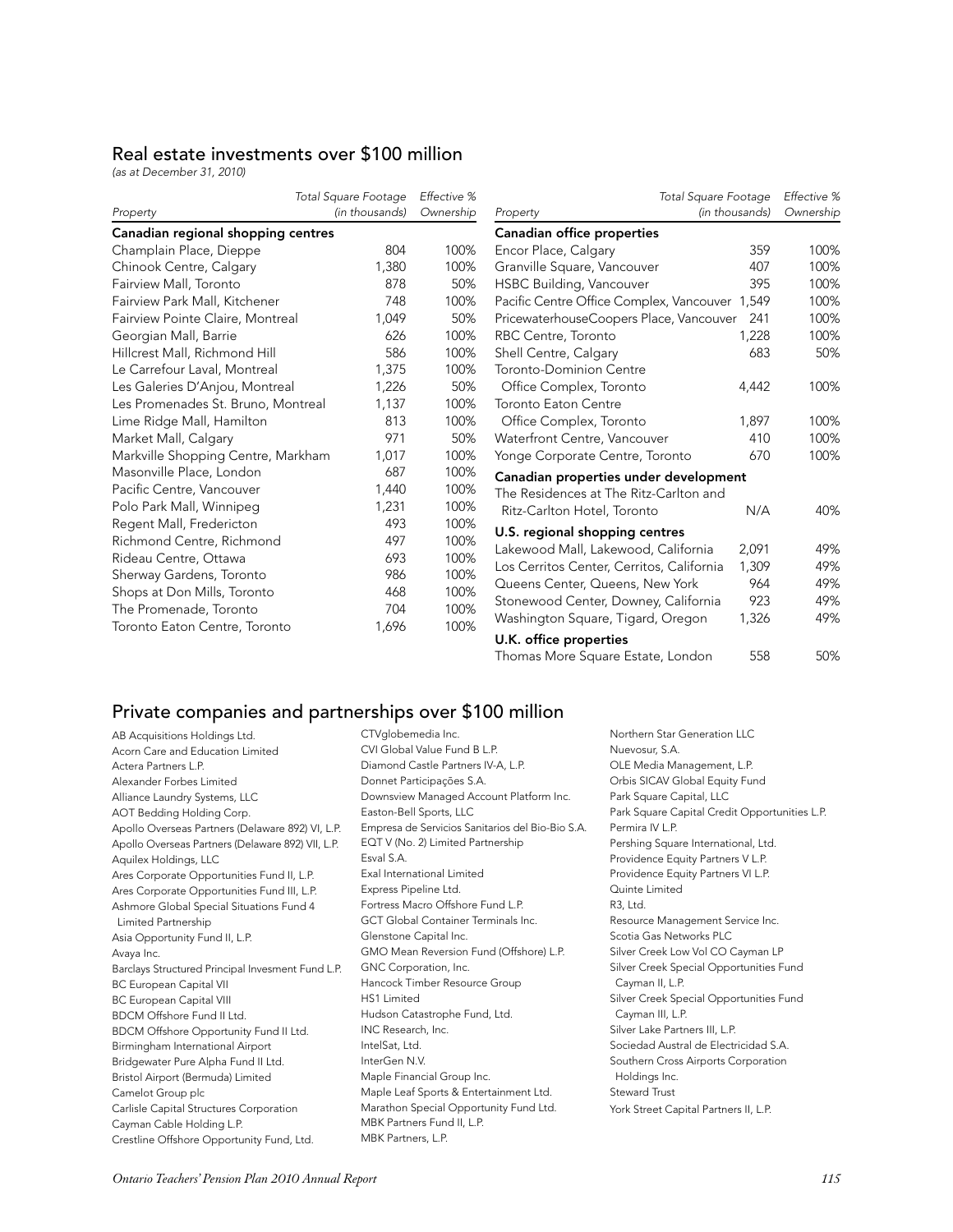# Eleven-year review

| (\$ billions)                 | 2010                                                                                                             | 2009    | 2008      | 2007    | 2006    | 2005       | 2004       | 2003    | 2002       | 2001       | 2000    |
|-------------------------------|------------------------------------------------------------------------------------------------------------------|---------|-----------|---------|---------|------------|------------|---------|------------|------------|---------|
| <b>CHANGE IN NET ASSETS</b>   |                                                                                                                  |         |           |         |         |            |            |         |            |            |         |
| Income                        |                                                                                                                  |         |           |         |         |            |            |         |            |            |         |
| Investment income             | \$13.27                                                                                                          | \$10.89 | \$(19.03) | \$4.68  | \$12.31 | \$14.09    | \$10.80    | \$11.42 | \$(1.41)   | \$(1.74)   | \$6.21  |
| Contributions                 |                                                                                                                  |         |           |         |         |            |            |         |            |            |         |
| Members/transfers             | 1.35                                                                                                             | 1.29    | 1.13      | 1.06    | 0.83    | 0.79       | 0.75       | 0.71    | 0.68       | 0.64       | 0.62    |
| Province of Ontario           | 1.35                                                                                                             | 1.43    | 1.18      | 1.08    | 0.82    | 0.78       | 0.75       | 0.72    | 0.70       | 0.68       | 0.66    |
| Total income                  | 15.97                                                                                                            | 13.61   | (16.72)   | 6.82    | 13.96   | 15.66      | 12.30      | 12.85   | (0.03)     | (0.42)     | 7.49    |
| Expenditures                  |                                                                                                                  |         |           |         |         |            |            |         |            |            |         |
| Benefits paid                 | 4.50                                                                                                             | 4.39    | 4.20      | 4.02    | 3.82    | 3.62       | 3.43       | 3.20    | 3.08       | 3.08       | 2.54    |
| Investment expenses           | 0.29                                                                                                             | 0.21    | 0.15      | 0.23    | 0.22    | 0.21       | 0.19       | 0.16    | 0.10       | 0.12       | 0.10    |
| Client service expenses       | 0.05                                                                                                             | 0.04    | 0.04      | 0.04    | 0.03    | 0.03       | 0.03       | 0.03    | 0.03       | 0.04       | 0.03    |
| Total expenditures            | 4.84                                                                                                             | 4.64    | 4.39      | 4.29    | 4.07    | 3.86       | 3.65       | 3.39    | 3.21       | 3.24       | 2.67    |
| Increase (decrease)           |                                                                                                                  |         |           |         |         |            |            |         |            |            |         |
| in net assets                 | \$11.13                                                                                                          | \$8.97  | \$(21.11) | \$2.53  | \$9.89  | \$11.80    | \$8.65     | \$9.46  | $$$ (3.24) | $$$ (3.66) | \$4.82  |
| <b>NET ASSETS</b>             |                                                                                                                  |         |           |         |         |            |            |         |            |            |         |
| Investments                   |                                                                                                                  |         |           |         |         |            |            |         |            |            |         |
| Fixed income                  |                                                                                                                  |         |           |         |         |            |            |         |            |            |         |
| Bonds                         | \$22.73                                                                                                          | \$15.46 | \$14.22   | \$22.91 | \$20.86 | 5.28<br>\$ | \$<br>8.96 | \$10.30 | \$13.80    | \$<br>7.56 | \$10.77 |
| Real-rate products            | 23.24                                                                                                            | 19.88   | 17.41     | 11.06   | 11.80   | 10.56      | 11.90      | 7.07    | 5.92       | 6.98       | 9.55    |
| Equities                      |                                                                                                                  |         |           |         |         |            |            |         |            |            |         |
| Canadian                      | 9.29                                                                                                             | 8.43    | 6.21      | 13.73   | 16.39   | 19.26      | 16.80      | 15.19   | 13.43      | 17.06      | 17.74   |
| Non-Canadian                  | 38.20                                                                                                            | 32.75   | 28.72     | 36.31   | 32.42   | 25.78      | 23.09      | 19.13   | 18.19      | 24.28      | 23.14   |
| Commodities                   | 5.22                                                                                                             | 1.94    | 1.25      | 3.02    | 2.32    | 2.65       | 2.13       | 1.89    | 1.48       | 1.09       | 2.10    |
| Real assets                   |                                                                                                                  |         |           |         |         |            |            |         |            |            |         |
| Real estate                   | 16.86                                                                                                            | 14.21   | 13.48     | 13.41   | 11.12   | 8.75       | 7.20       | 6.20    | 7.28       | 7.25       | 6.20    |
| Infrastructure                | 7.07                                                                                                             | 5.57    | 7.23      | 6.72    | 4.73    | 3.80       | 2.29       | 1.50    | 0.88       | 0.03       |         |
| Timberland                    | 2.22                                                                                                             | 2.34    | 2.80      | 2.12    | 2.05    | 0.97       | 0.70       | 0.40    | 0.09       |            |         |
| Absolute return strategies    | 11.38                                                                                                            | 11.67   | 14.75     | 12.30   | 15.21   | 9.49       | 11.18      | 10.69   | 2.52       | 2.80       |         |
| Money market                  | (31.49)                                                                                                          | (18.74) | (20.97)   | (13.58) | (11.22) | 8.26       | (2.53)     | 2.06    | 1.85       | 1.07       | 2.55    |
| Net investments               | 104.72                                                                                                           | 93.51   | 85.10     | 108.00  | 105.68  | 94.80      | 81.72      | 74.43   | 65.44      | 68.12      | 72.05   |
| Receivable from               |                                                                                                                  |         |           |         |         |            |            |         |            |            |         |
| Province of Ontario           | 2.63                                                                                                             | 2.52    | 2.19      | 1.84    | 1.58    | 1.50       | 1.42       | 1.36    | 1.32       | 1.28       | 1.25    |
| Other assets                  | 51.28                                                                                                            | 31.02   | 47.35     | 48.19   | 35.47   | 20.90      | 23.17      | 11.30   | 23.45      | 24.26      | 13.15   |
| Total assets                  | 158.63                                                                                                           | 127.05  | 134.64    | 158.03  | 142.73  | 117.20     | 106.31     | 87.09   | 90.21      | 93.66      | 86.45   |
| Liabilities                   | (51.10)                                                                                                          | (30.65) | (47.20)   | (49.48) | (36.72) | (21.07)    | (21.98)    | (11.41) | (24.00)    | (24.20)    | (13.33) |
| Net assets                    | 107.53                                                                                                           | 96.40   | 87.44     | 108.55  | 106.01  | 96.13      | 84.33      | 75.68   | 66.21      | 69.46      | 73.12   |
| Smoothing reserve             | 6.66                                                                                                             | 12.71   | 19.52     | (3.63)  | (11.16) | (7.44)     | (1.54)     | 3.48    | 9.65       | 2.97       | (4.34)  |
| Actuarial value of net assets | 114.19                                                                                                           | 109.11  | 106.96    | 104.92  | 94.85   | 88.69      | 82.79      | 79.16   | 75.86      | 72.43      | 68.78   |
| Accrued pension benefits      | 146.89                                                                                                           | 131.86  | 118.14    | 115.46  | 110.50  | 110.53     | 96.73      | 83.12   | 73.67      | 65.43      | 58.56   |
| Surplus (deficit)             | $$$ (32.70) $$$ (22.75) $$$ (11.18) $$$ (10.54) $$$ (15.65) $$$ (21.84) $$$ (13.94) $$$ (3.96) $$$ 2.19 $$$ 7.00 |         |           |         |         |            |            |         |            |            | \$10.22 |
| PERFORMANCE (%)               |                                                                                                                  |         |           |         |         |            |            |         |            |            |         |
| Rate of return                | 14.3                                                                                                             | 13.0    | (18.0)    | 4.5     | 13.2    | 17.2       | 14.7       | 18.0    | (2.0)      | (2.3)      | 9.3     |
| Benchmark                     | 9.8                                                                                                              | $8.8\,$ | (9.6)     | 2.3     | 9.4     | 12.7       | 10.6       | 13.5    | (4.8)      | (5.3)      | 5.3     |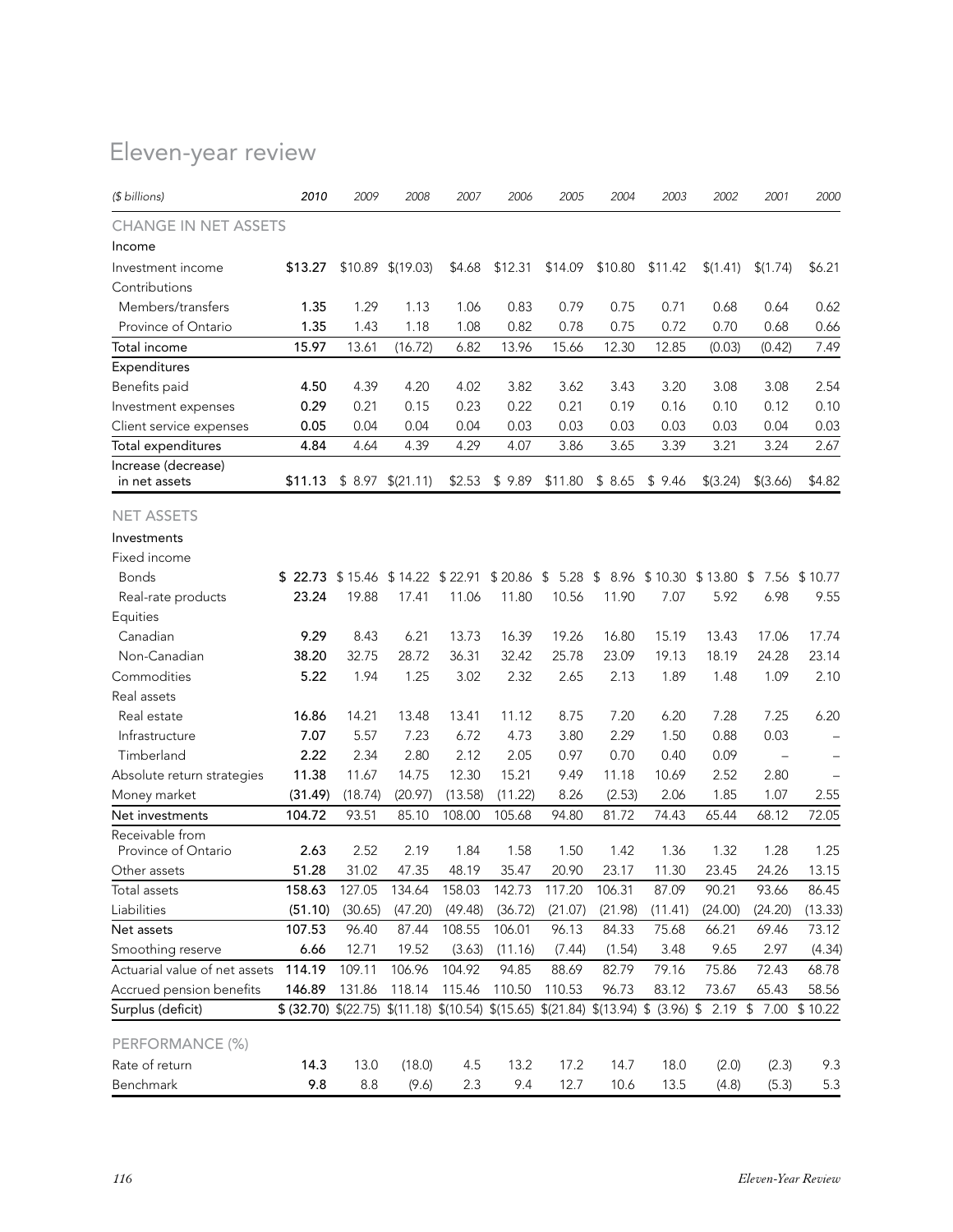## Funding valuation history

Funding valuations must be filed with the pension regulator at least every three years. Valuation dates and voluntary filings are determined by the OTF and the Ontario government. Filings must show the plan has sufficient assets to pay all future benefits to current plan members. For reference, all previously filed funding valuations and decisions made to use surplus or address shortfalls are detailed in this section. Assumptions used for each valuation are also reported below.

| FILED FUNDING VALUATIONS <sup>1</sup>          |             |           |             |            |       |           |           |           |                 |           |                       |
|------------------------------------------------|-------------|-----------|-------------|------------|-------|-----------|-----------|-----------|-----------------|-----------|-----------------------|
| (as at January 1) (\$ billions)                |             | 2009      | 2008        | 2005       |       | 2003      | 2002      | 2001      | 2000            | 1999      | 1998                  |
| Net assets                                     | \$<br>87    | $\cdot$ 4 | \$108.5     | \$<br>84.3 |       | \$66.2    | \$69.5    | \$73.1    | \$68.3          | \$59.1    | \$54.5                |
| Smoothing adjustment                           |             | 19.5      | (3.6)       |            | (1.5) | 9.7       | 3.0       | (4.3)     | (7.3)           | (5.1)     | (6.0)                 |
| Value of assets                                | 106.9       |           | 104.9       | 82.8       |       | 75.9      | 72.5      | 68.8      | 61.0            | 54.0      | 48.5                  |
| Future contributions                           |             |           |             |            |       |           |           |           |                 |           |                       |
| Current members                                |             | 25.9      | 23.6        | 16.7       |       | 14.7      | 13.7      | 14.4      | 13.4            | 12.0      | 12.6                  |
| Special contribution<br>increases <sup>2</sup> |             |           |             |            |       |           |           |           |                 |           |                       |
| Current members                                |             | 4.0       | 4.2         |            | 4.3   |           |           |           |                 |           |                       |
| Future members                                 |             | 1.5       | 1.4         |            | 1.9   |           |           |           |                 |           |                       |
| Special payments <sup>3</sup>                  |             |           |             |            |       |           |           |           | $\qquad \qquad$ | 3.7       | 8.5                   |
| Actuarial assets                               | 138.3       |           | 134.1       | 105.7      |       | 90.6      | 86.2      | 83.2      | 74.4            | 69.7      | 69.6                  |
| Future benefits                                |             |           |             |            |       |           |           |           |                 |           |                       |
| Current members                                | $(137.5)^4$ |           | $(134.1)^4$ | (105.6)    |       | (89.1)    | (84.3)    | (76.4)    | (69.8)          | (66.2)    | (62.8)                |
| Surplus                                        | \$          | 0.8       | \$<br>0.0   | \$<br>0.1  |       | \$<br>1.5 | \$<br>1.9 | \$<br>6.8 | \$<br>4.6       | \$<br>3.5 | $\mathfrak{L}$<br>6.8 |

<sup>1</sup>Valuation filing dates determined by the plan sponsors.

2 The preliminary 2005 funding valuation showed a \$6.1 billion shortfall. The plan sponsors introduced special contribution increases to 2021 to address the shortfall, allowing a balanced funding valuation to be filed as required by the Ontario Pension Benefits Act.

 $^3$ Owed by the Ontario government to pay off the plan's initial unfunded liability in 1990. The government used its portion of plan surpluses in the 1990s to eliminate the remaining payments.

4 Assumes 100% inflation protection.

| ASSUMPTIONS USED FOR FILED VALUATIONS |      |      |       |      |      |      |      |      |      |  |  |
|---------------------------------------|------|------|-------|------|------|------|------|------|------|--|--|
| (as at January 1) (percent)           | 2009 | 2008 | 2005  | 2003 | 2002 | 2001 | 2000 | 1999 | 1998 |  |  |
| Rate of return                        | 5.00 | 5.65 | 6.475 | 6.40 | 6.30 | 6.25 | 6.50 | 7.50 | 7.50 |  |  |
| Inflation rate                        | 1.35 | 2.20 | 2 750 | 2.05 | 1.90 | 2.20 | 2.25 | 3.50 | 3.50 |  |  |
| Real rate of return                   | 3.65 | 3.45 | 3725  | 4.35 | 4.40 | 4.05 | 4.25 | 4.00 | 4.00 |  |  |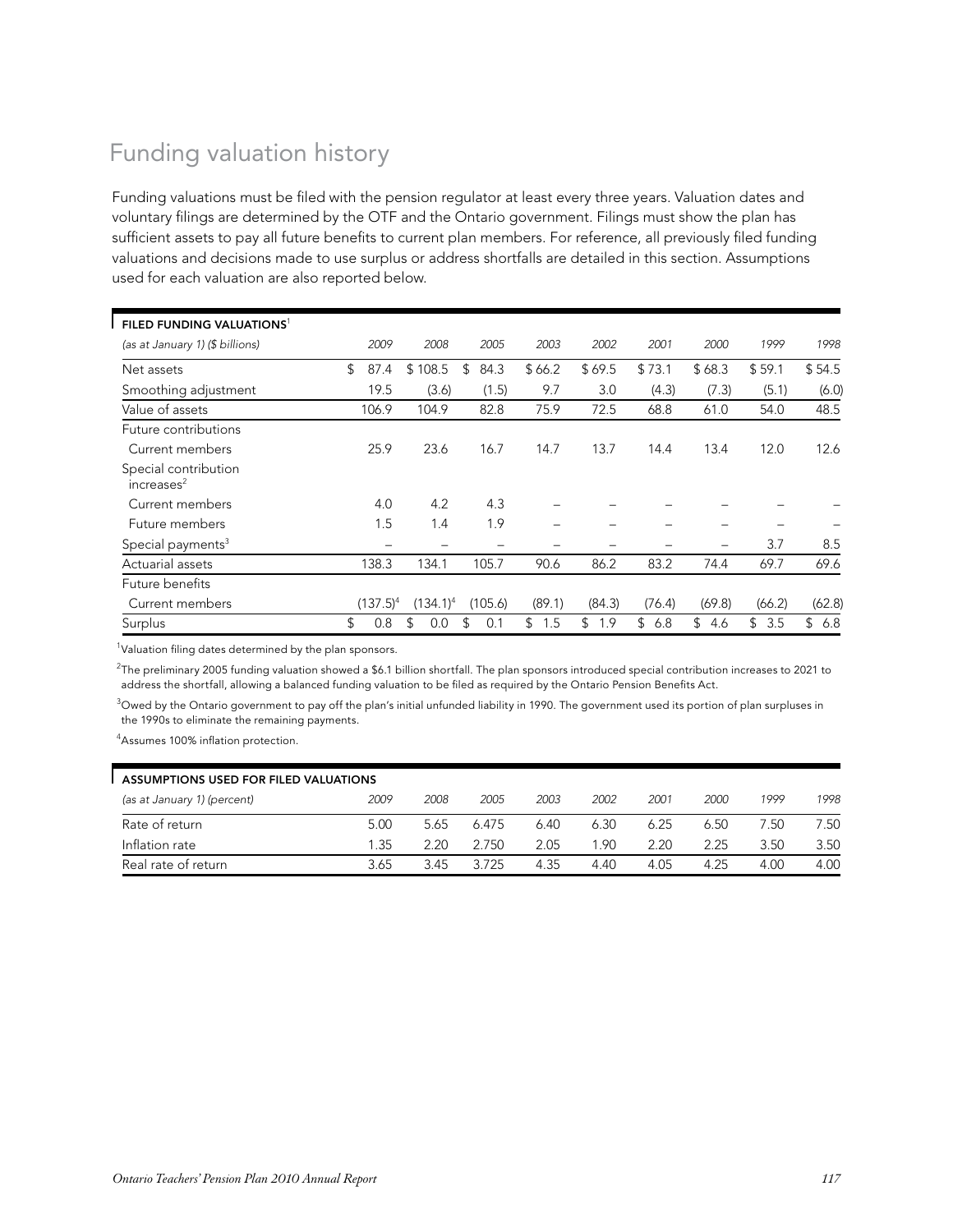#### Funding decisions

The plan sponsors jointly decide what benefits the plan will provide; the contribution rate paid by working members and matched by government and other designated employers; and how any funding shortfall is addressed and any surplus is used. A history of the sponsors' plan funding decisions follows:

1990: Unfunded liability of \$7.8 billion to be amortized over 40 years by special payments from the Ontario government; basic contribution rate increased to 8% from 7%.

1993: \$1.5 billion surplus; \$1.2 billion used to reduce government's special payments; \$0.3 billion used to offset government cost reductions in the education sector (social contract days).

1996: \$0.7 billion surplus; \$0.6 billion used to reduce early retirement penalty to 2.5% from 5% for each point short of 90 factor and lower the CPP reduction after age 65 (to 0.68% from 0.7%).

1998: \$6.8 billion surplus; \$2.2 billion to pay for the 85 factor window from 1998 to 2002 and further lower the CPP reduction to 0.6%; \$4.6 billion to reduce the value of special payments owed by the government; OTF and Ontario government agree future surplus would be used to eliminate the government's remaining special payments, and the next \$6.2 billion would be available to the OTF for benefit improvements.

1999: \$3.5 billion surplus; \$3.5 billion to eliminate government's remaining special payments.

2000: \$4.6 billion surplus; no changes to benefits or contribution levels.

2001: \$6.8 billion surplus; \$6.2 billion to pay for benefit improvements: permanent 85 factor; 10-year pension guarantee; reduced pension as early as age 50; lower CPP reduction (to 0.45%); 5-year average Year's Maximum Pensionable Earnings (YMPE) to calculate CPP reduction; pension recalculation based on approximate best-5 salary for older pensioners; and top-up waived for Long-Term Income Protection (LTIP) contributions; \$76 million was set aside in a contingency reserve to be used by the OTF at a later date.

2002: \$1.9 billion surplus; no changes to benefits or contribution levels.

2003: \$1.5 billion surplus; no changes to benefits or contribution levels; Funding Management Policy adopted by plan sponsors.

2005: \$6.1 billion preliminary funding shortfall resolved, leaving plan with a \$0.1 billion surplus; plan sponsors introduced special contribution rate increases to resolve the shortfall, totalling 3.1% of base earnings by 2009 for teachers, the Ontario government and other employers; the OTF used the \$76 million contingency reserve set aside in 2001 to reduce contribution rate increases for members in 2008.

2008: \$12.7 billion preliminary funding shortfall resolved, leaving the plan in a balanced position; plan sponsors introduced conditional inflation protection for pension benefits earned after 2009 and increased the basic contribution rate to 9% from 8%.

2009: \$2.5 billion preliminary funding shortfall resolved primarily by assuming a slightly higher long-term rate of return on investments: RRB yield plus 1.5% versus RRB plus 1.4%. Other minor changes made to assumptions to reflect recent plan experience.